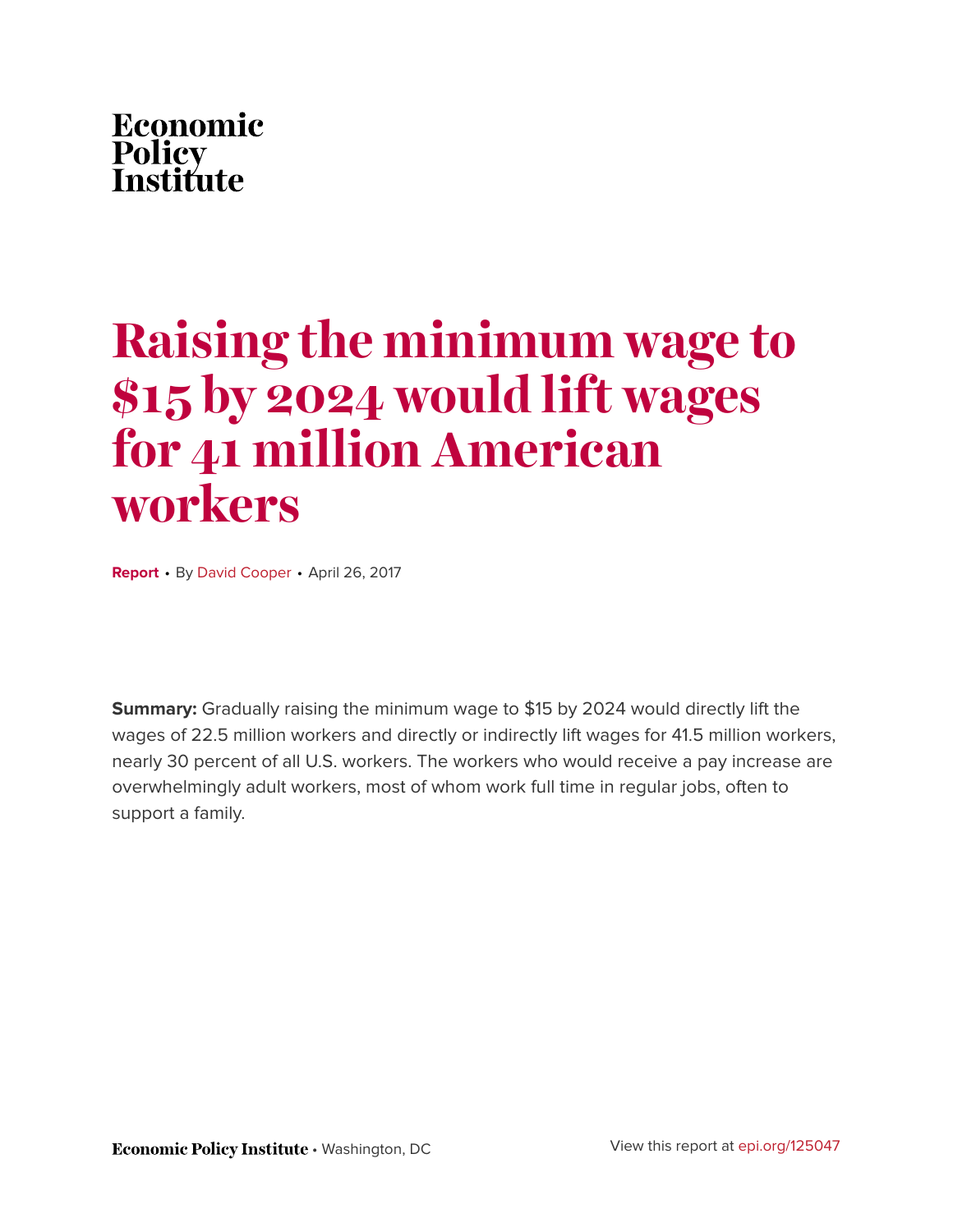# <span id="page-1-0"></span>**Introduction and executive summary**

The federal minimum wage was established in 1938, as part of the Fair Labor Standards Act (FLSA), to help ensure that all work would be fairly rewarded and that regular employment would provide a decent quality of life. In theory, Congress makes periodic amendments to the FLSA to increase the federal minimum wage to ensure that even the lowest-paid workers benefited from broader improvements in wage and living standards.

Yet for decades, lawmakers have let the value of the minimum wage erode, allowing inflation to gradually reduce the buying power of a minimum wage income. When the minimum wage has been raised, the increases have been too small to undo the decline in value that has occurred since the 1960s. In 2016, the federal minimum wage of \$7.25 was worth 10 percent less than when it was last raised in 2009, after adjusting for inflation, and 25 percent below its peak value in 1968.

This decline in purchasing power means low-wage workers have to work longer hours just to achieve the standard of living that was considered the bare minimum almost half a century ago. Over that time, the United States has achieved tremendous improvements in labor productivity that could have allowed workers at all pay levels to enjoy a significantly improved quality of life (Bivens et al. 2014). Instead, because of policymakers' failure to preserve this basic labor standard, a parent earning the minimum wage does not earn enough through full-time work to be above the federal poverty line.

Restoring the value of the minimum wage to at least the same level it had a generation ago should be uncontroversial. But such a raise would be insufficient. The technological progress and productivity improvements that the country has achieved over the last 50 years have not benefited all of America's workers. This means lawmakers must strive to enact minimum wage increases that are bolder than the typical legislated increases in recent decades.

### **SECTIONS**

- 1. [Introduction and](#page-1-0) [executive](#page-1-0) summary • 1
- 2. [The minimum wage in](#page-4-0) [context](#page-4-0) • 4
- 3. [Demographic](#page-7-0) [characteristics of](#page-7-0) [affected](#page-7-0) workers • 7
- 4. [Other aspects of the](#page-19-0) [proposal](#page-19-0) • 19
- 5. [Conclusion](#page-21-0) 21

[About the](#page-21-1) author • 21 [Appendix A: Data](#page-22-0) tables • [22](#page-22-0) [Appendix B: Technical](#page-54-0) [appendix and](#page-54-0) [methodology](#page-54-0) • 54 [Endnotes](#page-56-0) • 56 [References](#page-58-0) • 58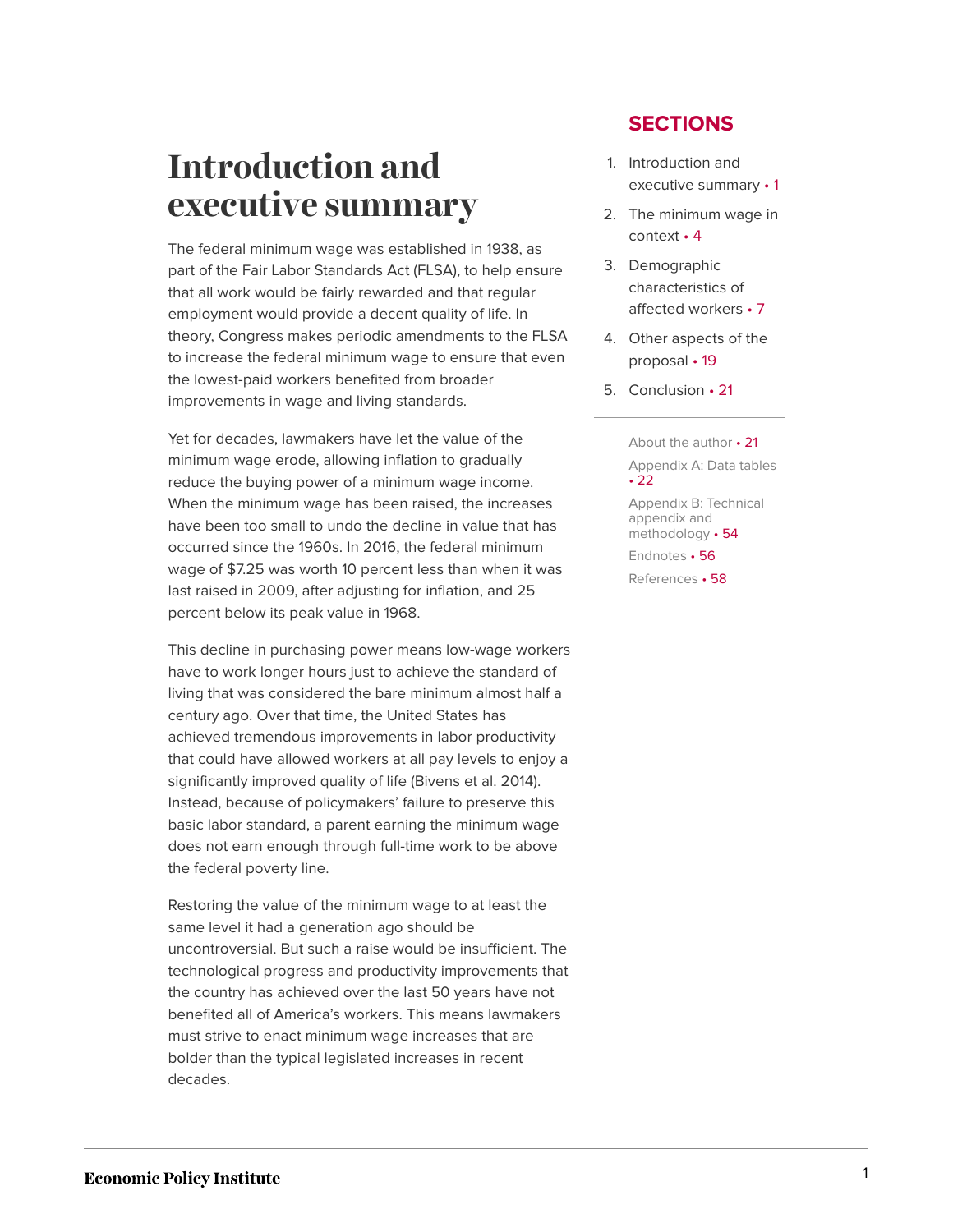In April 2017, Sens. Bernie Sanders (I-Vt.) and Patty Murray (D-Wash.), and Reps. Bobby Scott (D-Va.) and Keith Ellison (D-Minn.) announced that they would introduce the Raise the Wage Act of 2017, a bill that would raise the federal minimum wage in eight steps to \$15 per hour by 2024. Beginning in 2025, the minimum wage would be "indexed" to median wages so that each year, the minimum wage would automatically be adjusted based on growth in the median wage. The bill would also gradually increase the subminimum wage for tipped workers (or "tipped minimum wage"), which has been fixed at \$2.13 per hour since [1](#page-56-1)991, until it reaches parity with the regular minimum wage.<sup>1</sup>

<span id="page-2-0"></span>This report begins by providing historical context for the current value of the federal minimum wage and the proposed increase to \$15 by 2024. It then describes the population of workers likely to receive higher pay under an increase to \$15 by 2024, with detailed demographic data that refute a number of common misconceptions about lowwage workers. The report concludes with a discussion of the provisions of the Raise the Wage Act that would index the minimum wage to median wages, and gradually eliminate the subminimum wage for tipped workers.

This report finds that:

- A \$15 minimum wage in 2024 would undo the erosion of the value of the real minimum wage that began primarily in the 1980s. In fact by 2019, for the first time in over 50 years, the federal minimum wage would exceed its historical inflationadjusted high point, set in 1968.
- Gradually raising the minimum wage to \$15 by 2024 would directly lift the wages of 22.5 million workers. On average, these low-wage workers would receive a \$3.10 increase in their hourly wage, in today's dollars. For a directly affected worker who works all year, that translates into a \$5,100 increase in annual wage income, a raise of 31.3 percent. Another 19.0 million workers would benefit from a spillover effect as employers raise wages of workers making more than \$15 in order to attract and retain their workforces.
- All told, raising the minimum to \$15 in 2024 would directly or indirectly lift wages for 41.5 million workers, 29.2 percent of the wage-earning workforce.
- Over the phase-in period of the increases, the rising wage floor would generate \$144 billion in additional wages, which would ripple out to the families of these workers and their communities. Because lower-paid workers spend much of their extra earnings, this injection of wages would help stimulate the economy and spur greater business activity and job growth.
- **The workers who would receive a pay increase are overwhelmingly adult workers,** most of whom work full time in regular jobs, often to support a family.
	- The average age of affected workers is 36 years old. A larger share of workers age 55 and older would receive a raise (16.1 percent) than teens (9.8 percent). More than half of all affected workers are prime-age workers between the ages of 25 and 54.
	- Although men are a larger share of the overall U.S. workforce, the majority of workers affected by raising the minimum wage (55.6 percent) are women.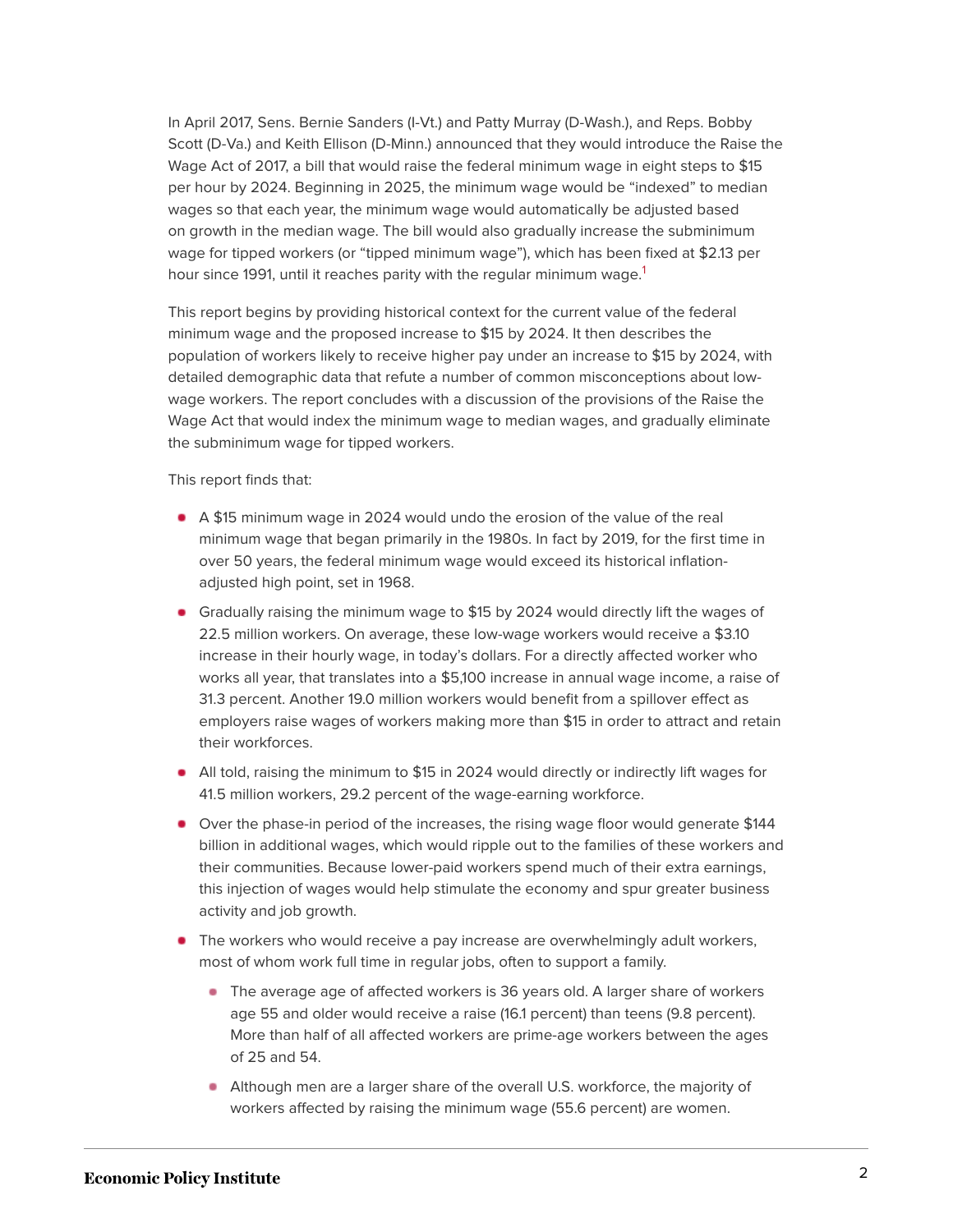- The minimum wage increase would disproportionately raise wages for people of color—for example, blacks make up 12.2 percent of the workforce but 16.7 percent of affected workers. This disproportionate impact means large shares of black and Hispanic workers would be affected: 40.1 percent of black workers and 33.5 percent of Hispanic workers would directly or indirectly get a raise.
- Of workers who would receive a raise, nearly two-thirds (63.0 percent) work full time, nearly half (46.6 percent) have some college experience, and more than a quarter (28.0 percent) have children.
- Four out of every 10 single parents who work (40.8 percent) would receive higher pay, including 44.6 percent of working single mothers. In all, 4.5 million single parents would benefit, accounting for 10.8 percent of those who would be affected by raising the minimum wage
- The workers with families—defined as a worker with a spouse or a child in the home—who would benefit are, on average, the primary breadwinners for their family, earning an average of 63.8 percent of their family's total income.
- A federal minimum wage increase to \$15 in 2024 would raise wages for the parents of 19 million children across the United States, nearly one-quarter (24.0 percent) of all U.S. children.
- **Indexing the minimum wage to median wages would ensure that low-wage workers** share in broad improvements in U.S. living standards and would prevent future growth in inequality between low- and middle-wage workers.

## **Snapshot of workers affected by raising the minimum wage to \$15 by 2024**

- 37.4 million adults
- 26.1 million full-time workers
- 23.1 million women
- 11.6 million parents
- 4.5 million single parents
- 19 million children, whose parents will get a raise

### **State tables**

Supplemental tables showing characteristics of workers who would be affected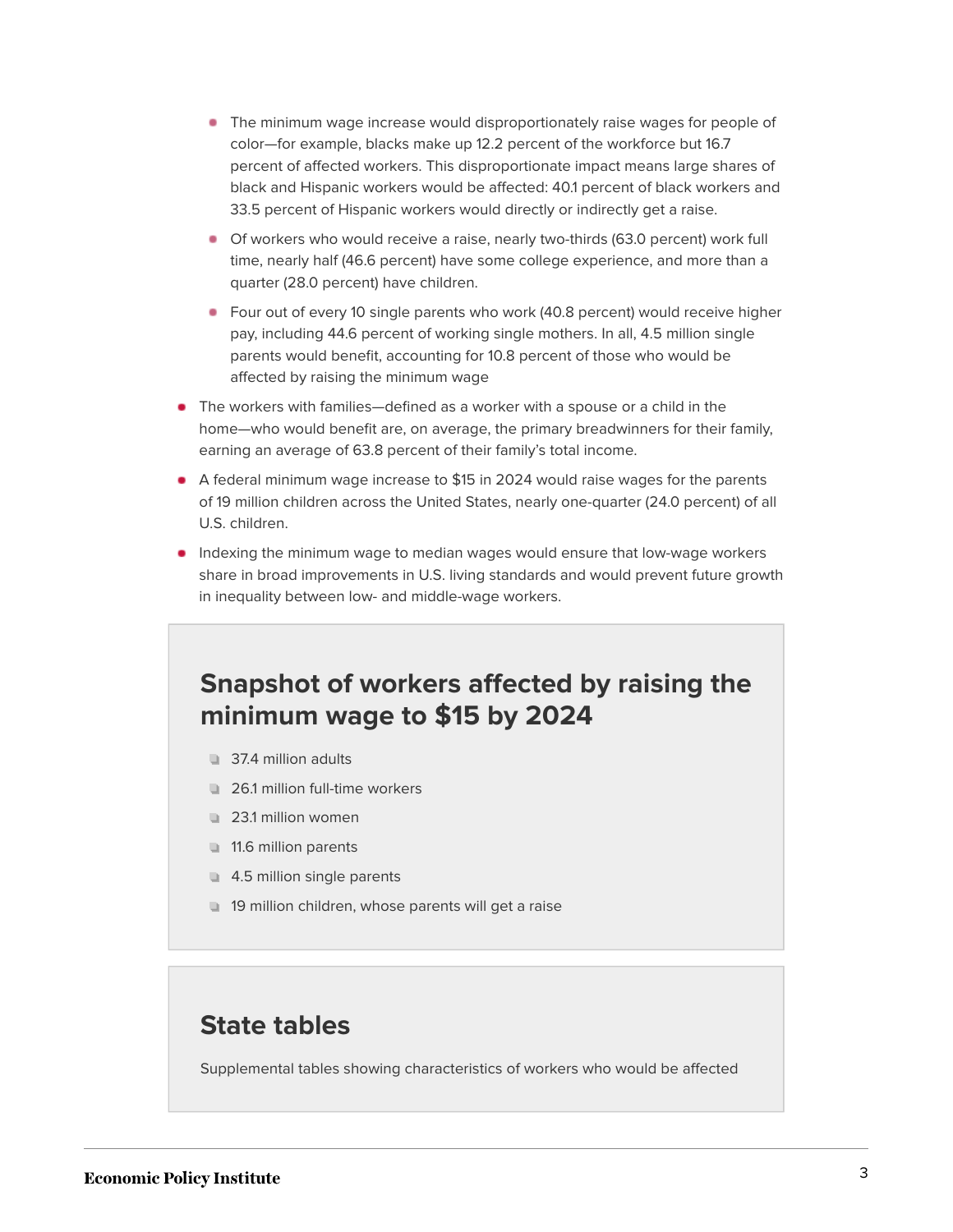by increasing the federal minimum wage to \$15 by 2024 in the states and the District of Columbia are [available here \(pdf\).](http://www.epi.org/files/2017/MW-State-Tables.pdf)

# <span id="page-4-0"></span>**The minimum wage in context**

Since its inception in 1938, the federal minimum wage has been adjusted through legislated increases nine times—from a nominal (non-inflation-adjusted) value of 25 cents per hour in 1938 to the current \$7.25, where it has remained since 2009. These increases have been fairly irregular, varying in size and with differing lengths of time between increases. Yet aside from a few very brief deflationary periods in the post-WWII era, prices have consistently risen year after year. Each year that the minimum wage remains unchanged, its purchasing power slowly erodes until policymakers enact an increase. This haphazard maintenance of the wage floor has meant that low-wage workers of different generations or in different decades have been protected by significantly different wage standards.

**Figure A** shows the nominal and inflation-adjusted (real) value of the minimum wage since 1938, as well as the value of the minimum wage had it increased at the rate of productivity (specifically, it shows U.S. total economy net productivity indexed to the 1968 inflationadjusted value of the minimum wage). As the figure shows, in 1950 (the first increase following the end of World War II), the minimum wage rose rather dramatically in real terms, nearly doubling overnight, followed by regular increases that kept pace with rising labor productivity until the late 1960s. The minimum wage peaked in inflation-adjusted value in 1968, when it was equal to \$9.68 in 2016 dollars. Increases in the 1970s essentially held the value of the minimum wage in place due to higher inflation driven by oil and food price shocks. In the 1980s, as inflation remained elevated, the minimum wage was left to deteriorate to 1950s levels. Subsequent increases in the 1990s and late 2000s were not large enough to undo the erosion that took place in the 1980s. As of 2016, the federal minimum wage was worth [2](#page-56-2)5 percent less than in 1968. $^2$ 

<span id="page-4-1"></span>The dashed lines in the figure show that the Raise the Wage Act would reverse this unfortunate trend for low-wage workers. A series of eight increases over eight years—beginning with an increase to \$9.25 in 2017 and ending at \$15 in 2024—would for the first time ever lift the purchasing power of the federal minimum wage above its 1968 peak. It would reach an estimated \$9.65 in 2019 and \$12.46 in 2024 (in 2016 dollars) The full increase to \$15 by 2024 represents a 71.9 percent real increase in the minimum wage over its current value, and a 29 percent increase in purchasing power from the 1968 peak.<sup>[3](#page-56-3)</sup>

<span id="page-4-2"></span>Such an increase would be the largest raise in the federal minimum wage since 1950, when it was lifted by an inflation-adjusted 85 percent in one year. As such, this increase would be larger than what has been typical in recent decades; however, policymakers will have to enact bolder increases than the recent past if they intend for low-wage workers to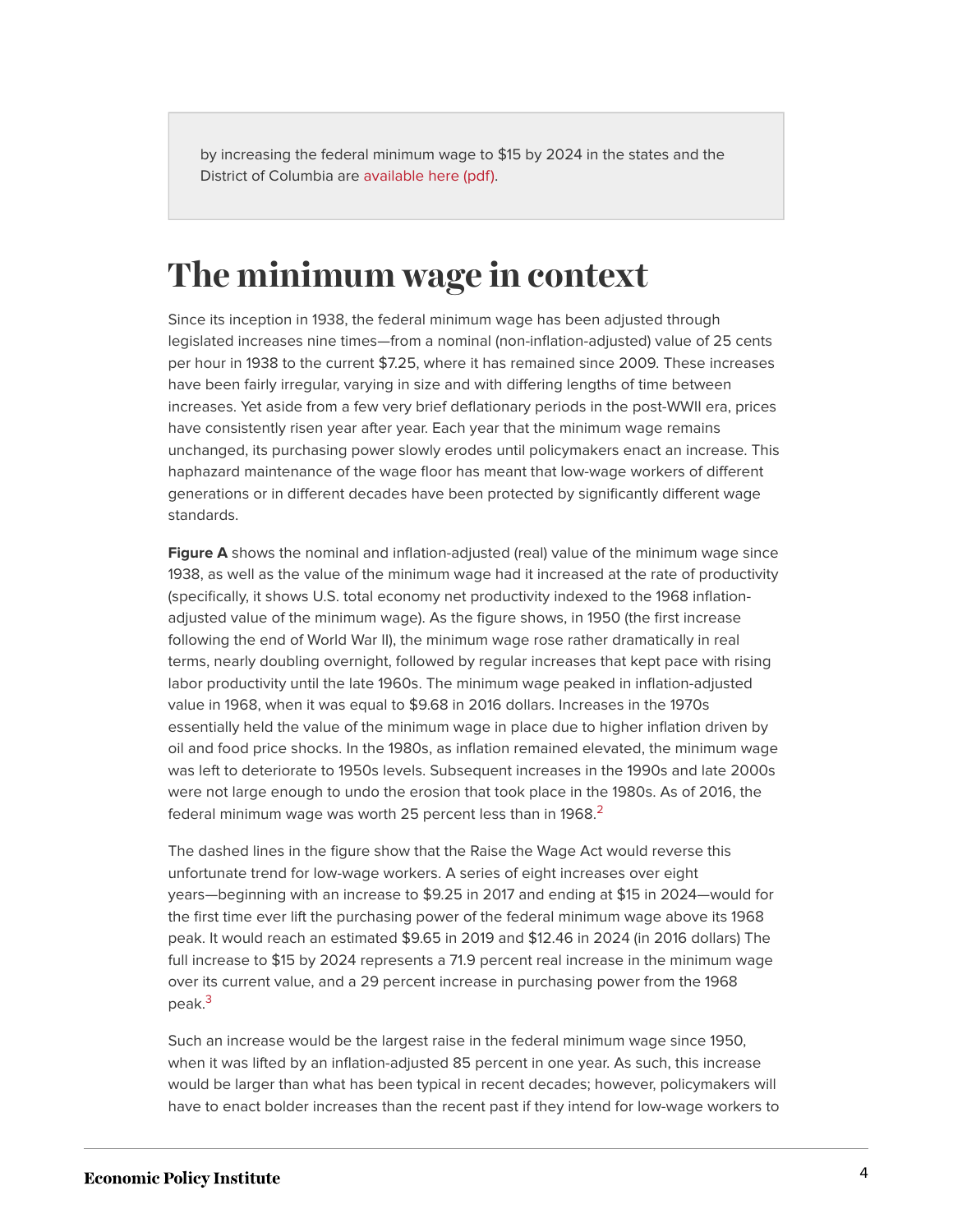Figure A **Real and nominal value of the federal minimum wage, projected value under the Raise the Wage Act of 2017, and if it rose with total economy productivity, 1938–2016 and 2017–2024 (projected)**



**Note:** The productivity series is total economy productivity net depreciation, indexed to the 1968 real value of the minimum wage. Minimum wage values are in 2016 dollars deflated by the CPI-U-RS. Projections for productivity growth and the real value of the minimum wage under the Raise the Wage Act of 2017 use CBO (2017).

**Source:** EPI analysis of the Raise the Wage Act of 2017, Fair Labor Standards Act and amendments, Current Population Survey Outgoing Rotation Group microdata, unpublished Total Economy Productivity data from Bureau of Labor Statistics Labor Productivity and Costs program, and CBO (2015)

#### **Economic Policy Institute**

ever fully share in the growth of productivity and the economy that has occurred over the past five decades. As explained in Cooper, Schmitt, and Mishel (2015), increases in average labor productivity represent the potential for higher living standards for workers. In simple terms, if workers, on average, are producing more from each hour worked, there is room in the economy for all workers to get a commensurate raise in wages. This would represent all workers' getting a share of economic growth. However, this potential is realized only if productivity gains translate into higher wages. The top line in the figure, which represents the inflation-adjusted value of the minimum wage had it aligned with productivity growth, shows that average labor productivity has more than doubled since the late 1960s, yet pay for workers generally and for low-wage workers in particular has either stagnated or fallen since the 1970s (Bivens et al. 2014). In the case of low-wage workers, hourly pay has declined in real terms since 1979 as a direct result of the erosion of the minimum wage (Bivens et al. 2014).

A higher minimum wage would direct a portion of overall labor productivity gains into higher living standards for low-wage workers. It is not known precisely how much productivity in low-wage work has grown since the 1960s relative to overall productivity. However, low-wage workers today tend to be older (and are therefore likelier to have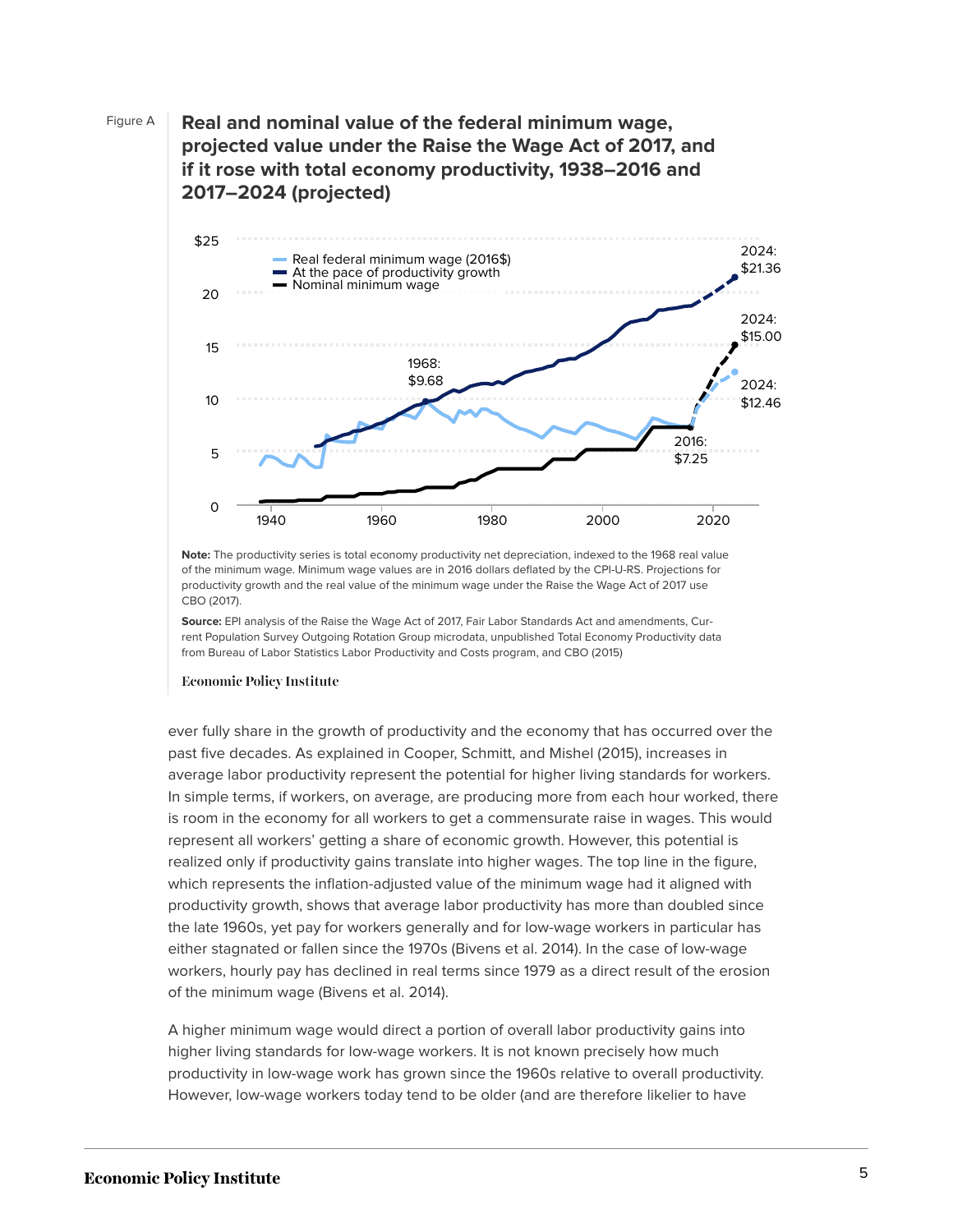greater work experience) and are significantly more educated than their counterparts in 1968 (Mishel 2014a). To the extent that workers with more experience and greater education typically earn more than their younger and less-educated counterparts, we would expect low-wage workers today to earn more, not less, than what they earned in the previous generation. In this context, a pay increase for America's lowest-paid workers of 29 percent over the 56-year span from 1968 to 2024 is indeed modest when compared with projected overall productivity growth of 119 percent over the same period.<sup>[4](#page-56-4)</sup>

<span id="page-6-0"></span>The minimum wage is also a mechanism for combating inequality. As increased productivity has translated into higher wages for high-wage workers, a rising minimum wage ensures that the lowest-paid jobs also benefit from these improvements. This is the essence of the "fairness" implied in the name of the Fair Labor Standards Act, the act that established the minimum wage.

**Figure B** shows how the federal minimum wage has compared with the wages of typical U.S. workers. The solid line shows the value of the federal minimum wage as a percentage of the median wage of all full-time, full-year workers. The gradual decline of the line illustrates how inadequate increases in the federal minimum wage gradually increased the gap between the lowest-paid workers and those in the middle of the wage distribution. Indeed, the declining value of the federal minimum wage is the key driver of the growth in inequality between low-wage workers and middle-wage workers since the late 1970s (see Zipperer 2015a and Mishel 2014b). In 1968, the federal minimum wage was equal to roughly half the wage of the typical U.S. worker: 52.1 percent of the median wage of all fulltime workers. In 2016, the minimum wage is projected to be just over one-third of the wage of the typical worker: 34.9 percent of the median wage of all full-time, full-year workers.

The dotted lines in the figure show that the Raise the Wage Act would reverse this growth in inequality and place the minimum wage above its historical high point. Because of the uncertainty of median wage growth over the next eight years, the figure shows two scenarios: one in which nominal median wages rise at the rate of projected inflation, so that there is no real wage growth, and one where median wages grow 0.5 percent per year faster than projected inflation from 2016 to 2024. The Raise the Wage Act would lift the ratio of the minimum to the full-time, full-year median wage to 60.2 percent if there is no real wage growth, or 57.6 percent if there is modest real wage growth. Of course, if wages for middle-wage workers growth faster than 0.5 percent above inflation, this ratio will be smaller.

<span id="page-6-2"></span><span id="page-6-1"></span>When set at an adequate level, the minimum wage also ensures that work is a means to a decent quality of life. In fact, the explicit purpose of the FLSA is to correct "labor conditions detrimental to the maintenance of the minimum standard of living necessary for health, efficiency, and general well-being of workers." <sup>[5](#page-56-5)</sup> The federal poverty line is often cited as a proxy for the level of income needed for the general well-being of families. Researchers and policymakers have long acknowledged that, in reality, the poverty line is woefully inadequate as a measure of what is truly needed for a family to afford the basic necessities.<sup>[6](#page-56-6)</sup> Yet even against this low bar, the federal minimum wage has rarely produced enough income for regular full-time workers, particularly those with children, to meet their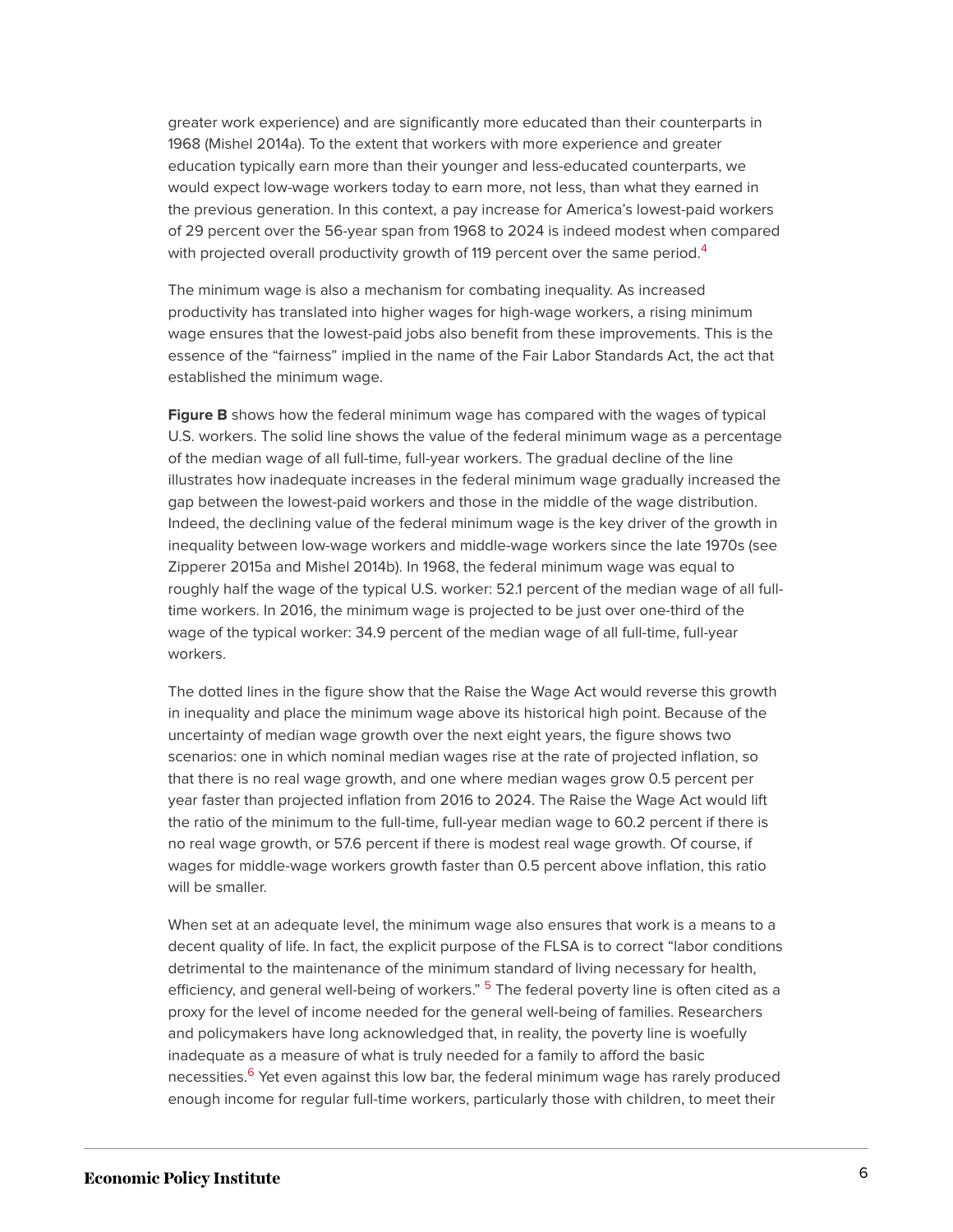### Figure B **Federal minimum wage as a share of the median wage, 1968–2015 and 2016–2024 (projected under the Raise the Wage Act of 2017)**



**Note:** Inflation is measured using the CPI-U-RS. Minimum wage is projected for 2016, hence the minimum wage to median wage ratio is a projected value.

**Source:** EPI analysis of the Fair Labor Standards Act and amendments and the Current Population Survey Annual Social and Economic Supplement microdata

**Economic Policy Institute** 

#### needs.

As shown in **Figure C**, a parent working full time while earning the minimum wage today earns too little to be above the federal poverty line. In contrast, at its high point in 1968, the minimum wage was sufficient to keep a family of three out of poverty, but not a family of four. As the ascending dotted line in the figure shows, the Raise the Wage Act would, for the first time ever, bring full-time minimum-wage earnings above the poverty line for a family of four.

# <span id="page-7-0"></span>**Demographic characteristics of affected workers**

<span id="page-7-1"></span>Raising the federal minimum wage to \$15 by 2024 would lift pay for nearly one-third of American workers. The vast majority of workers who typically benefit from minimum wage increases do not fit the common portrayal of low-wage workers as primarily teenagers from middle-class families who are working part time after school, or stay-at-home mothers whose "secondary earnings" are inconsequential to their family's financial health.<sup>[7](#page-57-0)</sup> As the subsequent sections show, increasing the minimum wage to \$15 by 2024 would raise wages for millions of prime-age, full-time workers, many of whom are the primary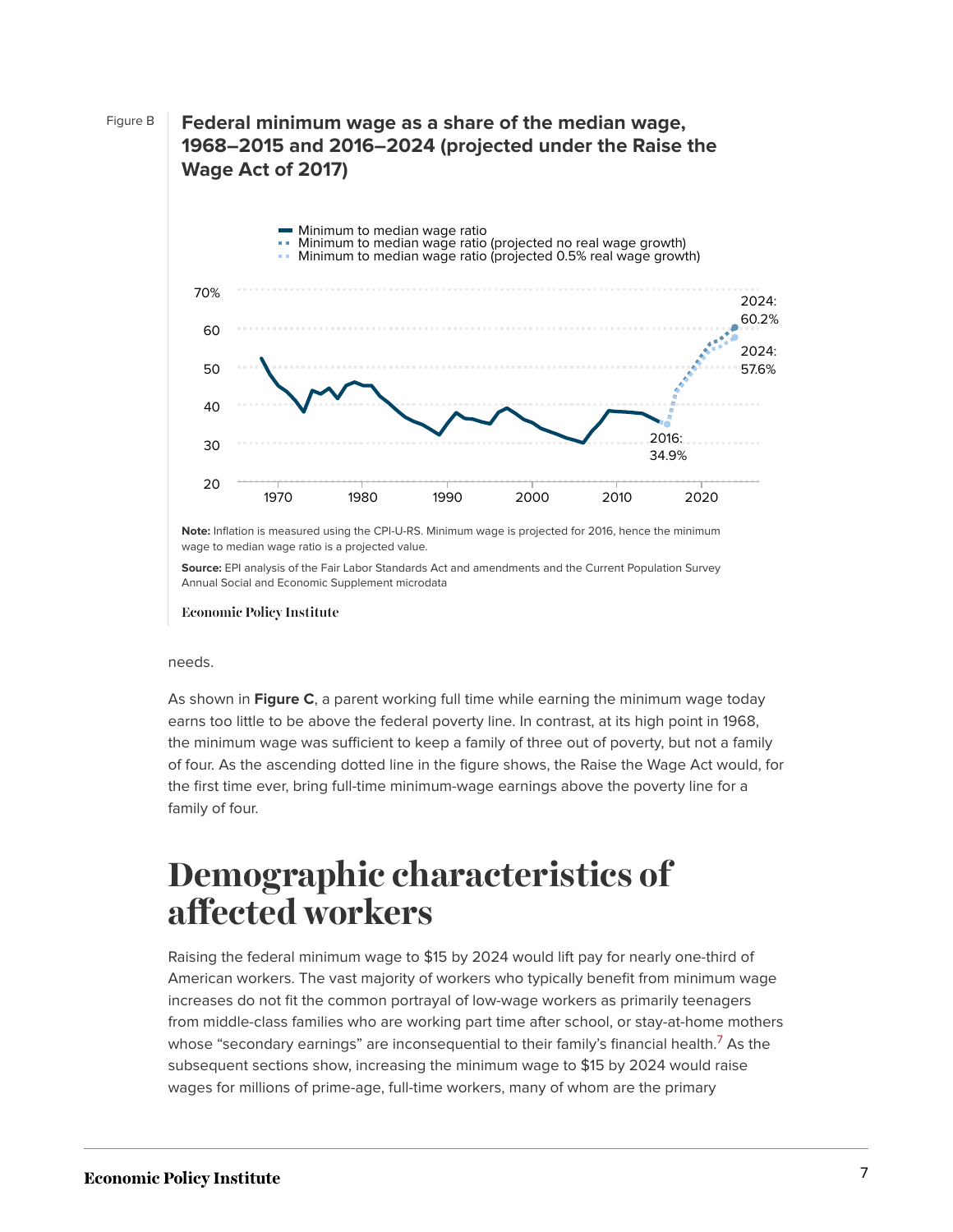

Figure C **At \$15 in 2024, the federal minimum wage would no**

**Source:** EPI analysis of Fair Labor Standards Act and amendments, the Raise the Wage Act of 2017, and CBO (2017)

**Economic Policy Institute** 

breadwinners for their families.

**Figure D** shows the number of workers who are likely to receive a raise as the minimum wage is gradually increased. In the first step, when the minimum is increased from \$7.25 to \$9.25 per hour, 18.0 million workers are likely to benefit. This includes 8.7 million workers who will directly benefit—meaning their current pay rate is between \$7.25 and \$9.25—as well as 9.2 million who will indirectly benefit, meaning they will likely receive a raise through spillover or "ripple" effects because their current pay rate is just above  $$9.25<sup>8</sup>$  $$9.25<sup>8</sup>$  $$9.25<sup>8</sup>$ Raising the minimum wage typically results in wage increases for workers further up the wage ladder because employers want to maintain some progression in their internal pay scales (Wicks-Lim 2006).

<span id="page-8-0"></span>With each successive increase, the cumulative number of workers who would benefit grows. In the second year, as the minimum is lifted to \$10.10 per hour, 10.1 million workers would directly receive a raise, and another 12.4 million would indirectly receive a raise. When the minimum increases to \$11 in year three, 16.9 million would be directly affected, along with 8.3 million who would be indirectly affected. In the fourth year, 2020, the increase to \$12 per hour would raise wages directly for 19.7 million workers, and indirectly for another 11.0 million workers. The increase to \$13 per hour in year five would directly lift the pay of 22.9 million workers, and indirectly spur wage increases for another 14.3 million workers. In the final three years, the proposed minimum wage increases are relatively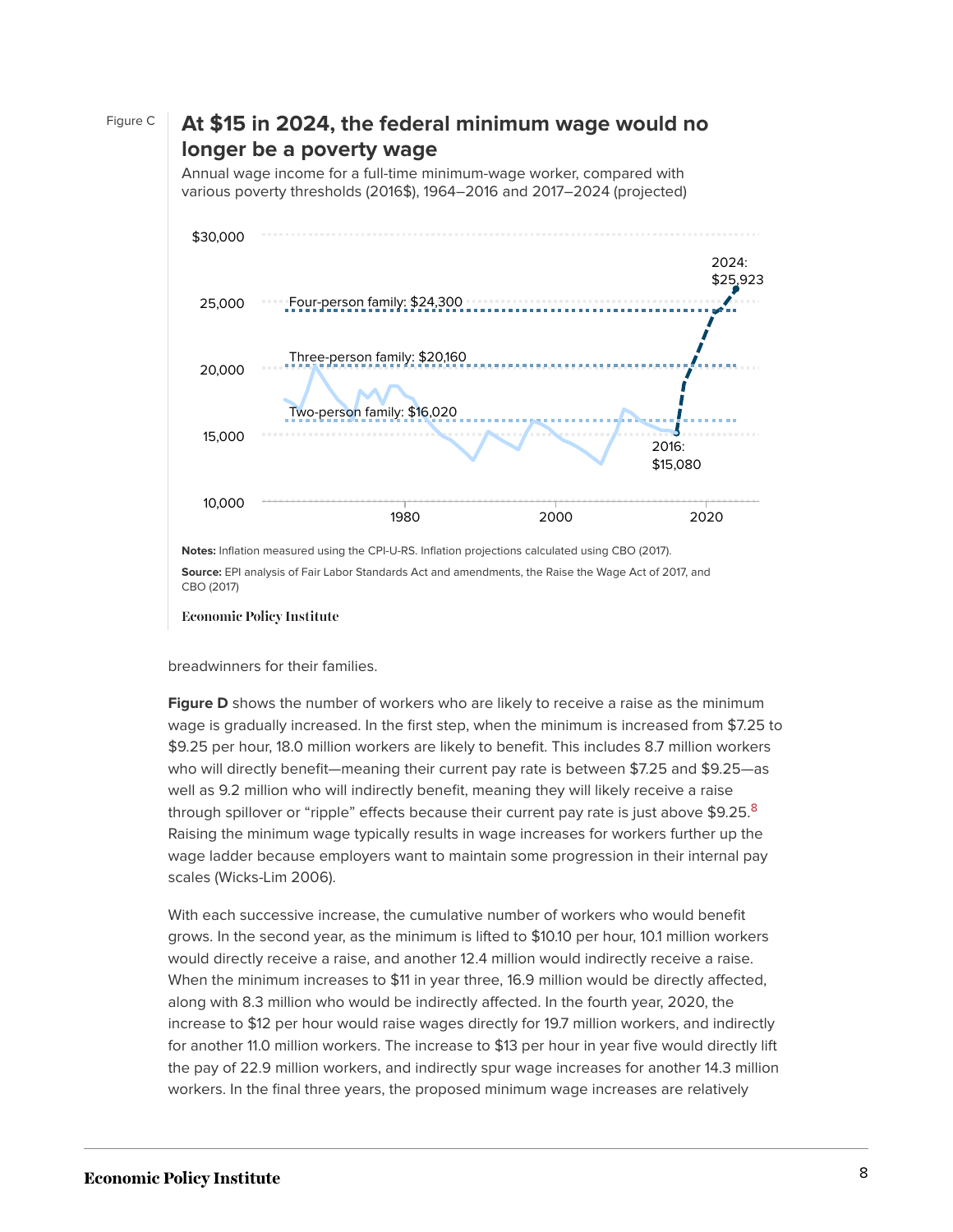

#### Figure D **Number of workers (in millions) affected by increasing the federal minimum wage to \$15 by 2024**

**Economic Policy Institute** 

small, compared with the step increases in earlier years. Because we assume that nominal wages for the overall workforce will be growing this whole time through regular market forces, the number of directly affected workers remains roughly the same in each of these final three increases: 22.1 million in year six, 22.3 million in year seven, and 22.5 million in the final year's increase to \$15. The rising minimum wage in these final three years will indirectly raise wages for 15.3 million workers in year six, 16.9 percent in year seven, and 19.0 million in the final year. In total, the increase to \$15 would lift wages for 41.5 million workers—nearly 30 percent of all U.S. workers. Detailed figures on the workers affected and resulting wage increases in each step can be found in **Appendix Tables 1 and 2**.

This minimum wage increase would be larger than any other increase that has been enacted in the United States. In addition to the larger breadth of affected workers, the potential increase in wages for those workers would be larger than any previous increase. Over the full eight-year phase-in period, affected workers would receive over \$144 billion in additional annual wages, assuming no change in the number of work hours for these workers.<sup>[9](#page-57-2)</sup> Once the increase is fully phased-in, the average affected worker who works year-round would earn roughly \$3,500 more each year than she does today.

<span id="page-9-0"></span>The following sections highlight the demographic characteristics—in terms of age, sex, race and ethnicity, family composition, hours of work, education, family income, and geography—of the workers who would be affected, counting as "affected" both those directly and indirectly affected. The calculations are estimates for 2024. Tables containing all the underlying demographic information, including discrete numbers of affected workers by demographic category, are presented in Appendix A.

**Source:** EPI analysis of the Raise the Wage Act of 2017 using Current Population Survey Outgoing Rotation Group microdata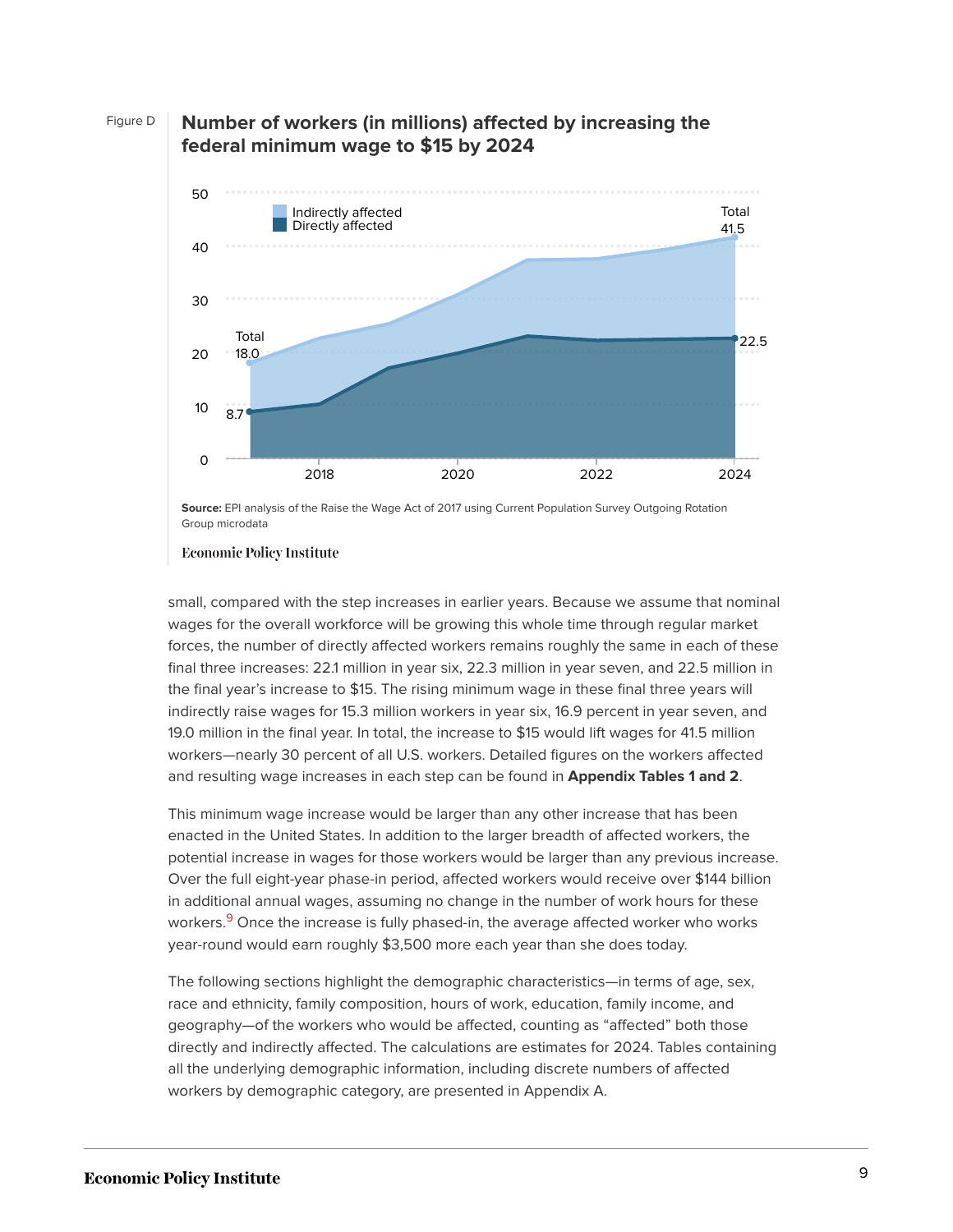

Figure E **Age of workers affected by increasing the federal minimum wage to \$15 by 2024**

## **Age**

The low-wage workers likely to benefit from increasing the minimum wage are frequently characterized as being primarily teenagers, and almost entirely young. Although this would not justify paying them wages significantly lower than those paid to their counterparts a generation ago, this stereotype is also false—particularly so for beneficiaries of a minimum wage increase to \$15. While some low-wage workers are indeed young, the vast majority of workers who would benefit from increasing the federal minimum wage to \$15 are working-age adults, and only a small fraction are teenagers. As shown in the top graph in **Figure E**, teens account for a mere 9.8 percent of the workers who would benefit; over 90 percent of affected workers are 20 years old or older.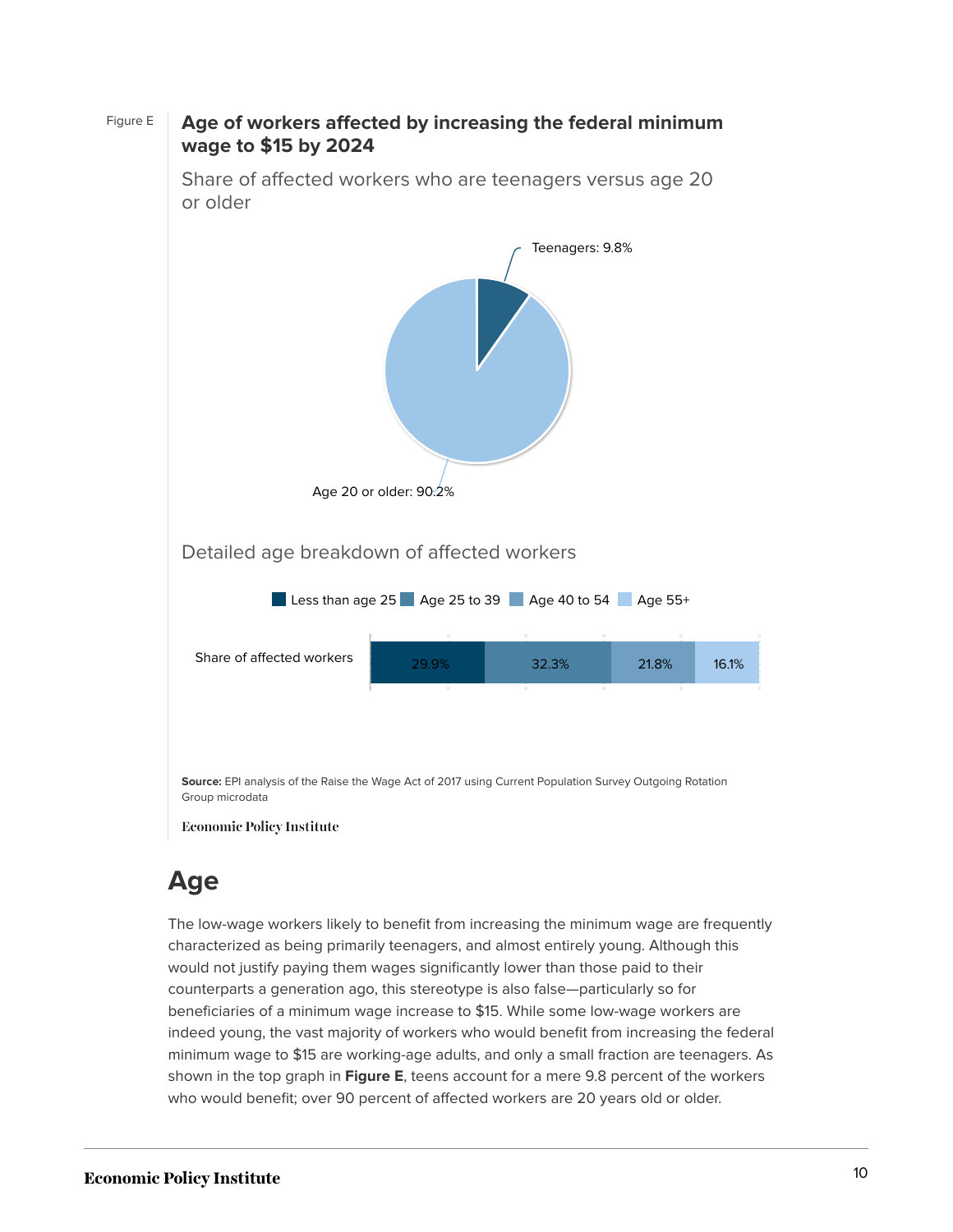The second graph in Figure E breaks down the age distribution of affected workers even further, showing that more than two-thirds of affected workers are at least 25 years old. In fact, workers age 55 and older make up a larger share of workers who would receive a raise (16.1 percent) than do teens (9.8 percent), and workers age 40 and older make up a larger share of those who would receive an increase (37.9 percent) than do workers under age 25 (29.9 percent). Among affected workers, the average age is 36 years old.<sup>[10](#page-57-3)</sup>

## <span id="page-11-0"></span>**Gender**

While raising the minimum wage would benefit both women and men, it would disproportionately raise pay for women. As shown in the pie chart in **Figure F**, women make up 55.6 percent of affected workers. In comparison, women make up only 48.0 percent of the total U.S. workforce.<sup>[11](#page-57-4)</sup>

<span id="page-11-1"></span>The magnitude of the impact on women is shown in the bar chart in Figure F. Among all wage-earning women in the United States, 33.8 percent—more than one-in-three working women—would receive a raise under a federal minimum-wage increase to \$15 by 2024. In comparison, 24.9 percent of all wage-earning men would benefit—not as large a share as for women, but still nearly one fourth of all working men.

The bar chart in Figure F also shows, by gender, of the shares of workers who would benefit from a minimum-wage increase by family status and for women of color. Among working parents with children in their home, 32.0 percent of working mothers would receive a raise, as would 16.8 percent of working fathers. Among single parents, the effects are more dramatic: 44.6 percent of all single mothers would receive a raise if the federal minimum wage were increased to \$15 by 2024, as would nearly a third (31.0 percent) of single fathers. Large shares of minority workers would also benefit: 37.1 percent of women of color would receive a raise, along with 29.1 percent of men of color.

## **Race/ethnicity**

As shown in the upper section of **Figure G**, the majority—53.5 percent—of workers who would benefit from increasing the minimum wage are white, non-Hispanic workers. Hispanic workers of any race make up the next largest share, at just under a quarter (22.7 percent) of the total affected population. Black workers are 16.7 percent of the total, and Asians and workers of other races/ethnicities make up 7.2 percent of the total.

Although workers of color are a minority of those who would benefit, they do benefit at significantly higher rates. The lower section of Figure G shows the share of each race or ethnic group that would receive a raise if the federal minimum wage were increased to \$15 by 2024. As the figure shows, 40.1 percent of all black workers would receive higher pay, as would a third (33.5 percent) of Hispanic workers. More than one-in-four (26.5 percent) white, non-Hispanic workers would get a raise—a slightly higher share than that of Asian workers and those of other races/ethnicities, of whom 22.4 percent would receive higher pay.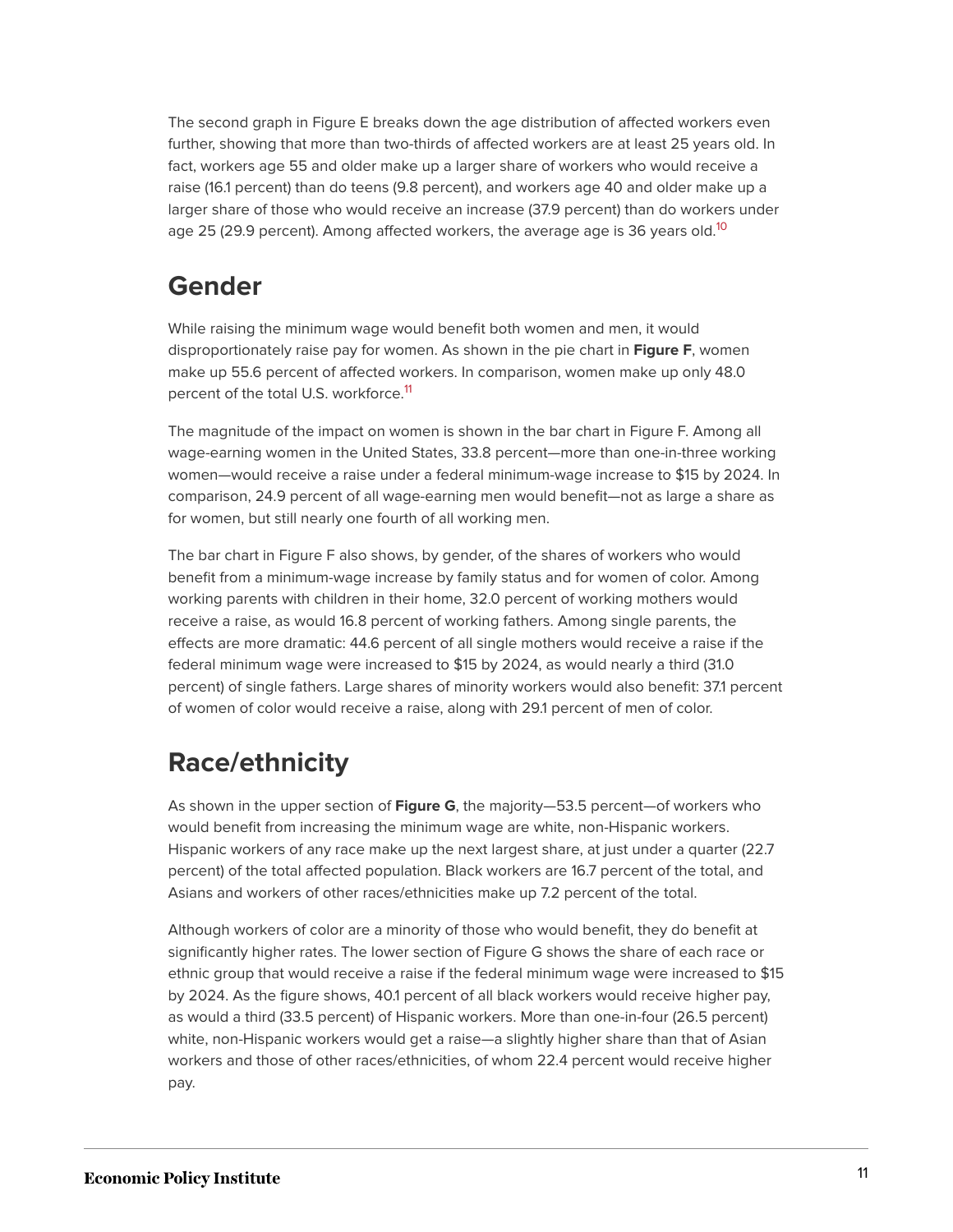Figure F **Share of each group affected by increasing the federal minimum wage to \$15 by 2024 Source:** EPI analysis of the Raise the Wage Act of 2017 using Current Population Survey Outgoing Rotation Group microdata Shares of demographic groups that would benefit, by gender Women: 55.6% Men: 44.4% 24.9% 16.8% 31.0% 29.1% 33.8% 32.0% 44.6% 37.1% Women Men All workers Working parents Working single parents Workers of color

## **Education**

**Economic Policy Institute** 

As with misperceptions of the age of low-wage workers, many of the workers who would benefit from increasing the minimum wage have more education than is commonly acknowledged. As shown in **Figure H,** nearly half (46.5 percent) of the affected workers have at least some college experience, and more than a fifth (22.6 percent) have an associate degree or higher.

The lower bar graph in Figure H shows the share of workers at each educational level who would receive a raise from increasing the federal minimum wage to \$15 by 2024. Not surprisingly, workers with lower levels of education are far more likely to be affected: More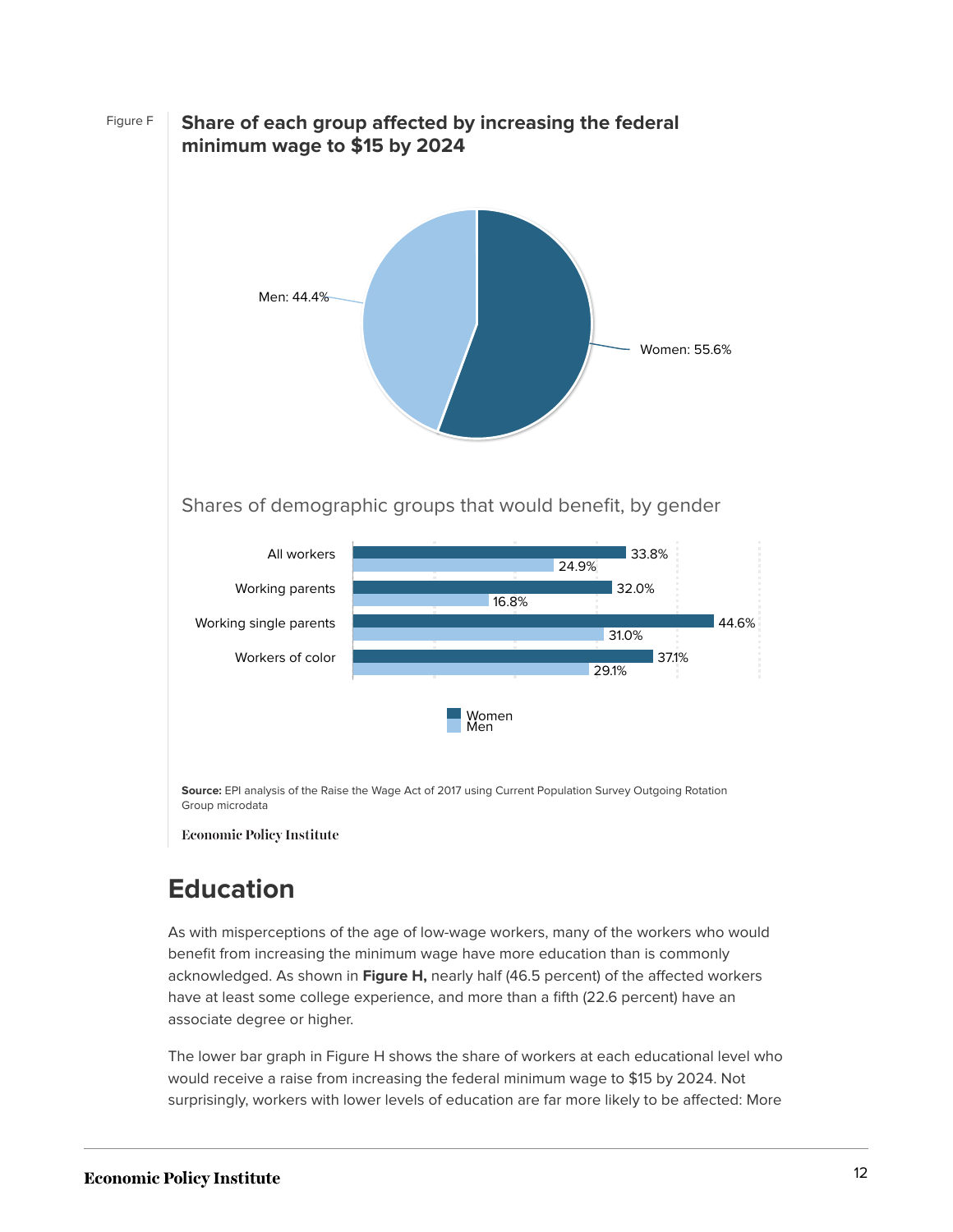### Figure G **Race/ethnicity of workers affected by increasing the federal minimum wage to \$15 by 2024**

Share of affected workers who are in each major racial/ethnic group



#### Share of each racial/ethnic worker group that would benefit



**Source:** EPI analysis of the Raise the Wage Act of 2017 using Current Population Survey Outgoing Rotation Group microdata

#### **Economic Policy Institute**

than half (56.2 percent) of workers with less than a high school education would receive a pay increase. Still, large shares of those who have completed high school and sought further education would also benefit. More than a third (37.7 percent) of workers with some college experience, yet no degree, would receive a raise, as would more than one-quarter (27.6 percent) of workers with an associate degree. Even 10.4 percent of bachelor's degree holders would receive a pay hike.

## **Hours of work**

Many workers who would benefit from a minimum wage increase also work longer hours than commonly thought; they are not simply working part-time or after-school jobs. As shown in the upper section of **Figure I**, nearly two-thirds (63.0 percent) of affected workers work full time (at least 35 hours per week). Another 26.0 percent work between 20 and 34 hours per week, and only 11.0 percent work fewer than 20 hours per week.

Still, those workers who are not full time are more likely to benefit. The lower bar chart in Figure I shows the share of each group of workers by work hour category who would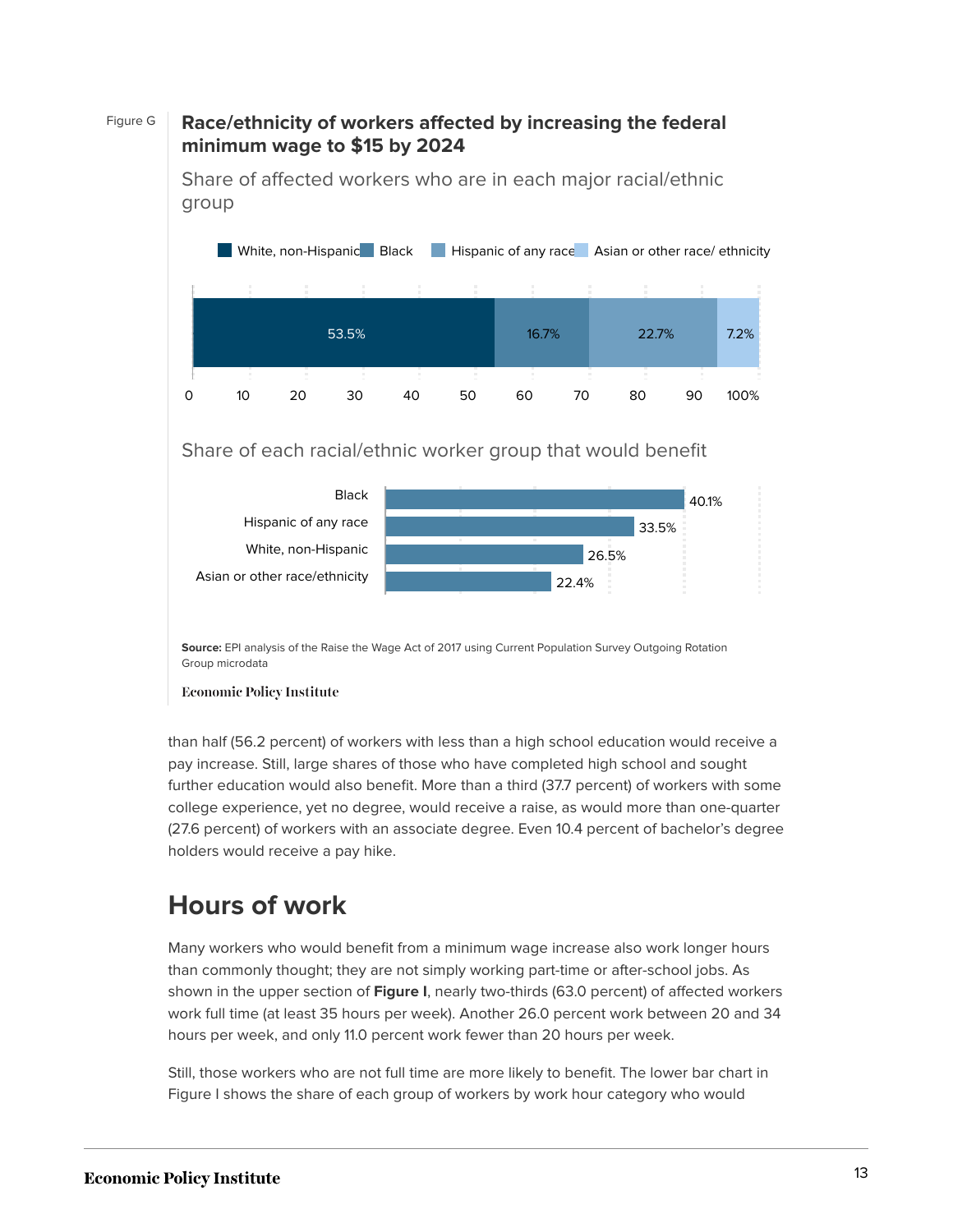### Figure H **Educational attainment of workers affected by increasing the federal minimum wage to \$15 by 2024**



Share of affected workers who are in each educational attainment group

### Share of each educational attainment worker group that would benefit



**Source:** EPI analysis of the Raise the Wage Act 0f 2017 using Current Population Survey Outgoing Rotation Group microdata



receive a raise from a minimum wage increase to \$15. Over 60 percent of workers who work fewer than 20 hours per week would receive a raise, as would 55.9 percent of those working between 20 and 34 hours per week. Among full-time workers, 22.9 percent—more than one in five—would receive a raise.

Many individuals who work less than full time are not opting for fewer hours by choice—many are limited by a lack of available work, or because circumstances prevent them from seeking full-time employment, such as the need to care for a family member, or a lack of adequate work supports (access to child care, paid leave, or flexible work schedules) that might facilitate a full-time schedule (Golden 2016). For these workers, an increase in their hourly rate of pay is arguably even more important, not only because of the increased earnings but also because those increased earnings could be the resources needed for them to seek more hours of work.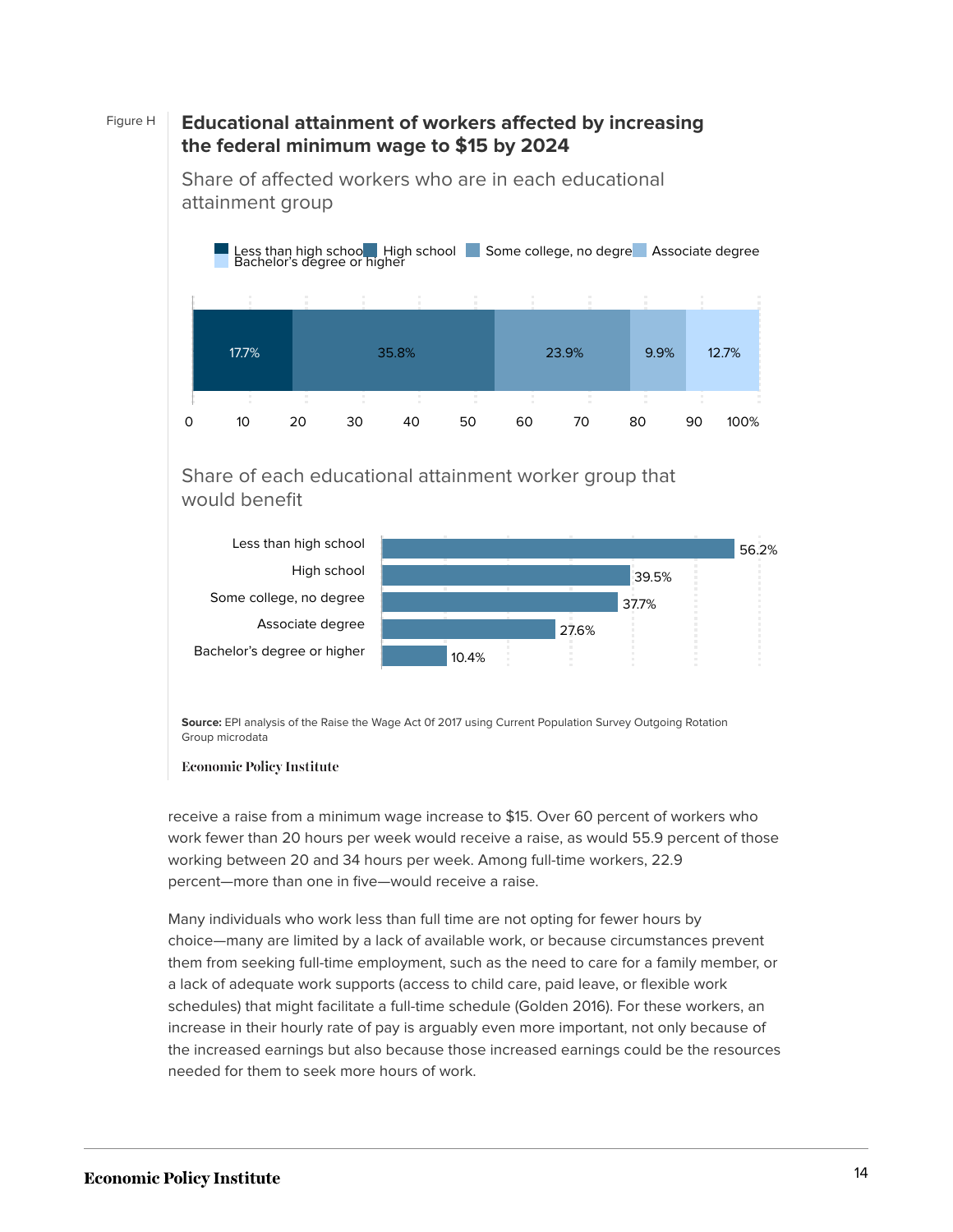### Figure I **Work hours of workers affected by increasing the federal minimum wage to \$15 by 2024**



Share of affected workers who work full, mid, or part time

### Share of each work hour group that would benefit



**Source:** EPI analysis of the Raise the Wage Act of 2017 using Current Population Survey Outgoing Rotation Group microdata

**Economic Policy Institute** 

## **Family income**

Again contrary to some portrayals, the majority of workers who would benefit from increasing the minimum wage come from families of modest means. As shown in **Figure J**, 74.3 percent of the workers who would receive a raise if the minimum wage were increased to \$15 by 2024 have total family incomes of less than \$75,000 per year. More than half of affected workers have total family incomes below \$50,000 per year.

Some opponents of raising the minimum wage contend that as a policy for reducing economic hardship, the minimum wage is ineffective because many poor people do not work. This is false. As explained in Gould, Davis, and Kimball (2015), the majority of poor people age 18 to 64 who can work (i.e., they are not in school, retired, or disabled) do work, and over 40 percent work full time. Moreover, increasing the minimum wage is an effective tool for reducing poverty. In a comprehensive review of the literature on the minimum wage's poverty-reducing effects, Dube (2013) finds that nearly all studies of this relationship show that raising the minimum wage significantly reduces poverty rates. In a recently released analysis of minimum wage increases from 1984 through 2013, Dube (2017) finds that for every 10 percent increase in the minimum wage, over the long run, the poverty rate is expected to decline by 5.3 percent.

A variation of this criticism is that the minimum wage is "poorly targeted" because some of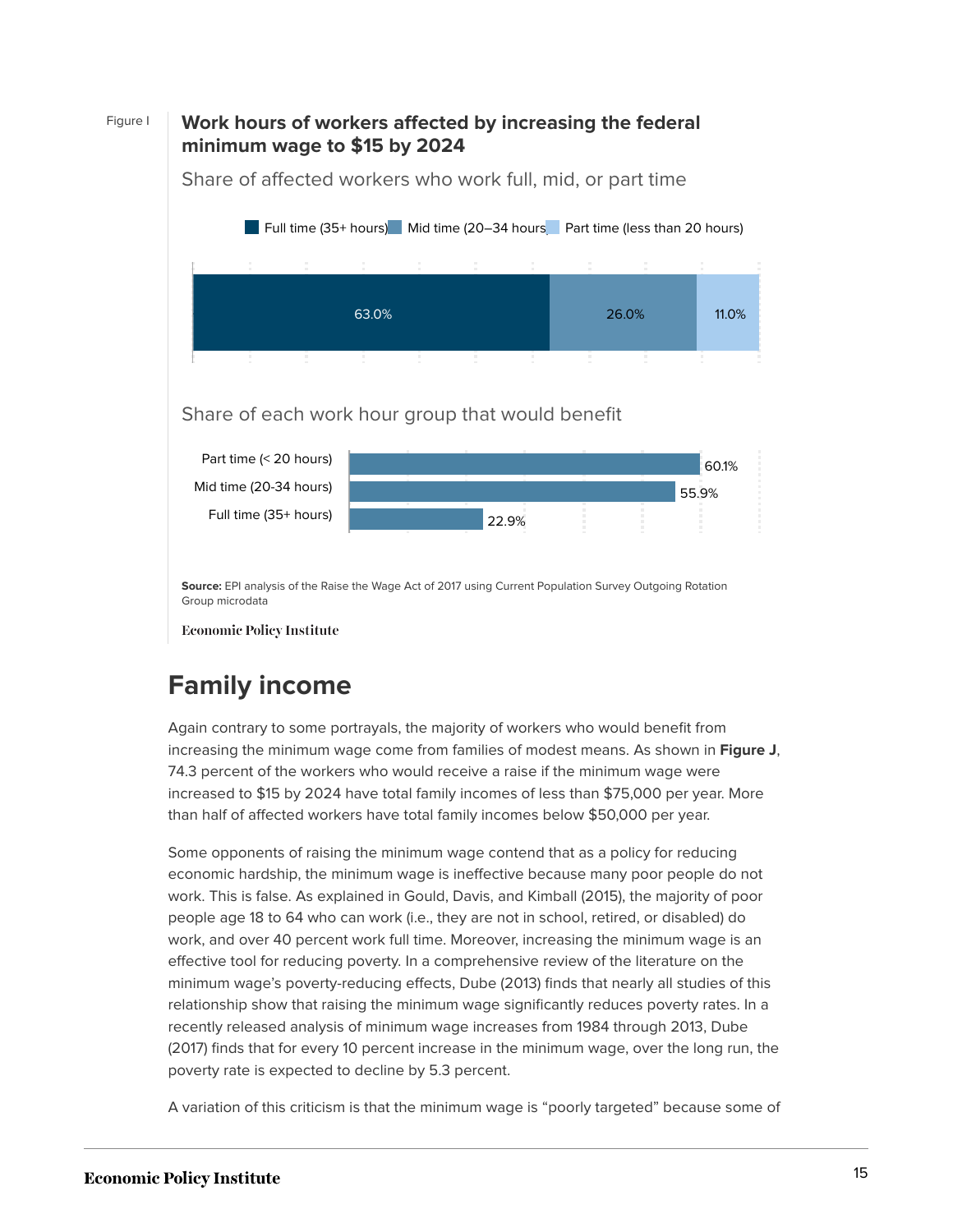#### Figure J **Family income of workers affected by increasing the federal minimum wage to \$15 by 2024**



**Note:** Percentages do not sum to 100% due to rounding.

**Source:** EPI analysis of the Raise the Wage Act of 2017 using Current Population Survey Outgoing Rotation

**Economic Policy Institute** 

the workers who would benefit from a minimum wage increase come from middle-class families. The fact that the minimum wage provides protection to workers at all levels of family income is a feature, not a bug, of the law. As a labor standard, the minimum wage prevents exploitation of workers, regardless of their family income level. No worker, no matter how wealthy his or her family, should have to work for unacceptably low wages. Moreover, the fact that some low-wage workers do come from middle-class families underscores the point that the erosion in the minimum wage's value over the past 45 years has hurt both low- and middle-income families.

## **Family status and children**

Many of the workers who would benefit from increasing the minimum wage are supporting families and children. As shown in the upper section of **Figure K**, more than one-third (36.9 percent) of the affected workers are married, and more than one-quarter (28.0 percent) of affected workers have children. In total, over 11.6 million parents would receive higher pay under a minimum wage increase to \$15 by 2024. Of these, 4.5 million are single parents, accounting for 10.8 percent of those who would be affected by raising the minimum wage. While this is a relatively small portion of the total beneficiaries, it is larger than their 7.7 percent share of the overall labor force. In other words, single parents would disproportionately benefit from raising the minimum wage.

The lower bar chart in Figure K shows the shares of workers by family type who would be affected. Among married parents who work, 19.4 percent would receive a raise from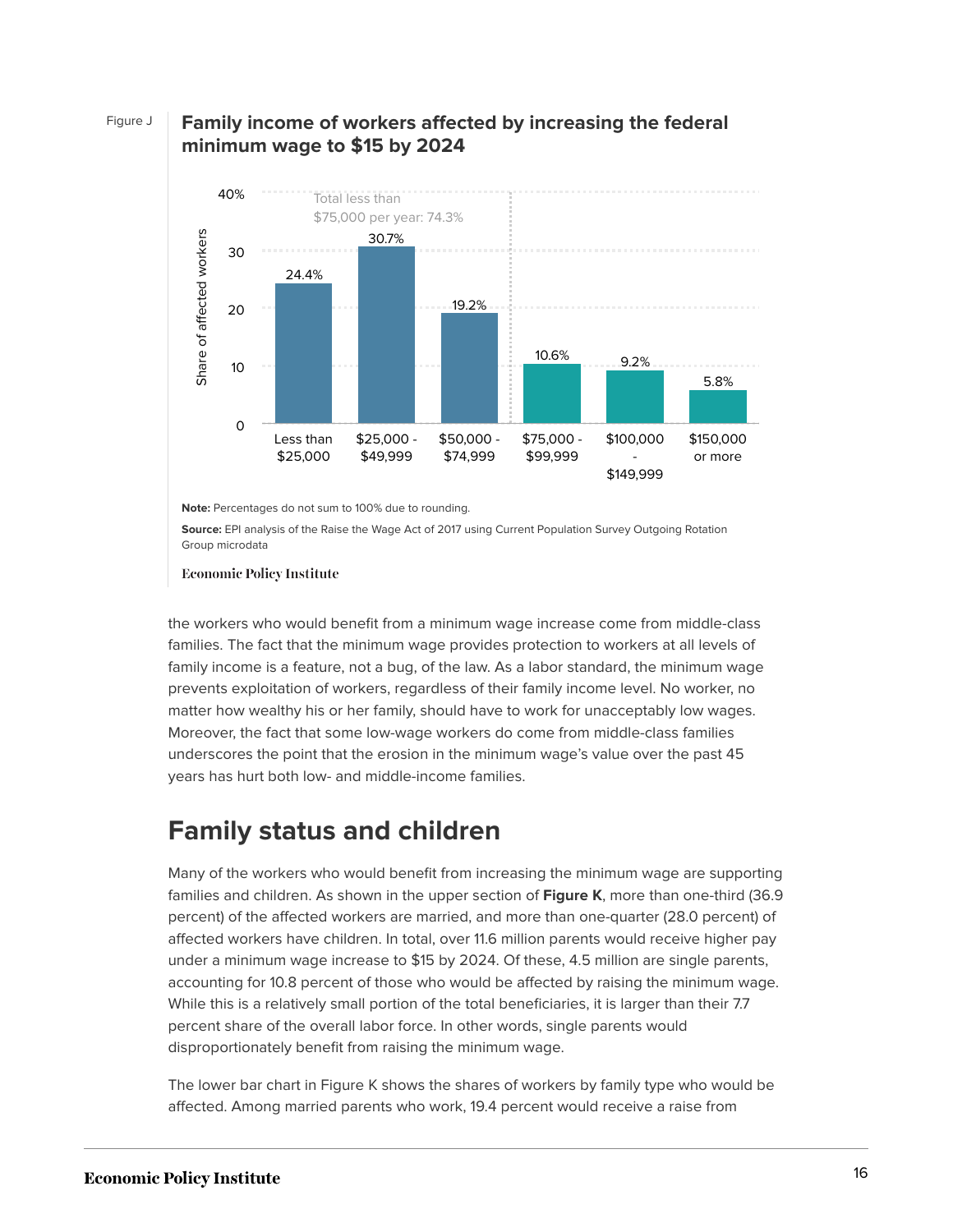### Figure K **Family status of workers affected by increasing the federal minimum wage to \$15 by 2024**



Share of affected workers who are in each family status group

### Share of each family type worker group that would benefit



**Source:** EPI analysis of Raise the Wage Act using Current Population Survey Outgoing Rotation Group microdata

#### **Economic Policy Institute**

increasing the minimum wage to \$15 by 2024. Single parents who work would benefit at more than double that rate—four in ten single parents (40.8 percent) would receive higher pay if the minimum wage were raised.

The parents receiving higher pay provide for 19 million children across the United States, nearly one-quarter (24.0 percent) of all U.S. children (see **Appendix Table 3**).

## **Geography**

<span id="page-17-0"></span>Not surprisingly, the share of workers in each state who would be affected by a federal minimum-wage increase varies considerably, largely due to the fact that many states have already enacted state minimum wage increases that will have lifted a sizeable share of their state workforce out of the affected range. <sup>[12](#page-57-5)</sup> As the increases in those states' minimum wages "ripple" up through the wage distribution, the number of workers who would be affected by the enactment of a higher federal minimum by 2024 is reduced.

**Figure L** shows the share of each state's workforce that would be affected if the federal minimum wage were raised to \$15 by 2024. Because California will already have a state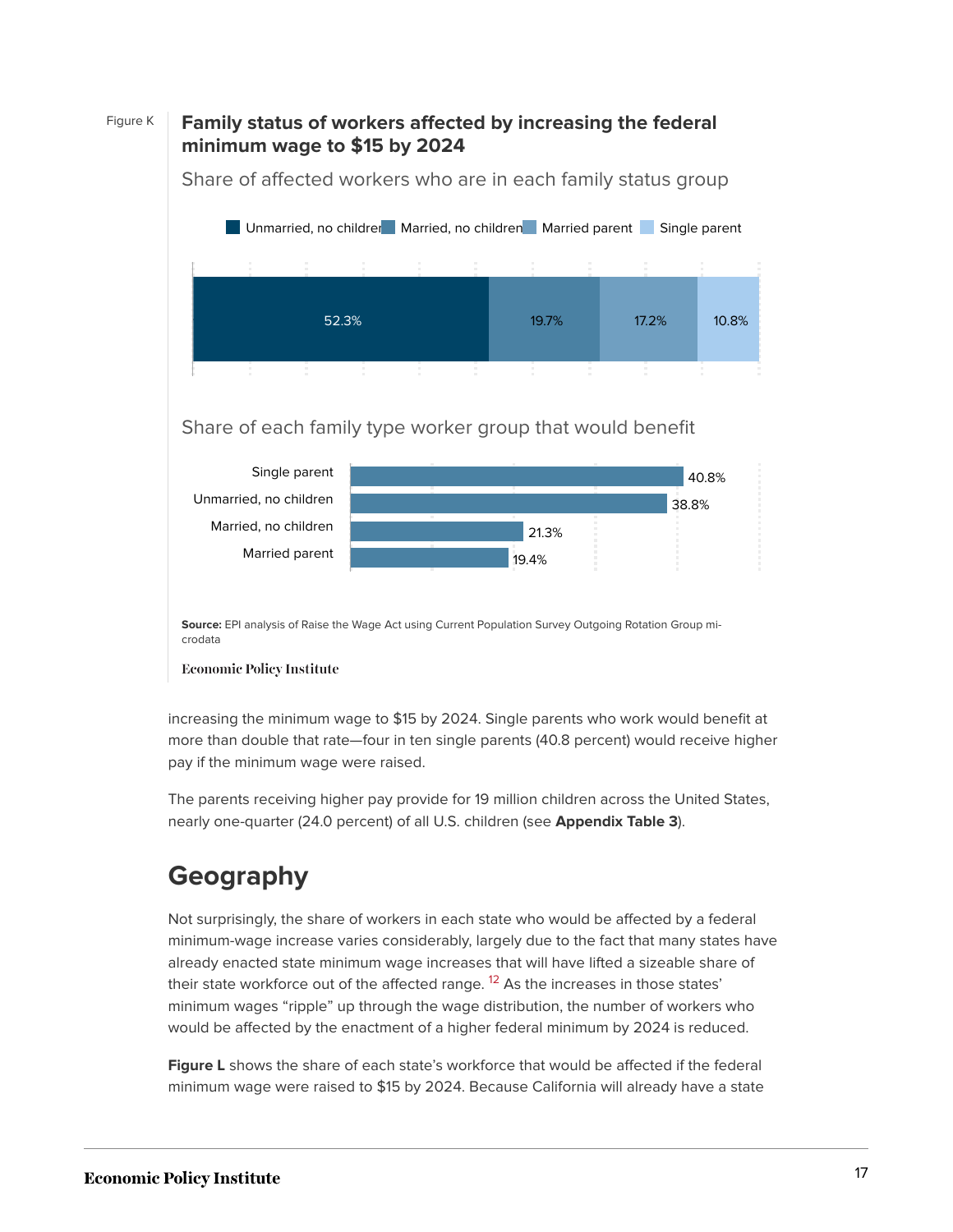$|0.0\%$  44.4% **Maine Vt. N.H. Wash. Idaho Mont. N.D. Minn. Ill. Wis. Mich. N.Y. R.I. Mass. Ore. Nev. Wyo. S.D. Iowa Ind. Ohio Pa. N.J. Conn. Calif. Utah Colo. Neb. Mo. Ky. W.Va. Va. Md. Del. Ariz. N.M. Kan. Ark. Tenn. N.C. S.C. D.C. Okla. La. Miss. Ala. Ga. Alaska Hawaii Texas Fla.**

### Figure L **How many working people in each state would get a boost from raising the minimum wage?**

Click map to view data.

**Note:** The map is colored based on the share of the state workforce that would be affected.

**Source:** EPI analysis of Current Population Survey Outgoing Rotation Group microdata, 2016; Dollar values adjusted by projections for CPI-U in CBO (2017)

#### **Economic Policy Institute**

<span id="page-18-0"></span>minimum wage of \$15 in 2023, no California workers will be affected by the change in the federal minimum wage. Similarly, the District of Columbia is raising its minimum wage to \$15 in 2020. However, a few workers in D.C. will be affected because they are tipped workers who will benefit from the Raise the Wage Act's increase in the minimum wage for tipped workers.<sup>[13](#page-57-6)</sup> New York is raising the minimum wage in New York City, Long Island, and Westchester County to \$15 before 2024, although the upstate region of the state would still be affected by the federal change. As a result, 12.2 percent of New York workers would receive a raise as a result of the rising federal minimum wage.

Among states that will not already have a \$15 minimum wage, the smallest impact would be in Washington, where 24.2 percent of the workforce would receive a raise. (Washington's state minimum wage is scheduled to go to \$13.50 in 2020 with automatic adjustments for inflation thereafter.) In contrast, the share of the workforce that would be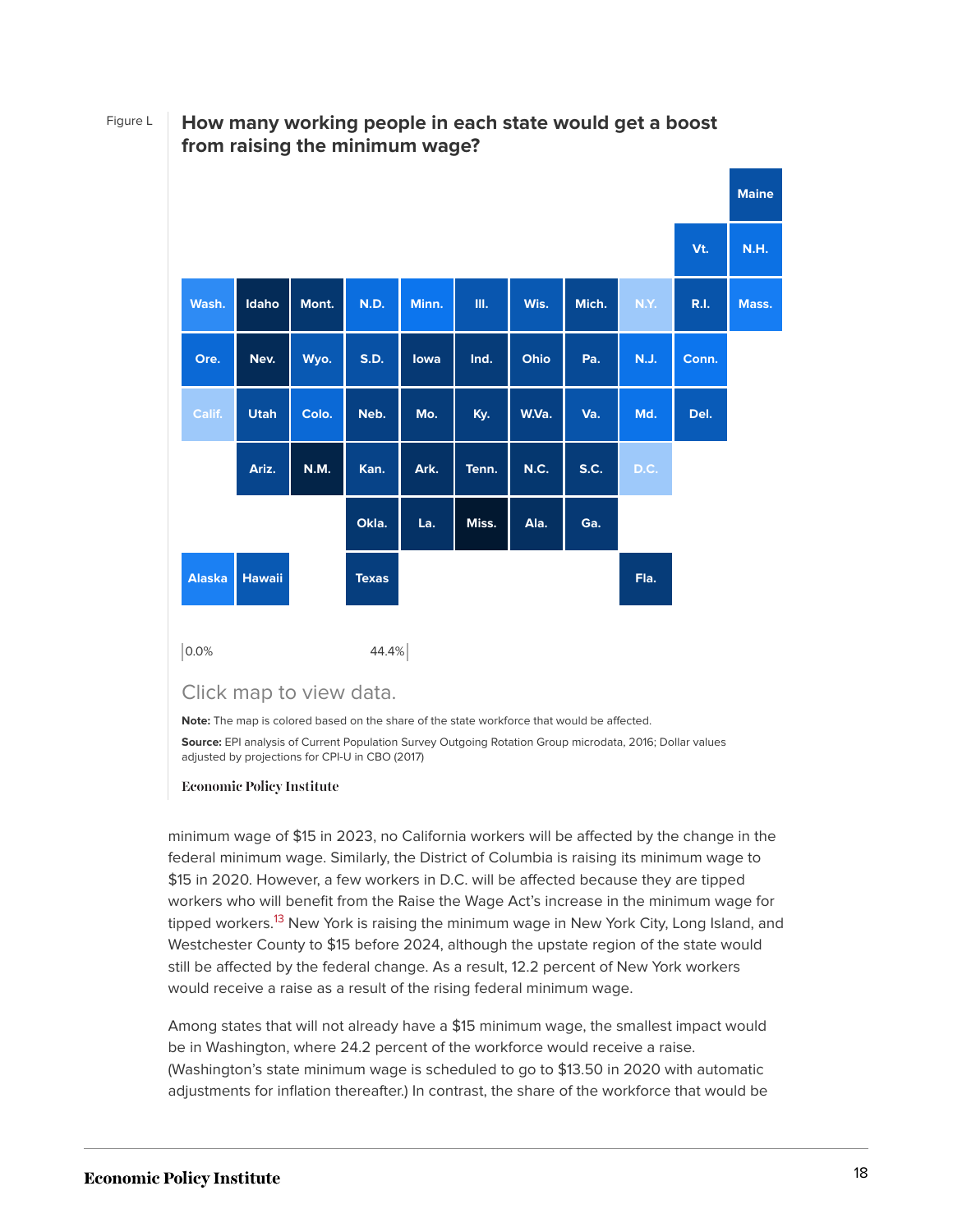<span id="page-19-1"></span>impacted by a federal increase is significantly larger in states with low minimum wages—or in some cases, no minimum wage—such as in Arkansas, North Carolina, Mississippi, Tennessee, and Idaho.<sup>[14](#page-57-7)</sup> Workers in the Southeast, in particular, are most likely to see a pay increase if the federal minimum wage were raised. The largest impact would be in Mississippi, where more than four in ten workers (44.4 percent) are likely to be affected by the bill.

## **The importance of affected workers' pay to their family's total incomes**

Low-wage workers are sometimes characterized as "secondary earners," suggesting that their work earnings are discretionary or inconsequential to their family's financial health. The data show that this is not at all the case. Roughly half of all workers who would be affected by raising the minimum wage to \$15 by 2024 are either married or has children, or both, and the average worker with a family who would benefit from increasing the minimum wage to \$15 by 2024 is, in fact, the primary breadwinner for her family. Workers who would get a raise that are either married or have children earn, on average, 63.8 percent of their family's total income. Of these workers with families, 29.6 percent are the sole providers of their family's income.<sup>[15](#page-57-8)</sup>

# <span id="page-19-2"></span><span id="page-19-0"></span>**Other aspects of the proposal**

The Raise the Wage Act would also "index" the minimum wage to median wages, and would gradually phase out the subminimum wage for tipped workers. This section explains why both aspects would benefit workers.

## **Indexing to median wages**

After reaching \$15 in 2024, the Raise the Wage Act would index the minimum wage to median wages so that in subsequent years, as wages throughout the workforce rise, the minimum wage would automatically be lifted to maintain its value relative to the median wage. This is different from how most minimum wage indexing has been done in the past. There are currently 18 states that have enacted indexing of their state minimum wages to changes in prices, typically as measured by changes in the Consumer Price Index (CPI). Indexing to prices prevents any erosion in the minimum's real (inflation-adjusted) value, thereby ensuring that low-wage workers can still afford the same amount of goods and services year after year. This is certainly advantageous to having no indexing; however, indexing to prices effectively legislates that the lowest-paid workers never see any material improvement in their quality of life. The real value of the minimum wage remains frozen, regardless of increases in overall labor productivity or technological advances that improve the country's ability to improve living standards.

In contrast, linking the minimum wage to median wages ensures that low-wage workers do not lose ground relative to typical workers. As Zipperer (2015b) explains, indexing to the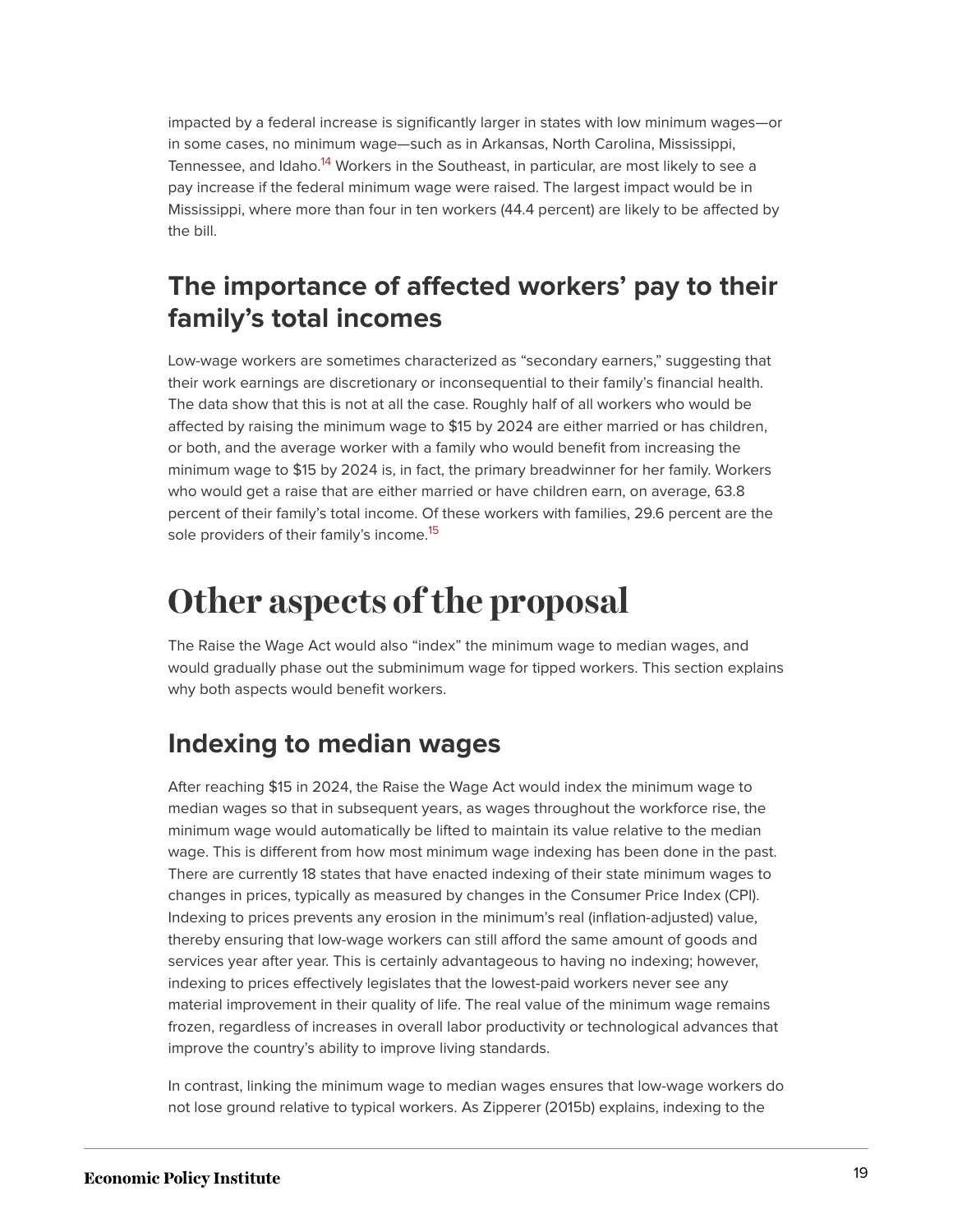median wage "links the minimum wage to overall conditions in the labor market." To the extent that productivity improvements and technological progress result in higher wages for the typical U.S. worker, so too will minimum wage workers see their hourly pay rise. It is of course true that both low- and middle-wage workers have seen their hourly pay lag relative to productivity growth in recent decades. A stronger minimum wage ensures that the vast majority of U.S. workers share a common trajectory of wage growth. It will need to be complemented with other policies to ensure wage growth for this entire vast majority rises in step with overall productivity growth.<sup>[16](#page-57-9)</sup>

<span id="page-20-0"></span>In addition, wages are less volatile than prices. Price indices, such as the CPI, are subject to unpredictable changes in the price of food and energy that may be driven by temporary events, such as political instability or natural disasters. Wages, on the other hand, tend to be more stable, rising as fast—or faster—than prices over the long term, yet with greater predictability for employers and employees alike. (See Zipperer 2015b or Shierholz 2009.)

## **Eliminating the subminimum wage for tipped workers**

Under current federal law, employers of workers who customarily receive tips are only required to pay their tipped staff a base wage of \$2.13 per hour, provided employees' weekly income from tips plus their base wage equates to an hourly rate of at least the minimum wage. As explained in Allegretto and Cooper (2014), this separate wage standard results in a host of problems for tipped workers, including dramatically higher poverty rates and greater reliance on public assistance. Contrary to common perceptions of waitstaff and bartenders making lavish incomes from tips, the vast majority of tipped work is low-paying. From 2014 to 2016, the median wage for tipped workers, including earnings from tips, was \$11.00 per hour—37 percent less than the median wage of workers who do not rely on tips (Cooper 2017). Because the majority of tipped workers' pay is from tips—as opposed to a regular paycheck—weekly income can be highly erratic and subject to a greater incidence of wage theft<sup>[17](#page-57-10)</sup> (Allegretto and Cooper 2014). Moreover, the fact that most tipped workers are women means that the inequities produced by this separate wage system exacerbate existing gender-based wage inequality. (See National Women's Law Center 2016.)

<span id="page-20-2"></span><span id="page-20-1"></span>The Raise the Wage Act would raise the subminimum wage for tipped workers over 15 years until it reaches parity with the full minimum wage, as is currently the case in seven states.<sup>[18](#page-57-11)</sup> These seven states have significantly lower poverty rates among tipped workers than the states where tipped workers are paid a lower base wage. At the same time, growth in the restaurant industry has been as strong, if not stronger, in the states where tipped and nontipped employees are treated equally. This suggests that requiring employers to pay regular wages to tipped workers has had no significant negative effect on the growth of the restaurant industry (Allegretto 2013).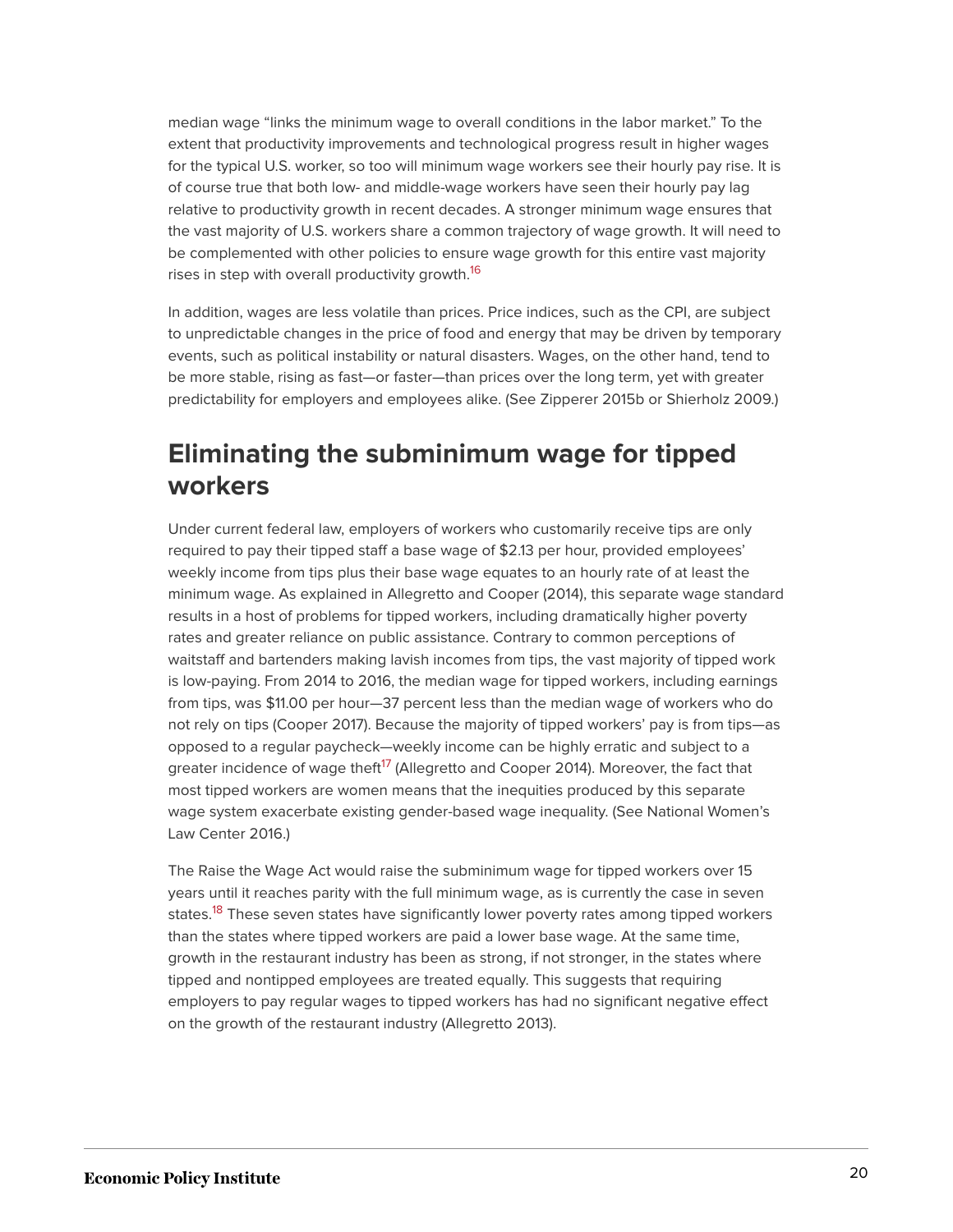# <span id="page-21-0"></span>**Conclusion**

Since its inception in the Great Depression, a strong minimum wage has been recognized as a key labor market institution that, if effectively maintained, can provide the foundation for equitable and adequate pay for American workers. However, the failure to regularly and adequately raise the federal minimum wage over the past five decades is one of several policy failures that have denied a generation of American workers more significant improvement in their quality of life. In fact, the erosion of the minimum wage has left lowwage workers today earning significantly less than their counterparts 50 years ago.

Raising the federal minimum wage to \$15 by 2024 would take its value to a level that finally ensures full-time work is a means to escape poverty, and would provide tens of millions of America's lowest-paid workers with a substantial, long-overdue improvement in their standard of living. Past increases in the minimum wage have been too timid to preserve low-wage workers' standard of living, let alone allow them to share in the broader benefits of rising productivity and a growing economy. In contrast, the Raise the Wage Act is a bold proposal that would achieve these goals.

Automating future increases by indexing to growth in the median wage would ensure workers at the bottom of the wage scale are never again left behind as productivity improvements lead to broader improvements in wages. In addition, gradually raising and eliminating the separate lower wage for tipped workers would eliminate the disparities in labor protections and living standards that currently exist between tipped and non-tipped workers. These actions would significantly improve the well-being of millions of American workers and their families, and help to reduce long-standing race- and gender-based wage inequities.

# <span id="page-21-1"></span>**About the author**

**David Cooper** joined the Economic Policy Institute in 2011. As senior economic analyst, he conducts national and state-level research, with a focus on the minimum wage, employment and unemployment, poverty, and wage and income trends. Cooper is also the deputy director of the Economic Analysis and Research Network (EARN), a national network of over 60 state-level policy research and advocacy organizations.

Cooper has testified in state and municipal hearings on the challenges facing low-wage workers and their families. His analyses on the impact of minimum wage laws have been used by policymakers and advocates in city halls and statehouses across the country, as well as in Congress and the White House. He has been interviewed and cited by numerous local and national media, including *The New York Times*, *The Washington Post*, *The Wall Street Journal*, CNBC, and NPR.

He holds a Master of Public Policy from Georgetown University.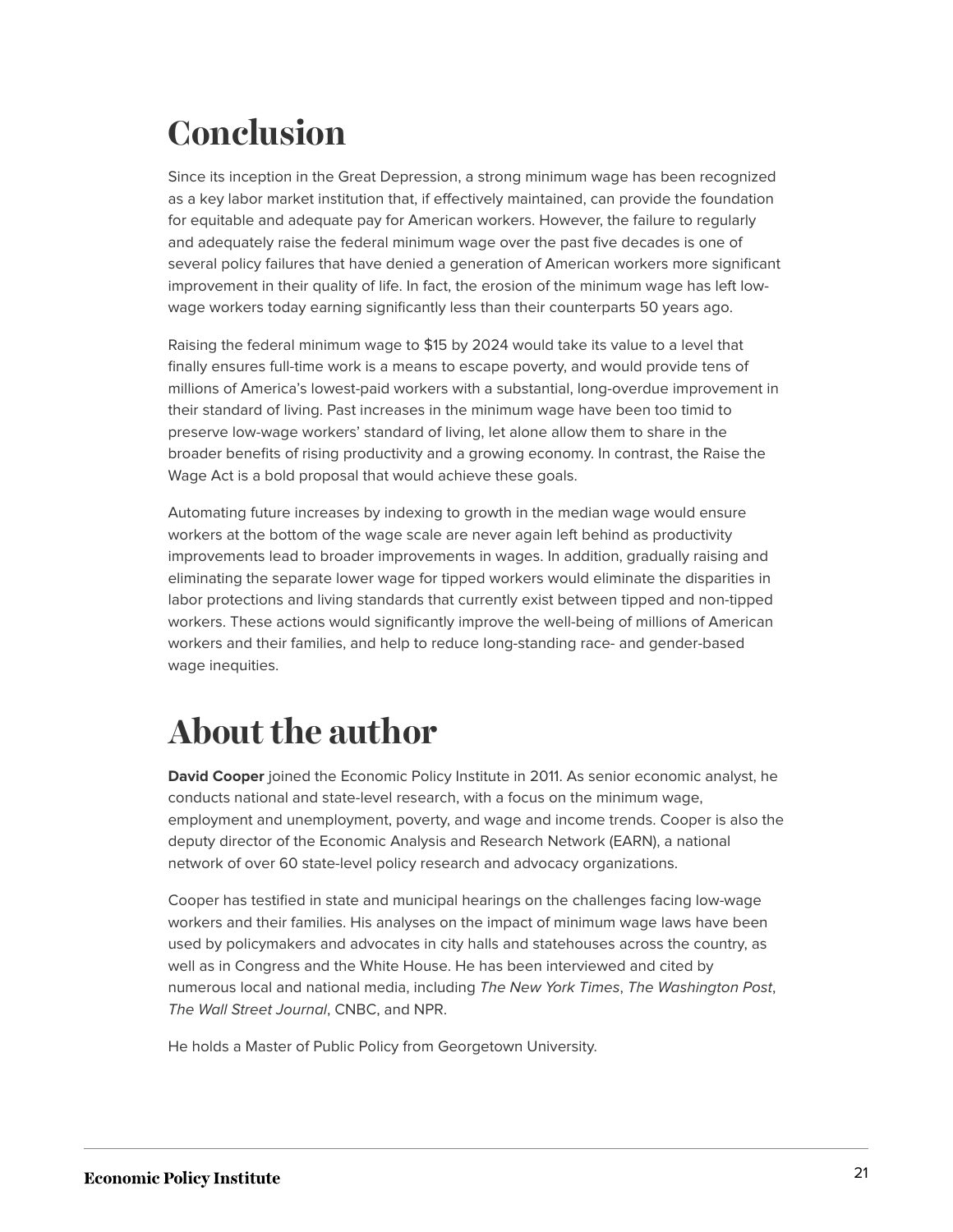# <span id="page-22-0"></span>**Appendix A: Data tables**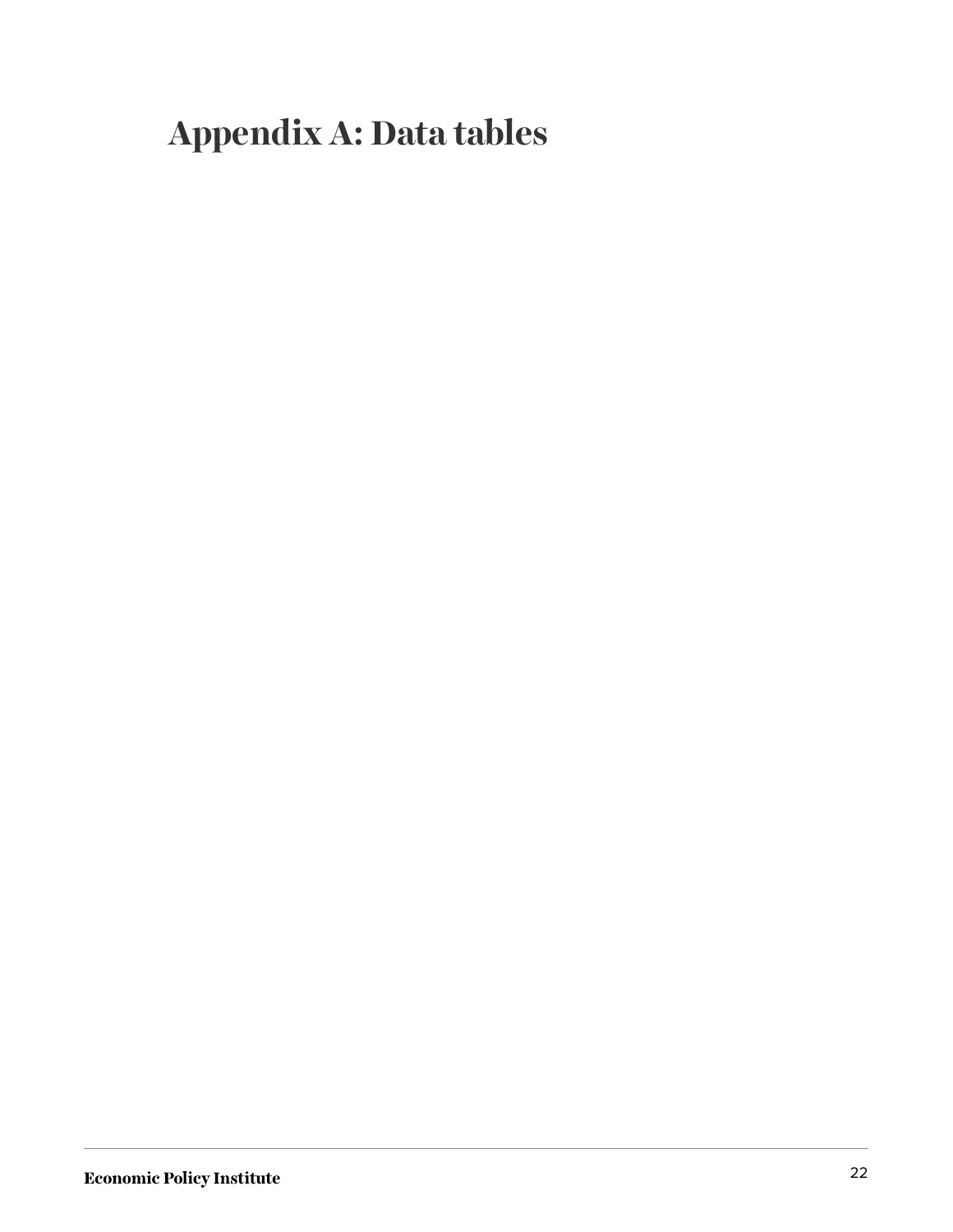Appendix Table 1

#### **Summary of workers affected by increasing the minimum wage under the Raise the Wage Act of 2017, 2017—2024**

| Date         | <b>New</b><br>minimum<br>wage | Increase | <b>New</b><br>tipped<br>minimum<br>wage | <b>Tipped</b><br>minimum<br>increase | Total<br>estimated<br>workforce | <b>Directly</b><br>affected | Indirectly<br>affected | Total<br>affected | <b>Affected</b><br>workers'<br>share of<br>workforce |
|--------------|-------------------------------|----------|-----------------------------------------|--------------------------------------|---------------------------------|-----------------------------|------------------------|-------------------|------------------------------------------------------|
| July<br>2017 | \$9.25                        | \$2.00   | \$4.15                                  | \$2.02                               | 136,522,000                     | 8,730,000                   | 9,234,000              | 17,963,000        | 13.2%                                                |
| July<br>2018 | \$10.10                       | \$0.85   | \$5.30                                  | \$1.15                               | 137.259.000                     | 10,065,000                  | 12,384,000             | 22,449,000        | 16.4%                                                |
| July<br>2019 | \$11.00                       | \$0.90   | \$6.45                                  | \$1.15                               | 138,019,000                     | 16,855,000                  | 8,312,000              | 25,167,000        | 18.2%                                                |
| July<br>2020 | \$12.00                       | \$1.00   | \$7.60                                  | \$1.15                               | 138,801,000                     | 19,721,000                  | 10,968,000             | 30,689,000        | 22.1%                                                |
| July<br>2021 | \$13.00                       | \$1.00   | \$8.75                                  | \$1.15                               | 139,607,000                     | 22,918,000                  | 14,321,000             | 37,239,000        | 26.7%                                                |
| July<br>2022 | \$13.50                       | \$0.50   | \$9.90                                  | \$1.15                               | 140.436.000                     | 22,118,000                  | 15,282,000             | 37.401.000        | 26.6%                                                |
| July<br>2023 | \$14.25                       | \$0.75   | \$11.05                                 | \$1.15                               | 141,290,000                     | 22,333,000                  | 16,915,000             | 39,249,000        | 27.8%                                                |
| July<br>2024 | \$15.00                       | \$0.75   | \$12.20                                 | \$1.15                               | 142.168.000                     | 22,484,000                  | 18,982,000             | 41,466,000        | 29.2%                                                |

**Notes:** Values reflect the result of the proposed change in the federal minimum wage. Wage changes resulting from scheduled state minimum wage laws are accounted for in the simulation. Totals may not sum due to rounding. Shares calculated from unrounded values. The total workforce is estimated from the CPS respondents who were 16 years old or older, employed, but not self-employed, and for whom a valid hourly wage is either reported or can be determined from weekly earnings and usual weekly hours. Directly affected workers will see their wages rise as the new minimum wage rate will exceed their current hourly pay. Indirectly affected workers have a wage rate just above the new minimum wage (between the new minimum wage and 115 percent of the new minimum). They will receive a raise as employer pay scales are adjusted upward to reflect the new minimum wage. Values in each step are cumulative of all preceding steps.

**Source:** EPI analysis of Current Population Survey Outgoing Rotation Group microdata, 2016; dollar values adjusted by projections for CPI-U in CBO (2017)

#### **Economic Policy Institute**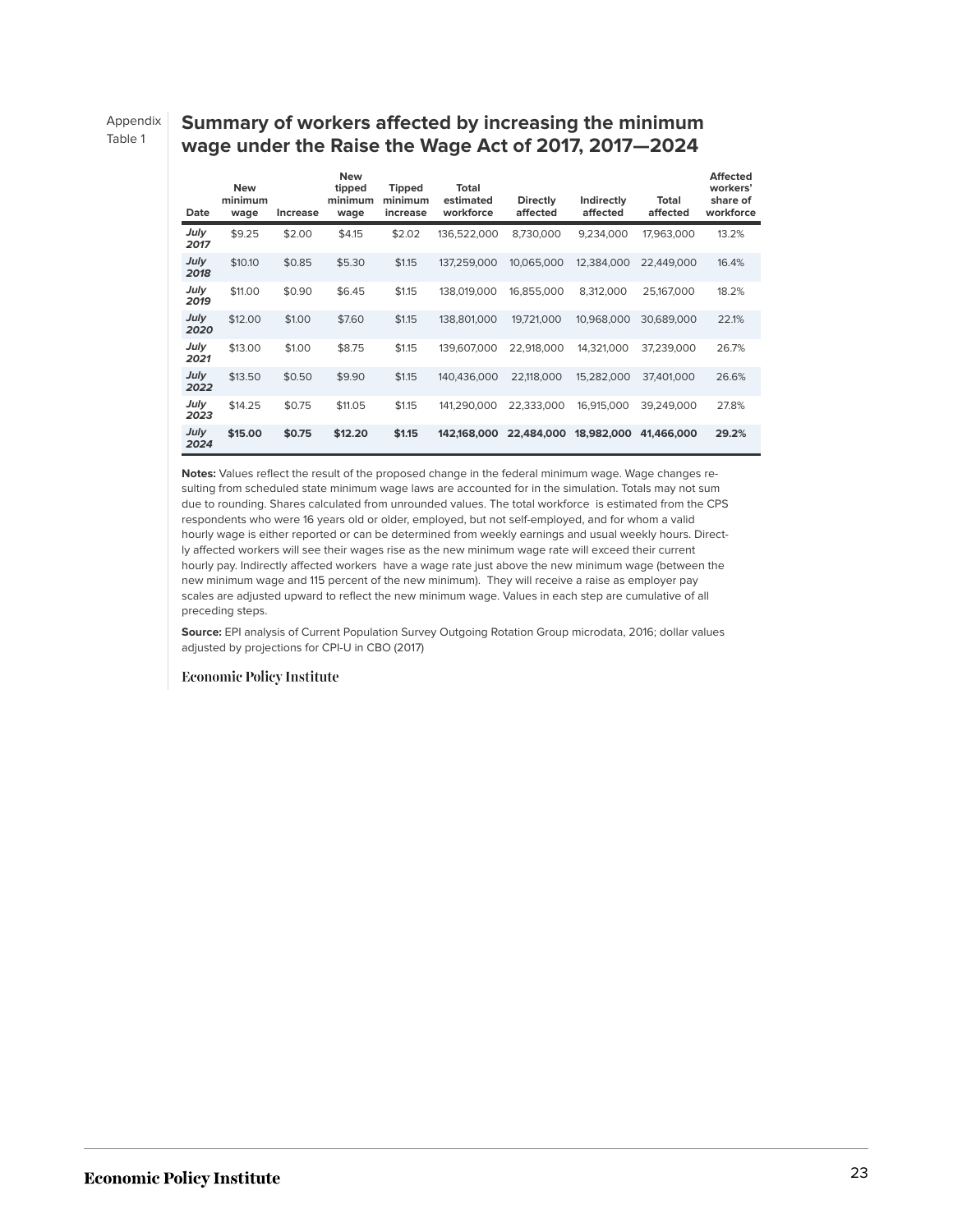#### Appendix **Wage impacts of increasing the minimum wage under the Raise** Table 2 **the Wage Act of 2017, 2017—2024**

| Date         | <b>New</b><br>minimum<br>wage | <b>New</b><br>tipped<br>minimum<br>wage | Increase in wages<br>for directly<br>affected only<br>(2016\$) | Change<br>in<br>average<br>hourly<br>wage of<br>directly<br>affected<br>workers<br>(2016\$) | Change<br>in<br>average<br>annual<br>income<br>of<br>directly<br>affected<br>workers<br>who<br>work<br>year<br>round<br>(2016\$) | Real<br>percent<br>change<br>in<br>average<br>annual<br>income<br>of<br>directly<br>affected<br>workers | Increase in<br>wages for all<br>(directly &<br>indirectly)<br>affected workers<br>(2016\$) | Change<br>in<br>average<br>hourly<br>wage of<br>all<br>affected<br>workers<br>(2016\$) | Change<br>in<br>average<br>annual<br>income<br>of all<br>affected<br>workers<br>who<br>work<br>year<br>round<br>(2016\$) | Real<br>percent<br>change<br>in<br>average<br>annual<br>income<br>of all<br>affected<br>workers |
|--------------|-------------------------------|-----------------------------------------|----------------------------------------------------------------|---------------------------------------------------------------------------------------------|----------------------------------------------------------------------------------------------------------------------------------|---------------------------------------------------------------------------------------------------------|--------------------------------------------------------------------------------------------|----------------------------------------------------------------------------------------|--------------------------------------------------------------------------------------------------------------------------|-------------------------------------------------------------------------------------------------|
| July<br>2017 | \$9.25                        | \$4.15                                  | \$13,157,248,000                                               | \$0.97                                                                                      | \$1,507                                                                                                                          | 11.9%                                                                                                   | \$16,749,304,000                                                                           | \$0.59                                                                                 | \$932                                                                                                                    | 6.0%                                                                                            |
| July<br>2018 | \$10.10                       | \$5.30                                  | \$20,605,898,000                                               | \$1.31                                                                                      | \$2.047                                                                                                                          | 15.7%                                                                                                   | \$27,130,532,000                                                                           | \$0.76                                                                                 | \$1,209                                                                                                                  | 7.3%                                                                                            |
| July<br>2019 | \$11.00                       | \$6.45                                  | \$35.696.497.000                                               | \$1.33                                                                                      | \$2.118                                                                                                                          | 14.3%                                                                                                   | \$41,859,338,000                                                                           | \$1.03                                                                                 | \$1.663                                                                                                                  | 9.8%                                                                                            |
| July<br>2020 | \$12.00                       | \$7.60                                  | \$54,233,716,000                                               | \$1.71                                                                                      | \$2,750                                                                                                                          | 17.9%                                                                                                   | \$62,573,360,000                                                                           | \$1.26                                                                                 | \$2,039                                                                                                                  | 11.3%                                                                                           |
| July<br>2021 | \$13.00                       | \$8.75                                  | \$76,162,451,000                                               | \$2.04                                                                                      | \$3,323                                                                                                                          | 20.6%                                                                                                   | \$87,462,083,000                                                                           | \$1.43                                                                                 | \$2,349                                                                                                                  | 12.3%                                                                                           |
| July<br>2022 | \$13.50                       | \$9.90                                  | \$87,683,352,000                                               | \$2.42                                                                                      | \$3,964                                                                                                                          | 24.6%                                                                                                   | \$104,712,606,000                                                                          | \$1.70                                                                                 | \$2,800                                                                                                                  | 14.5%                                                                                           |
| July<br>2023 | \$14.25                       | \$11.05                                 | \$99,006,956,000                                               | \$2.76                                                                                      | \$4,538                                                                                                                          | 28.0%                                                                                                   | \$123,927,577,000                                                                          | \$1.90                                                                                 | \$3,158                                                                                                                  | 16.0%                                                                                           |
| July<br>2024 | \$15.00                       | \$12.20                                 | \$112,473,568,000                                              | \$3.10                                                                                      | \$5.121                                                                                                                          | 31.3%                                                                                                   | \$144,053,712,000                                                                          | \$2.08                                                                                 | \$3,474                                                                                                                  | 17.3%                                                                                           |

**Notes:** Values reflect the result of the proposed change in the federal minimum wage. Wage changes resulting from scheduled state minimum wage laws are accounted for in the simulation. Totals may not sum due to rounding. Shares calculated from unrounded values. The total workforce is estimated from the CPS respondents who were 16 years old or older, employed, but not self-employed, and for whom a valid hourly wage is either reported or can be determined from weekly earnings and usual weekly hours. Directly affected workers will see their wages rise as the new minimum wage rate will exceed their current hourly pay. Indirectly affected workers have a wage rate just above the new minimum wage (between the new minimum wage and 115 percent of the new minimum). They will receive a raise as employer pay scales are adjusted upward to reflect the new minimum wage. Values in each step are cumulative of all preceding steps.

**Source:** EPI analysis of Current Population Survey Outgoing Rotation Group microdata, 2016; dollar values adjusted by projections for CPI-U in CBO (2017)

#### **Economic Policy Institute**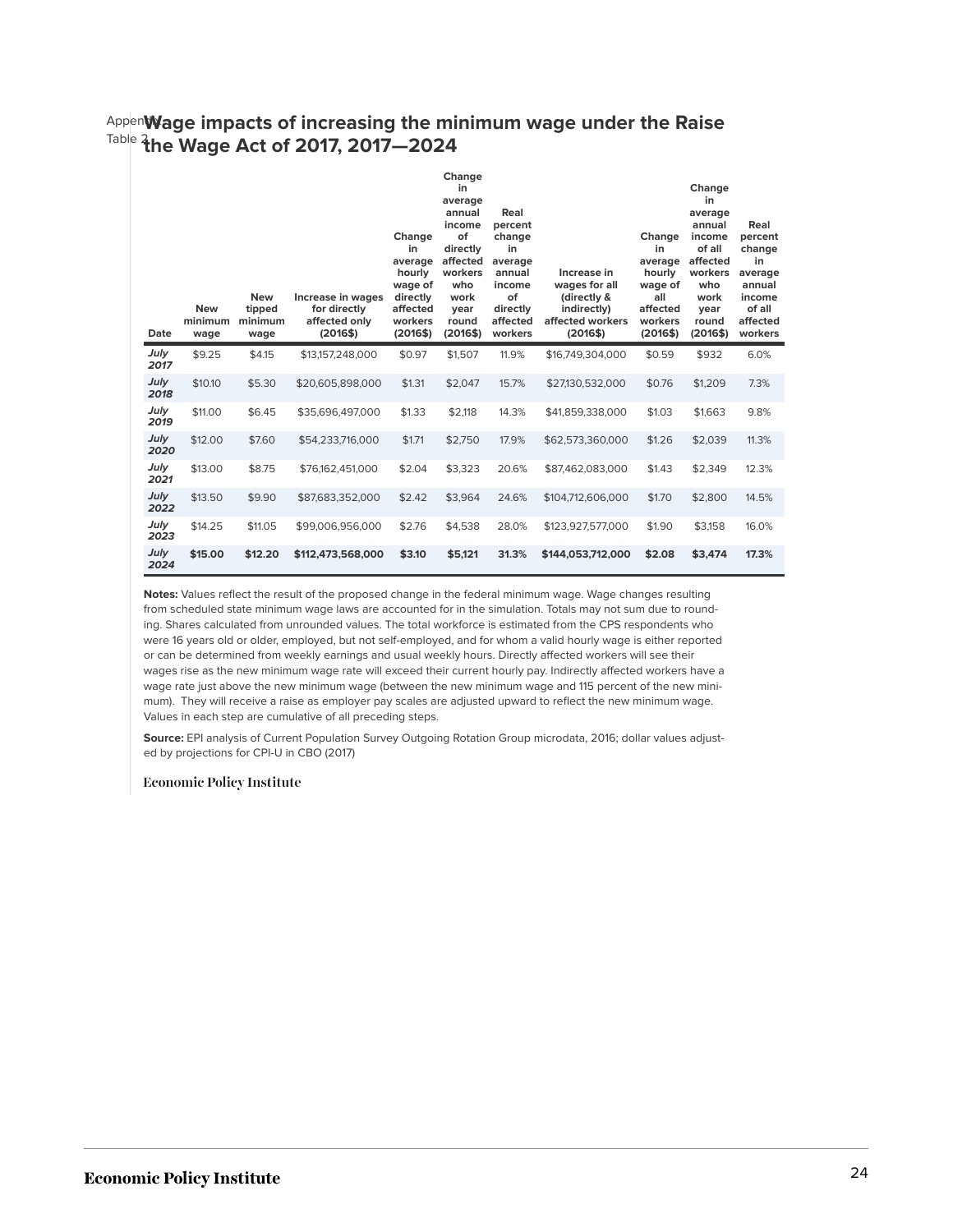| Group                            | <b>Total</b><br>estimated<br>workforce | <b>Directly</b><br>affected | <b>Share</b><br>directly<br>affected | Indirectly<br>affected | <b>Share</b><br>indirectly<br>affected | <b>Total</b><br>affected | <b>Share</b><br>of<br>group<br>who are<br>affected | Group's<br>share of<br>total<br>affected |
|----------------------------------|----------------------------------------|-----------------------------|--------------------------------------|------------------------|----------------------------------------|--------------------------|----------------------------------------------------|------------------------------------------|
| <b>All workers</b>               | 142,168,000                            | 22,484,000                  | 15.8%                                | 18,983,000             | 13.4%                                  | 41,466,000               | 29.2%                                              | 100.0%                                   |
| <b>Gender</b>                    |                                        |                             |                                      |                        |                                        |                          |                                                    |                                          |
| Women                            | 68,237,000                             | 12,710,000                  | 18.6%                                | 10,348,000             | 15.2%                                  | 23,058,000               | 33.8%                                              | 55.6%                                    |
| <b>Men</b>                       | 73,932,000                             | 9,774,000                   | 13.2%                                | 8,634,000              | 11.7%                                  | 18,408,000               | 24.9%                                              | 44.4%                                    |
| Age                              |                                        |                             |                                      |                        |                                        |                          |                                                    |                                          |
| Age 20 or older                  | 137,069,000                            | 19,503,000                  | 14.2%                                | 17,917,000             | 13.1%                                  | 37,420,000               | 27.3%                                              | 90.2%                                    |
| <b>Teenager</b>                  | 5,099,000                              | 2,980,000                   | 58.4%                                | 1,066,000              | 20.9%                                  | 4,047,000                | 79.4%                                              | 9.8%                                     |
| 16 to 24                         | 19,579,000                             | 7,871,000                   | 40.2%                                | 4,512,000              | 23.0%                                  | 12,383,000               | 63.2%                                              | 29.9%                                    |
| 25 to 39                         | 48,992,000                             | 6,570,000                   | 13.4%                                | 6,833,000              | 13.9%                                  | 13,403,000               | 27.4%                                              | 32.3%                                    |
| 40 to 54                         | 44,505,000                             | 4,514,000                   | 10.1%                                | 4,506,000              | 10.1%                                  | 9,021,000                | 20.3%                                              | 21.8%                                    |
| $55+$                            | 29,092,000                             | 3,528,000                   | 12.1%                                | 3,132,000              | 10.8%                                  | 6,660,000                | 22.9%                                              | 16.1%                                    |
| <b>Race/ethnicity</b>            |                                        |                             |                                      |                        |                                        |                          |                                                    |                                          |
| White                            | 83,502,000                             | 11,508,000                  | 13.8%                                | 10,657,000             | 12.8%                                  | 22,165,000               | 26.5%                                              | 53.5%                                    |
| <b>Black</b>                     | 17,281,000                             | 4,423,000                   | 25.6%                                | 2,510,000              | 14.5%                                  | 6,933,000                | 40.1%                                              | 16.7%                                    |
| <b>Hispanic</b>                  | 28,076,000                             | 5,105,000                   | 18.2%                                | 4,288,000              | 15.3%                                  | 9,393,000                | 33.5%                                              | 22.7%                                    |
| Asian                            | 10,074,000                             | 812,000                     | 8.1%                                 | 925,000                | 9.2%                                   | 1,737,000                | 17.2%                                              | 4.2%                                     |
| Other race/<br>ethnicity         | 3,235,000                              | 636,000                     | 19.7%                                | 603,000                | 18.6%                                  | 1,239,000                | 38.3%                                              | 3.0%                                     |
| <b>Family status</b>             |                                        |                             |                                      |                        |                                        |                          |                                                    |                                          |
| <b>Married parent</b>            | 36,837,000                             | 3,461,000                   | 9.4%                                 | 3,671,000              | 10.0%                                  | 7,133,000                | 19.4%                                              | 17.2%                                    |
| <b>Single parent</b>             | 11,014,000                             | 2,456,000                   | 22.3%                                | 2,043,000              | 18.5%                                  | 4,499,000                | 40.8%                                              | 10.8%                                    |
| <b>Married, no</b><br>children   | 38,391,000                             | 4,118,000                   | 10.7%                                | 4,041,000              | 10.5%                                  | 8,160,000                | 21.3%                                              | 19.7%                                    |
| <b>Unmarried, no</b><br>children | 55,926,000                             | 12,447,000                  | 22.3%                                | 9,228,000              | 16.5%                                  | 21,675,000               | 38.8%                                              | 52.3%                                    |
| <b>Family income</b>             |                                        |                             |                                      |                        |                                        |                          |                                                    |                                          |
| Less than<br>\$10,000            | 4,577,000                              | 1,684,000                   | 36.8%                                | 855,000                | 18.7%                                  | 2,540,000                | 55.5%                                              | 6.1%                                     |
| $$10,000-$<br>\$14,999           | 4,268,000                              | 1,509,000                   | 35.4%                                | 842,000                | 19.7%                                  | 2,351,000                | 55.1%                                              | 5.7%                                     |

#### Appe**ndix** Table 3 **Demographic characteristics of workers affected by increasing the federal minimum wage to \$15 by 2024**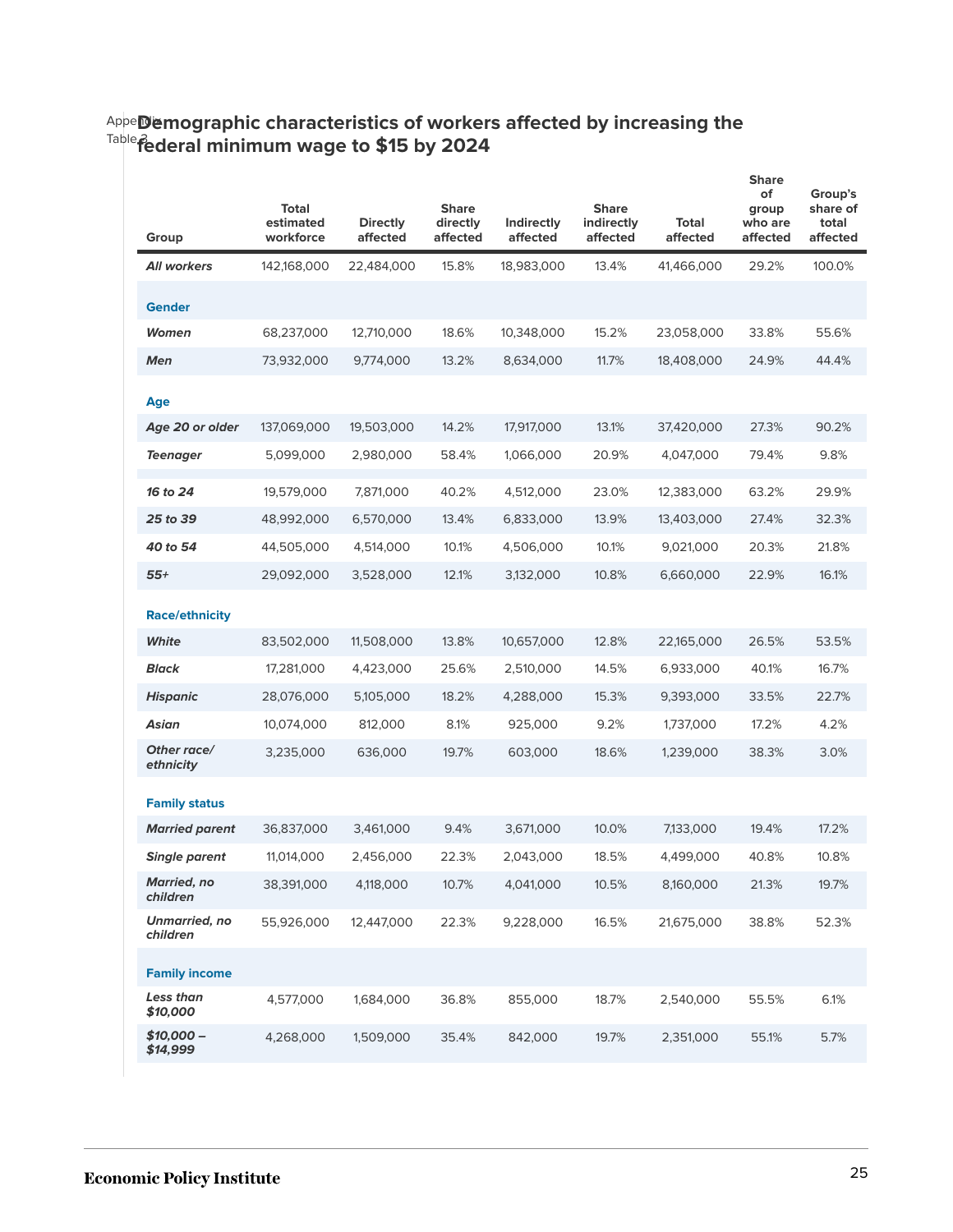| Appendix<br>Table 3<br>(cont.) | Group                                                          | <b>Total</b><br>estimated<br>workforce | <b>Directly</b><br>affected | <b>Share</b><br>directly<br>affected | Indirectly<br>affected | <b>Share</b><br>indirectly<br>affected | Total<br>affected | <b>Share</b><br>of<br>group<br>who are<br>affected | Group's<br>share of<br>total<br>affected |
|--------------------------------|----------------------------------------------------------------|----------------------------------------|-----------------------------|--------------------------------------|------------------------|----------------------------------------|-------------------|----------------------------------------------------|------------------------------------------|
|                                | \$15,000 -<br>\$24,999                                         | 9,535,000                              | 3,027,000                   | 31.7%                                | 2,216,000              | 23.2%                                  | 5,243,000         | 55.0%                                              | 12.6%                                    |
|                                | $$25,000-$<br>\$34,999                                         | 13,693,000                             | 3,237,000                   | 23.6%                                | 2,943,000              | 21.5%                                  | 6,180,000         | 45.1%                                              | 14.9%                                    |
|                                | \$35,000 -<br>\$49,999                                         | 18,761,000                             | 3,488,000                   | 18.6%                                | 3,070,000              | 16.4%                                  | 6,558,000         | 35.0%                                              | 15.8%                                    |
|                                | $$50,000-$<br>\$74,999                                         | 28,745,000                             | 3,984,000                   | 13.9%                                | 3,981,000              | 13.9%                                  | 7,966,000         | 27.7%                                              | 19.2%                                    |
|                                | \$75,000 -<br>\$99,999                                         | 20,516,000                             | 2,237,000                   | 10.9%                                | 2,156,000              | 10.5%                                  | 4,393,000         | 21.4%                                              | 10.6%                                    |
|                                | \$100,000 -<br>\$149,999                                       | 22,975,000                             | 2,007,000                   | 8.7%                                 | 1,806,000              | 7.9%                                   | 3,813,000         | 16.6%                                              | 9.2%                                     |
|                                | \$150,000 or<br>more                                           | 19,099,000                             | 1,310,000                   | 6.9%                                 | 1,112,000              | 5.8%                                   | 2,422,000         | 12.7%                                              | 5.8%                                     |
|                                | <b>Industry</b>                                                |                                        |                             |                                      |                        |                                        |                   |                                                    |                                          |
|                                | <b>Construction</b>                                            | 8,329,000                              | 879,000                     | 10.6%                                | 847,000                | 10.2%                                  | 1,726,000         | 20.7%                                              | 4.2%                                     |
|                                | <b>Manufacturing</b>                                           | 15,517,000                             | 1,771,000                   | 11.4%                                | 1,765,000              | 11.4%                                  | 3,536,000         | 22.8%                                              | 8.5%                                     |
|                                | <b>Retail trade</b>                                            | 16,013,000                             | 4,847,000                   | 30.3%                                | 2,687,000              | 16.8%                                  | 7,534,000         | 47.0%                                              | 18.2%                                    |
|                                | <b>Agriculture,</b><br>forestry, fishing                       | 1,470,000                              | 323,000                     | 22.0%                                | 303,000                | 20.6%                                  | 626,000           | 42.6%                                              | 1.5%                                     |
|                                | <b>Wholesale</b><br>trade                                      | 3,434,000                              | 363,000                     | 10.6%                                | 341,000                | 9.9%                                   | 705,000           | 20.5%                                              | 1.7%                                     |
|                                | <b>Transportation</b><br>and utilities                         | 7,673,000                              | 787,000                     | 10.3%                                | 826,000                | 10.8%                                  | 1,613,000         | 21.0%                                              | 3.9%                                     |
|                                | <b>Information</b>                                             | 2,705,000                              | 254,000                     | 9.4%                                 | 209,000                | 7.7%                                   | 462,000           | 17.1%                                              | 1.1%                                     |
|                                | <b>Financial</b><br><i>activities</i>                          | 9,500,000                              | 690,000                     | 7.3%                                 | 839,000                | 8.8%                                   | 1,529,000         | 16.1%                                              | 3.7%                                     |
|                                | <b>Administrative</b><br>and waste<br>management<br>services   | 5,949,000                              | 1,432,000                   | 24.1%                                | 959,000                | 16.1%                                  | 2,391,000         | 40.2%                                              | 5.8%                                     |
|                                | <b>Professional,</b><br>science,<br>management<br>consulting   | 9,479,000                              | 446,000                     | 4.7%                                 | 453,000                | 4.8%                                   | 899,000           | 9.5%                                               | 2.2%                                     |
|                                | <b>Education</b>                                               | 13,800,000                             | 1,606,000                   | 11.6%                                | 1,221,000              | 8.8%                                   | 2,826,000         | 20.5%                                              | 6.8%                                     |
|                                | <b>Health care</b>                                             | 17,094,000                             | 2,288,000                   | 13.4%                                | 2,071,000              | 12.1%                                  | 4,359,000         | 25.5%                                              | 10.5%                                    |
|                                | <b>Social</b><br>assistance                                    | 3,019,000                              | 723,000                     | 24.0%                                | 451,000                | 14.9%                                  | 1,174,000         | 38.9%                                              | 2.8%                                     |
|                                | Arts,<br>entertainment,<br>recreation,<br><i>accommodation</i> | 4,436,000                              | 1,171,000                   | 26.4%                                | 877,000                | 19.8%                                  | 2,048,000         | 46.2%                                              | 4.9%                                     |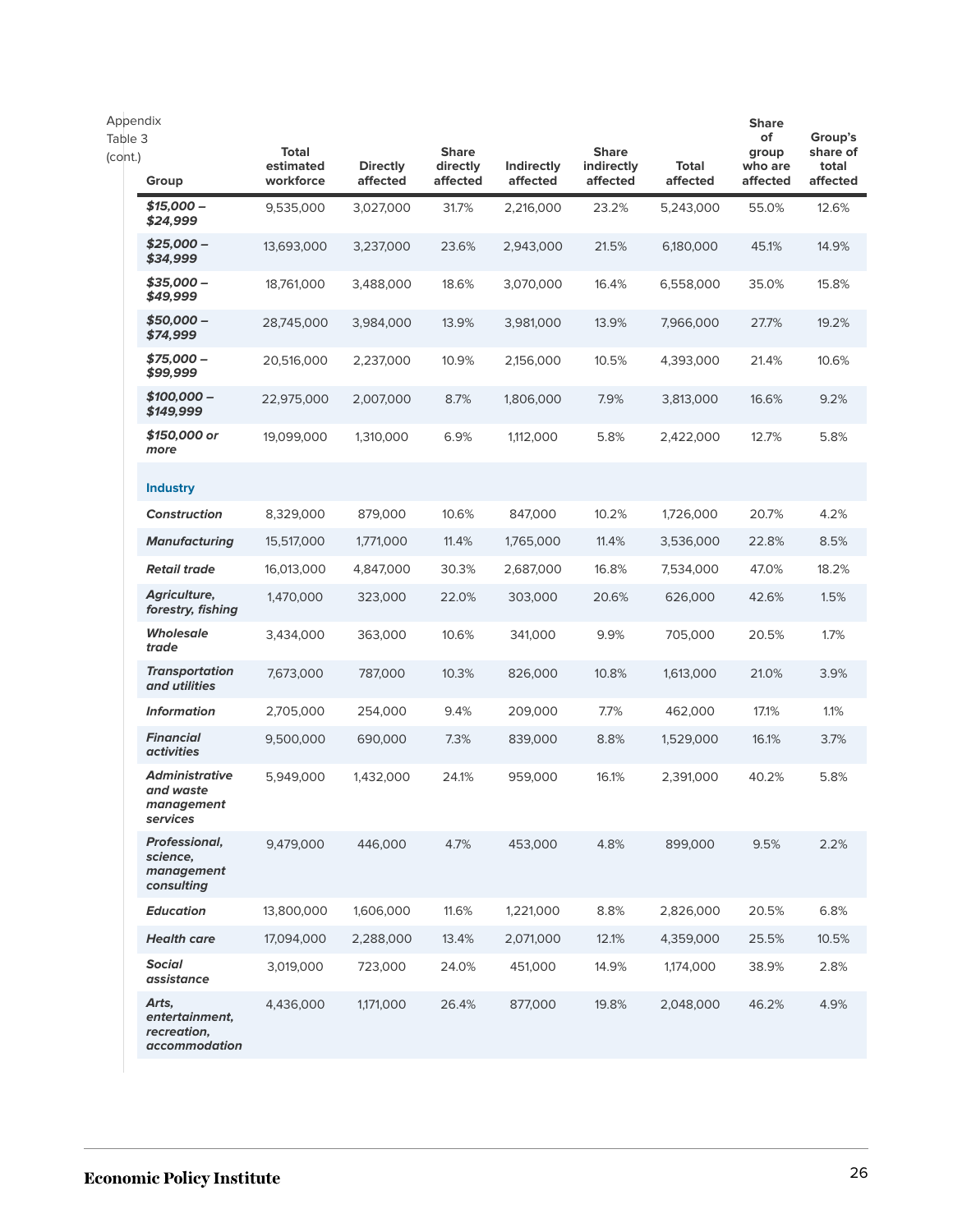| Appendix<br>Table 3<br>(cont.) | Group                                                   | Total<br>estimated<br>workforce | <b>Directly</b><br>affected | <b>Share</b><br>directly<br>affected | Indirectly<br>affected | <b>Share</b><br>indirectly<br>affected | <b>Total</b><br>affected | <b>Share</b><br>of<br>group<br>who are<br>affected | Group's<br>share of<br>total<br>affected |
|--------------------------------|---------------------------------------------------------|---------------------------------|-----------------------------|--------------------------------------|------------------------|----------------------------------------|--------------------------|----------------------------------------------------|------------------------------------------|
|                                | <b>Food and drink</b><br>service                        | 9,569,000                       | 3,289,000                   | 34.4%                                | 3,197,000              | 33.4%                                  | 6,487,000                | 67.8%                                              | 15.6%                                    |
|                                | <b>Public</b><br><i>administration</i>                  | 7,106,000                       | 450,000                     | 6.3%                                 | 567,000                | 8.0%                                   | 1,018,000                | 14.3%                                              | 2.5%                                     |
|                                | <b>Mining</b>                                           | 787,000                         | 40,000                      | 5.1%                                 | 44,000                 | 5.7%                                   | 84,000                   | 10.7%                                              | 0.2%                                     |
|                                | <b>Other industries</b>                                 | 6,290,000                       | 1,123,000                   | 17.9%                                | 1,326,000              | 21.1%                                  | 2,450,000                | 38.9%                                              | 5.9%                                     |
|                                | <b>Work hours</b>                                       |                                 |                             |                                      |                        |                                        |                          |                                                    |                                          |
|                                | Part time (< 20<br>hours)                               | 7,603,000                       | 3,124,000                   | 41.1%                                | 1,444,000              | 19.0%                                  | 4,568,000                | 60.1%                                              | 11.0%                                    |
|                                | <b>Mid time</b><br>(20–34 hours)                        | 19,300,000                      | 6,894,000                   | 35.7%                                | 3,901,000              | 20.2%                                  | 10,795,000               | 55.9%                                              | 26.0%                                    |
|                                | Full time (35+<br>hours)                                | 115,265,000                     | 12,466,000                  | 10.8%                                | 13,638,000             | 11.8%                                  | 26,103,000               | 22.6%                                              | 63.0%                                    |
|                                | <b>Education</b>                                        |                                 |                             |                                      |                        |                                        |                          |                                                    |                                          |
|                                | Less than high<br>school                                | 13,026,000                      | 4,798,000                   | 36.8%                                | 2,524,000              | 19.4%                                  | 7,322,000                | 56.2%                                              | 17.7%                                    |
|                                | <b>High school</b>                                      | 37,508,000                      | 7,919,000                   | 21.1%                                | 6,910,000              | 18.4%                                  | 14,830,000               | 39.5%                                              | 35.8%                                    |
|                                | Some college,<br>no degree                              | 26,330,000                      | 5,392,000                   | 20.5%                                | 4,538,000              | 17.2%                                  | 9,930,000                | 37.7%                                              | 23.9%                                    |
|                                | <b>Associate</b><br>degree                              | 14,962,000                      | 1,978,000                   | 13.2%                                | 2,147,000              | 14.3%                                  | 4,125,000                | 27.6%                                              | 9.9%                                     |
|                                | <b>Bachelor's</b><br>degree or<br>higher                | 50,342,000                      | 2,397,000                   | 4.8%                                 | 2,863,000              | 5.7%                                   | 5,260,000                | 10.4%                                              | 12.7%                                    |
|                                | <b>Children</b>                                         |                                 |                             |                                      |                        |                                        |                          |                                                    |                                          |
|                                | <b>Children with at</b><br>least one<br>affected parent | 79,419,000                      | 9,817,000                   |                                      | 9,221,000              |                                        | 19,038,000               | 24.0%                                              |                                          |

**Notes:** The total workforce is estimated from the CPS respondents who were 16 years old or older, employed, but not self-employed, and for whom a valid hourly wage is either reported or can be determined from weekly earnings and usual weekly hours. Directly affected workers will see their wages rise as the new minimum wage rate will exceed their current hourly pay. Indirectly affected workers have a wage rate just above the new minimum wage (between the new minimum wage and 115 percent of the new minimum). They will receive a raise as employer pay scales are adjusted upward to reflect the new minimum wage.

**Source:** EPI analysis of Current Population Survey Outgoing Rotation Group microdata, 2016

**Economic Policy Institute**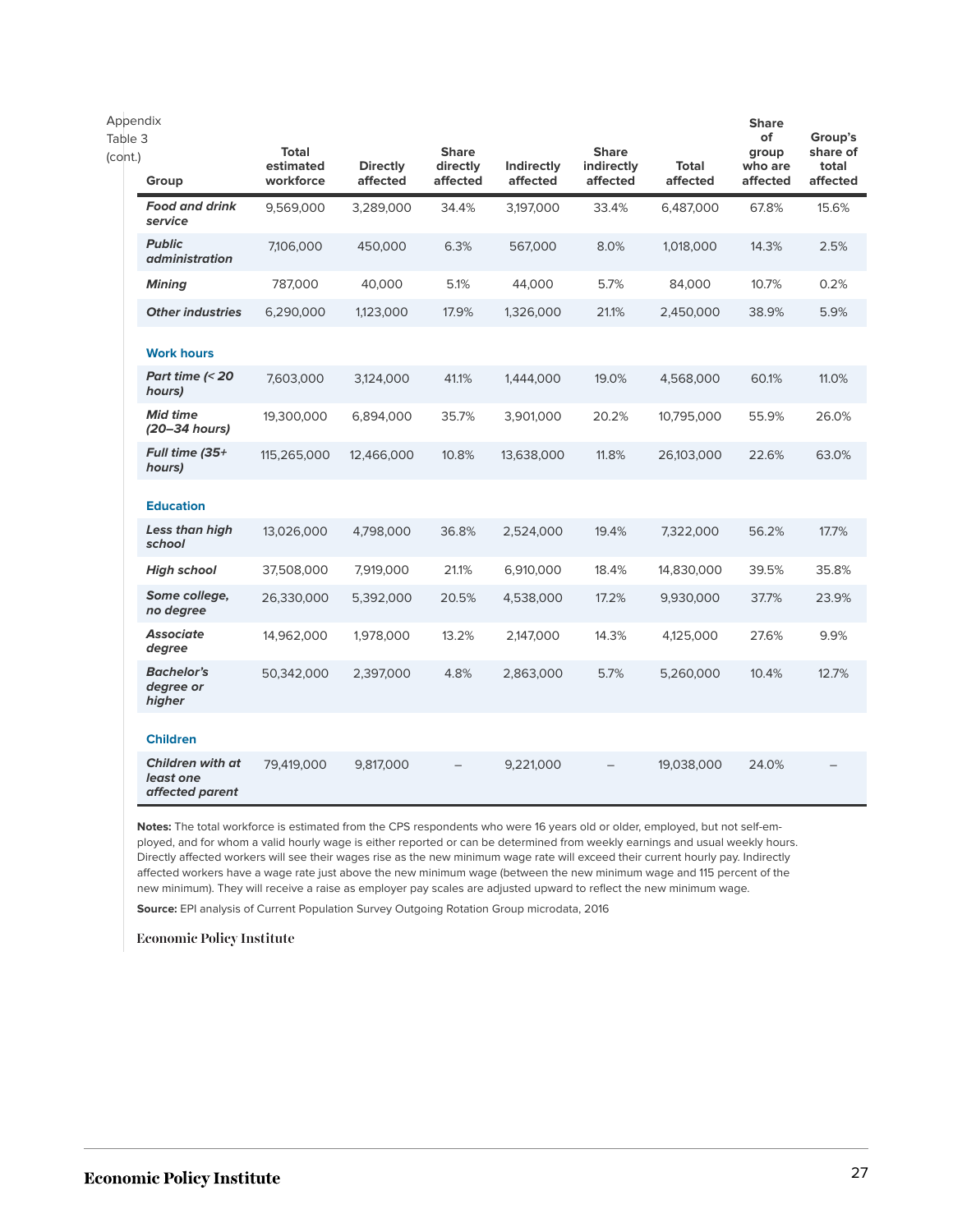#### Appe**Six** Table 4 **Summary of impact of increasing the minimum wage to \$15 by 2024 (in 2024), by state**

| <b>State</b>                        | Total<br>estimated<br>workforce | <b>Directly</b><br>affected | <b>Share</b><br>directly<br>affected | Indirectly<br>affected | <b>Share</b><br>indirectly<br>affected | Total<br>affected  | <b>Share</b><br>of<br>group<br>who are<br>affected | Group's<br>share of<br>total<br>affected | <b>Cumulative</b><br>change in total<br>annual wages of<br>all affected<br>workers (2016\$) | <b>Cumulative</b><br>change in<br>average<br>annual<br>earnings of<br>all affected<br>workers<br>(2016\$) | Change<br>from<br>under<br>current<br>policy |
|-------------------------------------|---------------------------------|-----------------------------|--------------------------------------|------------------------|----------------------------------------|--------------------|----------------------------------------------------|------------------------------------------|---------------------------------------------------------------------------------------------|-----------------------------------------------------------------------------------------------------------|----------------------------------------------|
| Alaska                              | 313,000                         | 47,000                      | 15.1%                                | 33,000                 | 10.6%                                  | 80,000             | 25.7%                                              | 0.2%                                     | \$188,651,000                                                                               | \$2,400                                                                                                   | 10.9%                                        |
| Alabama                             | 1,930,000                       | 482,000                     | 25.0%                                | 293,000                | 15.2%                                  | 774,000            | 40.1%                                              | 1.9%                                     | \$3,252,486,000                                                                             | \$4,200                                                                                                   | 21.0%                                        |
| Arkansas                            | 1,206,000                       | 312,000                     | 25.9%                                | 167,000                | 13.8%                                  | 479,000            | 39.7%                                              | 1.2%                                     | \$1,979,669,000                                                                             | \$4,100                                                                                                   | 20.5%                                        |
| <b>Arizona</b>                      | 2,937,000                       | 22,000                      | 0.7%                                 | 1,045,000              | 35.6%                                  | 1,066,000          | 36.3%                                              | 2.6%                                     | \$1,269,026,000                                                                             | \$1,200                                                                                                   | 5.3%                                         |
| <b>California</b>                   | 17,734,000                      | $\qquad \qquad -$           | 0.0%                                 | $\qquad \qquad -$      | 0.0%                                   | $\qquad \qquad -$  | 0.0%                                               | 0.0%                                     |                                                                                             |                                                                                                           |                                              |
| Colorado                            | 2,532,000                       | 27,000                      | 1.1%                                 | 724,000                | 28.6%                                  | 751,000            | 29.6%                                              | 1.8%                                     | \$918,042,000                                                                               | \$1,200                                                                                                   | 5.2%                                         |
| <b>Connecticut</b>                  | 1,613,000                       | 239,000                     | 14.8%                                | 206,000                | 12.8%                                  | 445,000            | 27.6%                                              | 1.1%                                     | \$1,202,809,000                                                                             | \$2,700                                                                                                   | 14.7%                                        |
| <b>District of</b><br>Columbia      | 363,000                         | $\qquad \qquad -$           | 0.1%                                 | 10,000                 | 2.7%                                   | 10,000             | 2.7%                                               | 0.0%                                     | \$42,133,000                                                                                | \$4,300                                                                                                   | 13.9%                                        |
| <b>Delaware</b>                     | 434,000                         | 78,000                      | 18.0%                                | 61,000                 | 14.1%                                  | 139,000            | 32.1%                                              | 0.3%                                     | \$528,941,000                                                                               | \$3,800                                                                                                   | 17.8%                                        |
| Florida                             | 8,621,000                       | 1,958,000                   | 22.7%                                | 1,306,000              | 15.2%                                  | 3,264,000          | 37.9%                                              | 7.9%                                     | \$12,201,480,000                                                                            | \$3,700                                                                                                   | 18.1%                                        |
| Georgia                             | 4,440,000                       | 1,062,000                   | 23.9%                                | 637,000                | 14.4%                                  | 1,699,000          | 38.3%                                              | 4.1%                                     | \$7,413,107,000                                                                             | \$4,400                                                                                                   | 21.4%                                        |
| <b>Hawaii</b>                       | 686,000                         | 123,000                     | 17.9%                                | 100,000                | 14.6%                                  | 223,000            | 32.5%                                              | 0.5%                                     | \$607,951,000                                                                               | \$2,700                                                                                                   | 12.8%                                        |
| Iowa                                | 1,450,000                       | 331,000                     | 22.8%                                | 228,000                | 15.7%                                  | 558,000            | 38.5%                                              | 1.3%                                     | \$1,874,748,000                                                                             | \$3,400                                                                                                   | 17.6%                                        |
| Idaho                               | 701,000                         | 183,000                     | 26.2%                                | 105,000                | 15.0%                                  | 288,000            | 41.1%                                              | 0.7%                                     | \$1,176,000,000                                                                             | \$4,100                                                                                                   | 20.8%                                        |
| <b>Illinois</b>                     | 5,787,000                       | 1,185,000                   | 20.5%                                | 739,000                | 12.8%                                  | 1,924,000          | 33.3%                                              | 4.6%                                     | \$6,865,013,000                                                                             | \$3,600                                                                                                   | 18.3%                                        |
| <b>Indiana</b>                      | 2,940,000                       | 667,000                     | 22.7%                                | 449,000                | 15.3%                                  | 1,116,000          | 37.9%                                              | 2.7%                                     | \$4,263,122,000                                                                             | \$3,800                                                                                                   | 19.4%                                        |
| <b>Kansas</b>                       | 1,306,000                       | 291,000                     | 22.3%                                | 188,000                | 14.4%                                  | 479,000            | 36.6%                                              | 1.2%                                     | \$1,829,064,000                                                                             | \$3,800                                                                                                   | 19.8%                                        |
| Kentucky                            | 1,699,000                       | 417,000                     | 24.6%                                | 221,000                | 13.0%                                  | 638,000            | 37.6%                                              | 1.5%                                     | \$2,747,773,000                                                                             | \$4,300                                                                                                   | 21.7%                                        |
| Louisiana                           | 1,839,000                       | 456,000                     | 24.8%                                | 272,000                | 14.8%                                  | 728,000            | 39.6%                                              | 1.8%                                     | \$3,348,961,000                                                                             | \$4,600                                                                                                   | 22.7%                                        |
| <b>Massachusetts</b>                | 3,229,000                       | 396,000                     | 12.3%                                | 447,000                | 13.9%                                  | 843,000            | 26.1%                                              | 2.0%                                     | \$1,967,774,000                                                                             | \$2,300                                                                                                   | 11.8%                                        |
| <b>Maryland</b>                     | 2,947,000                       | 390,000                     | 13.2%                                | 430,000                | 14.6%                                  | 820,000            | 27.8%                                              | 2.0%                                     | \$2,357,419,000                                                                             | \$2,900                                                                                                   | 13.7%                                        |
| <b>Maine</b>                        | 563,000                         | 6,000                       | 1.0%                                 | 186,000                | 33.1%                                  | 192,000            | 34.1%                                              | 0.5%                                     | \$200,595,000                                                                               | \$1,000                                                                                                   | 4.8%                                         |
| <b>Michigan</b>                     | 4,226,000                       | 893,000                     | 21.1%                                | 614,000                | 14.5%                                  | 1,507,000          | 35.7%                                              | 3.6%                                     | \$4,410,465,000                                                                             | \$2,900                                                                                                   | 15.0%                                        |
| <b>Minnesota</b>                    | 2,577,000                       | 403,000                     | 15.7%                                | 300,000                | 11.6%                                  | 703,000            | 27.3%                                              | 1.7%                                     | \$1,433,670,000                                                                             | \$2,000                                                                                                   | 10.7%                                        |
| Mississippi                         | 1,136,000                       | 342,000                     | 30.1%                                | 162,000                | 14.3%                                  | 504,000            | 44.4%                                              | 1.2%                                     | \$2,493,694,000                                                                             | \$4,900                                                                                                   | 24.6%                                        |
| <b>Missouri</b>                     | 2,723,000                       | 626,000                     | 23.0%                                | 400,000                | 14.7%                                  | 1,026,000          | 37.7%                                              | 2.5%                                     | \$3,830,289,000                                                                             | \$3,700                                                                                                   | 18.7%                                        |
| <b>Montana</b>                      | 416,000                         | 100,000                     | 24.1%                                | 62,000                 | 14.9%                                  | 162,000            | 38.9%                                              | 0.4%                                     | \$490,341,000                                                                               | \$3,000                                                                                                   | 15.9%                                        |
| <b>North Carolina</b>               | 4,379,000                       | 1,084,000                   | 24.8%                                | 605,000                | 13.8%                                  | 1,689,000          | 38.6%                                              | 4.1%                                     | \$7,743,440,000                                                                             | \$4,600                                                                                                   | 23.3%                                        |
| North Dakota                        | 361,000                         | 53,000                      | 14.8%                                | 50,000                 | 14.0%                                  | 104,000            | 28.8%                                              | 0.3%                                     | \$324,725,000                                                                               | \$3,100                                                                                                   | 15.8%                                        |
| Nebraska<br>New<br><b>Hampshire</b> | 889,000<br>662,000              | 182,000<br>108,000          | 20.5%<br>16.4%                       | 146,000<br>80,000      | 16.4%<br>12.1%                         | 328,000<br>189,000 | 36.9%<br>28.5%                                     | 0.8%<br>0.5%                             | \$1,040,134,000<br>\$628,915,000                                                            | \$3,200<br>\$3,300                                                                                        | 16.0%<br>17.8%                               |
| <b>New Jersey</b>                   | 4,208,000                       | 688,000                     | 16.3%                                | 481,000                | 11.4%                                  | 1,169,000          | 27.8%                                              | 2.8%                                     | \$4,075,765,000                                                                             | \$3,500                                                                                                   | 17.8%                                        |
| <b>New Mexico</b>                   | 875,000                         | 234,000                     | 26.7%                                | 136,000                | 15.5%                                  | 370,000            | 42.2%                                              | 0.9%                                     | \$1,527,206,000                                                                             | \$4,100                                                                                                   | 21.6%                                        |
| <b>Nevada</b>                       | 1,310,000                       | 314,000                     | 24.0%                                | 221,000                | 16.9%                                  | 535,000            | 40.8%                                              | 1.3%                                     | \$1,874,810,000                                                                             | \$3,500                                                                                                   | 16.1%                                        |
| <b>New York</b>                     | 8,646,000                       | 31,000                      | 0.4%                                 | 1,026,000              | 11.9%                                  | 1,057,000          | 12.2%                                              | 2.5%                                     | \$1,188,309,000                                                                             | \$1,100                                                                                                   | 4.7%                                         |
| Ohio                                | 4,993,000                       | 1,116,000                   | 22.4%                                | 672,000                | 13.5%                                  | 1,788,000          | 35.8%                                              | 4.3%                                     | \$6,122,617,000                                                                             | \$3,400                                                                                                   | 18.0%                                        |
| <b>Oklahoma</b>                     | 1,539,000                       | 362,000                     | 23.5%                                | 234,000                | 15.2%                                  | 595,000            | 38.7%                                              | 1.4%                                     | \$2,476,581,000                                                                             | \$4,200                                                                                                   | 20.6%                                        |
| Oregon*                             | 1,737,000                       | 3,000                       | 0.1%                                 | 512,000                | 29.5%                                  | 515,000            | 29.6%                                              | 1.2%                                     | \$370,442,000                                                                               | \$700                                                                                                     | 3.2%                                         |
| Pennsylvania                        | 5,731,000                       | 1,217,000                   | 21.2%                                | 814,000                | 14.2%                                  | 2,031,000          | 35.4%                                              | 4.9%                                     | \$7,366,193,000                                                                             | \$3,600                                                                                                   | 19.4%                                        |
| <b>Rhode Island</b>                 | 495,000                         | 89,000                      | 18.0%                                | 76,000                 | 15.4%                                  | 165,000            | 33.4%                                              | 0.4%                                     | \$490,702,000                                                                               | \$3,000                                                                                                   | 15.0%                                        |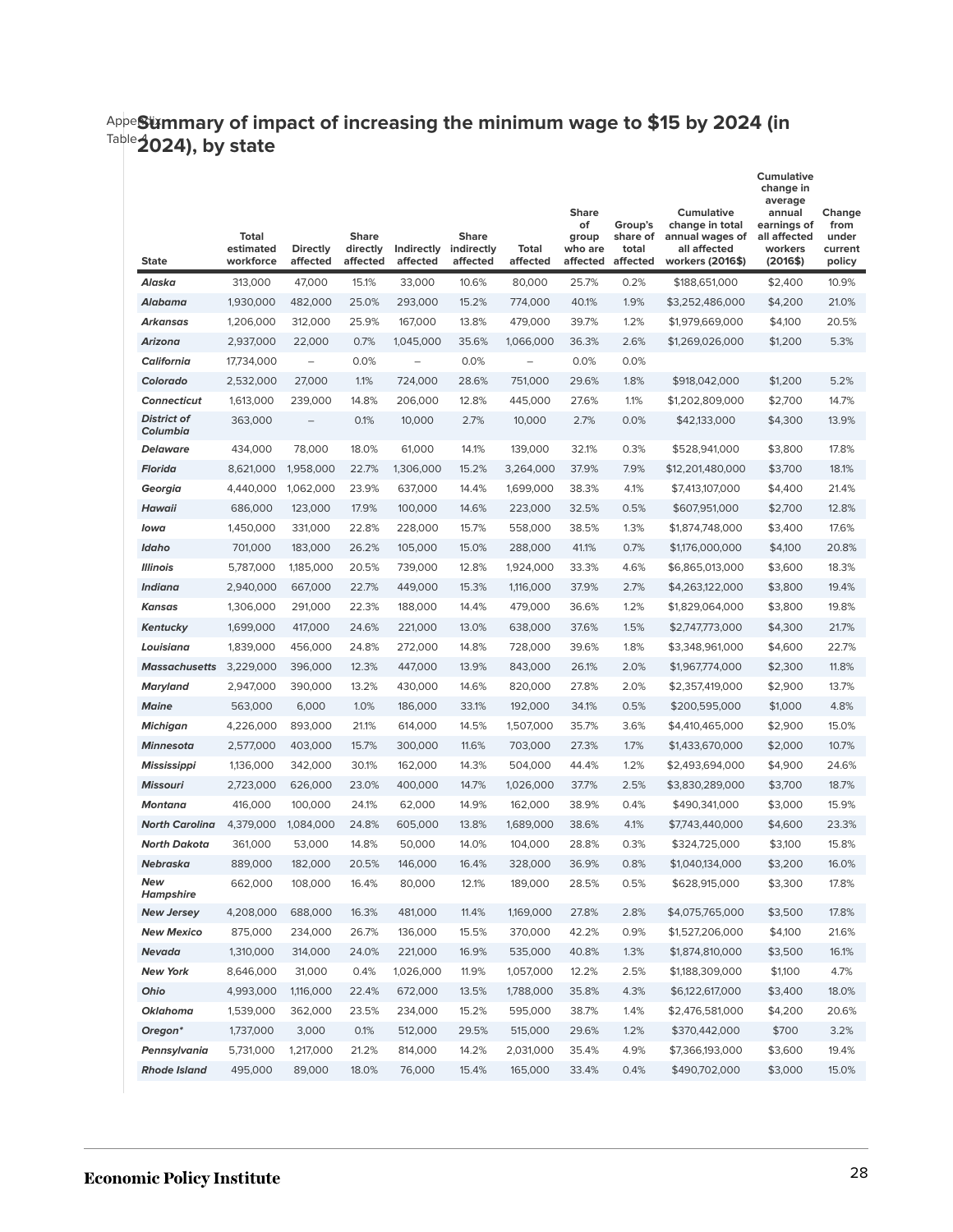| Appendix<br>Table 4<br>(cont.) |                                 |                             |                                      |                        |                                        |                          | <b>Share</b><br>of           | Group's                       | Cumulative<br>change in total                       | Cumulative<br>change in<br>average<br>annual<br>earnings of | Change<br>from             |
|--------------------------------|---------------------------------|-----------------------------|--------------------------------------|------------------------|----------------------------------------|--------------------------|------------------------------|-------------------------------|-----------------------------------------------------|-------------------------------------------------------------|----------------------------|
| <b>State</b>                   | Total<br>estimated<br>workforce | <b>Directly</b><br>affected | <b>Share</b><br>directly<br>affected | Indirectly<br>affected | <b>Share</b><br>indirectly<br>affected | <b>Total</b><br>affected | group<br>who are<br>affected | share of<br>total<br>affected | annual wages of<br>all affected<br>workers (2016\$) | all affected<br>workers<br>(2016\$)                         | under<br>current<br>policy |
| <b>South Carolina</b>          | 2,023,000                       | 477,000                     | 23.6%                                | 285,000                | 14.1%                                  | 762,000                  | 37.7%                        | 1.8%                          | \$3,165,498,000                                     | \$4,200                                                     | 21.6%                      |
| <b>South Dakota</b>            | 379,000                         | 71,000                      | 18.8%                                | 57,000                 | 15.2%                                  | 129,000                  | 34.0%                        | 0.3%                          | \$352,424,000                                       | \$2,700                                                     | 13.9%                      |
| <b>Tennessee</b>               | 2,772,000                       | 663,000                     | 23.9%                                | 420,000                | 15.2%                                  | 1,083,000                | 39.1%                        | 2.6%                          | \$4,421,745,000                                     | \$4,100                                                     | 20.6%                      |
| <b>Texas</b>                   | 12,475,000                      | 2,914,000                   | 23.4%                                | 1,773,000              | 14.2%                                  | 4,687,000                | 37.6%                        | 11.3%                         | \$20,386,504,000                                    | \$4,400                                                     | 21.6%                      |
| Utah                           | 1,346,000                       | 286,000                     | 21.3%                                | 183,000                | 13.6%                                  | 469,000                  | 34.9%                        | 1.1%                          | \$1,603,001,000                                     | \$3,400                                                     | 19.0%                      |
| Vermont                        | 286,000                         | 22,000                      | 7.6%                                 | 65,000                 | 22.9%                                  | 87,000                   | 30.6%                        | 0.2%                          | \$176,136,000                                       | \$2,000                                                     | 9.8%                       |
| Virginia                       | 3,887,000                       | 786,000                     | 20.2%                                | 524,000                | 13.5%                                  | 1,310,000                | 33.7%                        | 3.2%                          | \$5,289,396,000                                     | \$4,000                                                     | 21.2%                      |
| Washington                     | 3,209,000                       | 35,000                      | 1.1%                                 | 742,000                | 23.1%                                  | 778,000                  | 24.2%                        | 1.9%                          | \$238,015,000                                       | \$300                                                       | 1.3%                       |
| <b>West Virginia</b>           | 659,000                         | 145,000                     | 22.1%                                | 99,000                 | 15.0%                                  | 244,000                  | 37.1%                        | 0.6%                          | \$942,090,000                                       | \$3,900                                                     | 19.1%                      |
| <b>Wisconsin</b>               | 2,715,000                       | 519,000                     | 19.1%                                | 364,000                | 13.4%                                  | 883,000                  | 32.5%                        | 2.1%                          | \$3,053,920,000                                     | \$3,500                                                     | 18.8%                      |
| Wyoming                        | 250,000                         | 49,000                      | 19.8%                                | 32,000                 | 12.8%                                  | 81,000                   | 32.5%                        | 0.2%                          | \$301,921,000                                       | \$3,700                                                     | 19.8%                      |

**Notes:** Values reflect the result of the proposed change in the federal minimum wage. Wage changes resulting from scheduled state minimum wage laws are accounted for in the simulation. Totals may not sum due to rounding. Shares calculated from unrounded values. The total workforce is estimated from the CPS respondents who were 16 years old or older, employed, but not self-employed, and for whom a valid hourly wage is either reported or can be determined from weekly earnings and usual weekly hours. Directly affected workers will see their wages rise as the new minimum wage rate will exceed their current hourly pay. Indirectly affected workers have a wage rate just above the new minimum wage (between the new minimum wage and 115 percent of the new minimum). They will receive a raise as employer pay scales are adjusted upward to reflect the new minimum wage.

**Source:** EPI analysis of Current Population Survey Outgoing Rotation Group microdata, 2016; dollar values adjusted by projections for CPI-U in CBO (2017)

#### **Economic Policy Institute**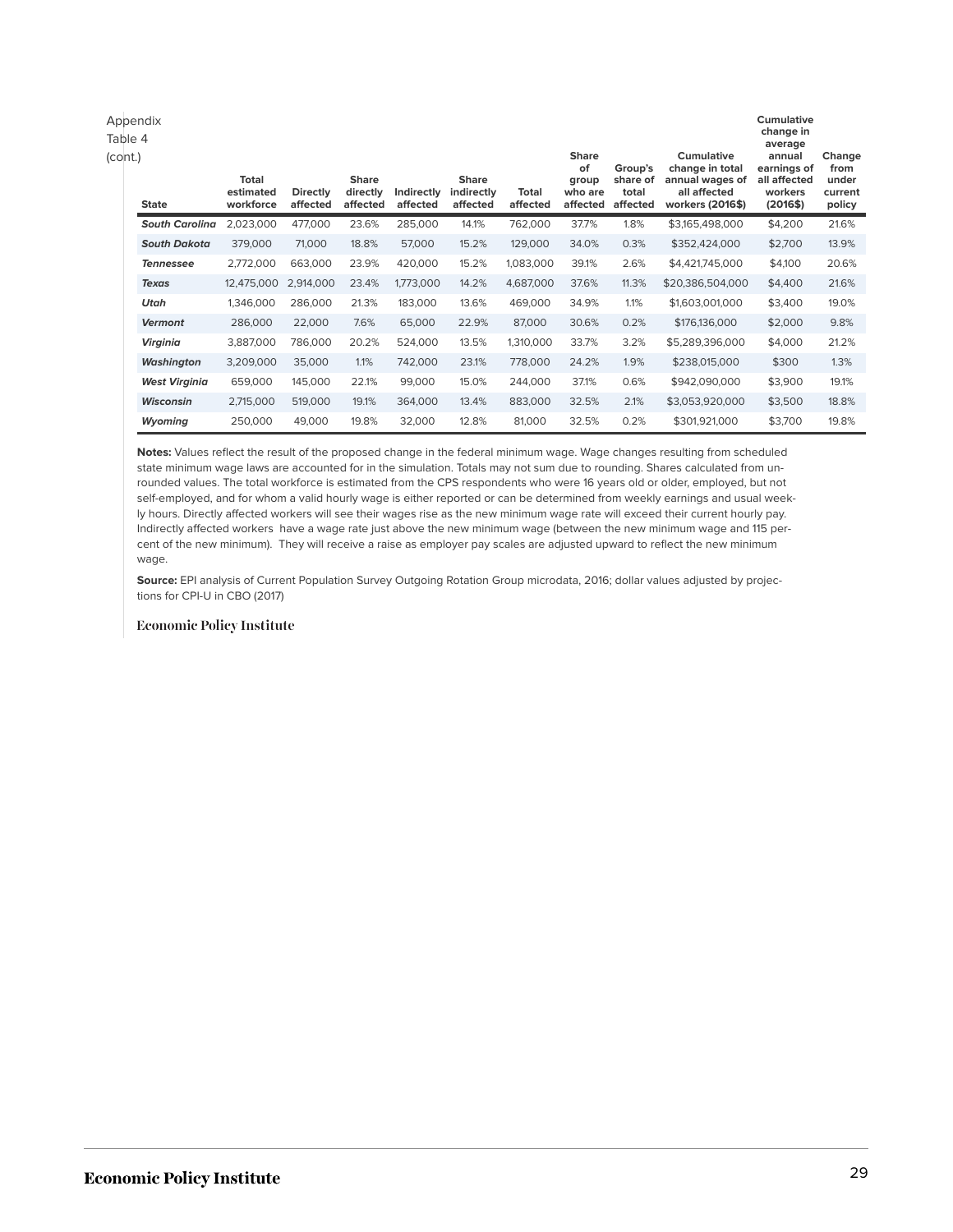### <sup>Appe</sup>@haracteristics of female U.S. workers who would be affected by Table 5 **increasing the federal minimum wage to \$15 per hour by July 2024**

| Group                            | <b>Total</b><br>estimated<br>workforce | <b>Directly</b><br>affected | <b>Share</b><br>directly<br>affected | <b>Indirectly</b><br>affected | <b>Share</b><br>indirectly<br>affected | Total<br>affected | <b>Share</b><br>of<br>group<br>who are<br>affected | Group's<br>share of<br>total<br>affected |
|----------------------------------|----------------------------------------|-----------------------------|--------------------------------------|-------------------------------|----------------------------------------|-------------------|----------------------------------------------------|------------------------------------------|
| Women                            | 68,237,000                             | 12,710,000                  | 18.6%                                | 10,348,000                    | 15.2%                                  | 23,058,000        | 33.8%                                              | 100.0%                                   |
| Age                              |                                        |                             |                                      |                               |                                        |                   |                                                    |                                          |
| $20 +$                           | 65,667,000                             | 11,184,000                  | 17.0%                                | 9,795,000                     | 14.9%                                  | 20,979,000        | 31.9%                                              | 91.0%                                    |
| <b>Under 20</b>                  | 2,570,000                              | 1,526,000                   | 59.4%                                | 553,000                       | 21.5%                                  | 2,079,000         | 80.9%                                              | 9.0%                                     |
| 16 to 24                         | 9,643,000                              | 4,065,000                   | 42.2%                                | 2,334,000                     | 24.2%                                  | 6,399,000         | 66.4%                                              | 27.8%                                    |
| 25 to 39                         | 22,746,000                             | 3,656,000                   | 16.1%                                | 3,543,000                     | 15.6%                                  | 7,199,000         | 31.6%                                              | 31.2%                                    |
| 40 to 54                         | 21,458,000                             | 2,820,000                   | 13.1%                                | 2,636,000                     | 12.3%                                  | 5,455,000         | 25.4%                                              | 23.7%                                    |
| $55+$                            | 14,389,000                             | 2,168,000                   | 15.1%                                | 1,836,000                     | 12.8%                                  | 4,004,000         | 27.8%                                              | 17.4%                                    |
| <b>Race/ethnicity</b>            |                                        |                             |                                      |                               |                                        |                   |                                                    |                                          |
| White                            | 40,356,000                             | 6,563,000                   | 16.3%                                | 6,145,000                     | 15.2%                                  | 12,708,000        | 31.5%                                              | 55.1%                                    |
| <b>Black</b>                     | 9,315,000                              | 2,643,000                   | 28.4%                                | 1,370,000                     | 14.7%                                  | 4,013,000         | 43.1%                                              | 17.4%                                    |
| <b>Hispanic</b>                  | 12,108,000                             | 2,676,000                   | 22.1%                                | 1,973,000                     | 16.3%                                  | 4,648,000         | 38.4%                                              | 20.2%                                    |
| Asian                            | 4,801,000                              | 467,000                     | 9.7%                                 | 511,000                       | 10.6%                                  | 978,000           | 20.4%                                              | 4.2%                                     |
| Other race/<br>ethnicity         | 1,656,000                              | 362,000                     | 21.8%                                | 349,000                       | 21.1%                                  | 711,000           | 42.9%                                              | 3.1%                                     |
| <b>Family status</b>             |                                        |                             |                                      |                               |                                        |                   |                                                    |                                          |
| <b>Married parent</b>            | 15,642,000                             | 2,034,000                   | 13.0%                                | 1,958,000                     | 12.5%                                  | 3,991,000         | 25.5%                                              | 17.3%                                    |
| <b>Single parent</b>             | 7,996,000                              | 2,001,000                   | 25.0%                                | 1,562,000                     | 19.5%                                  | 3,564,000         | 44.6%                                              | 15.5%                                    |
| <b>Married,</b><br>no children   | 18,143,000                             | 2,405,000                   | 13.3%                                | 2,340,000                     | 12.9%                                  | 4,745,000         | 26.2%                                              | 20.6%                                    |
| <b>Unmarried,</b><br>no children | 26,455,000                             | 6,269,000                   | 23.7%                                | 4,489,000                     | 17.0%                                  | 10,758,000        | 40.7%                                              | 46.7%                                    |
| <b>Family income</b>             |                                        |                             |                                      |                               |                                        |                   |                                                    |                                          |
| Less than<br>\$10,000            | 2,420,000                              | 982,000                     | 40.6%                                | 484,000                       | 20.0%                                  | 1,466,000         | 60.6%                                              | 6.4%                                     |
| $$10,000-$<br>\$14,999           | 2,276,000                              | 919,000                     | 40.4%                                | 452,000                       | 19.9%                                  | 1,371,000         | 60.2%                                              | 5.9%                                     |
| $$15,000-$<br>\$24,999           | 4,745,000                              | 1,689,000                   | 35.6%                                | 1,140,000                     | 24.0%                                  | 2,830,000         | 59.6%                                              | 12.3%                                    |
| \$25,000 –<br>\$34,999           | 6,648,000                              | 1,787,000                   | 26.9%                                | 1,475,000                     | 22.2%                                  | 3,262,000         | 49.1%                                              | 14.1%                                    |
| $$35,000-$                       | 8,944,000                              | 1,981,000                   | 22.2%                                | 1,592,000                     | 17.8%                                  | 3,573,000         | 39.9%                                              | 15.5%                                    |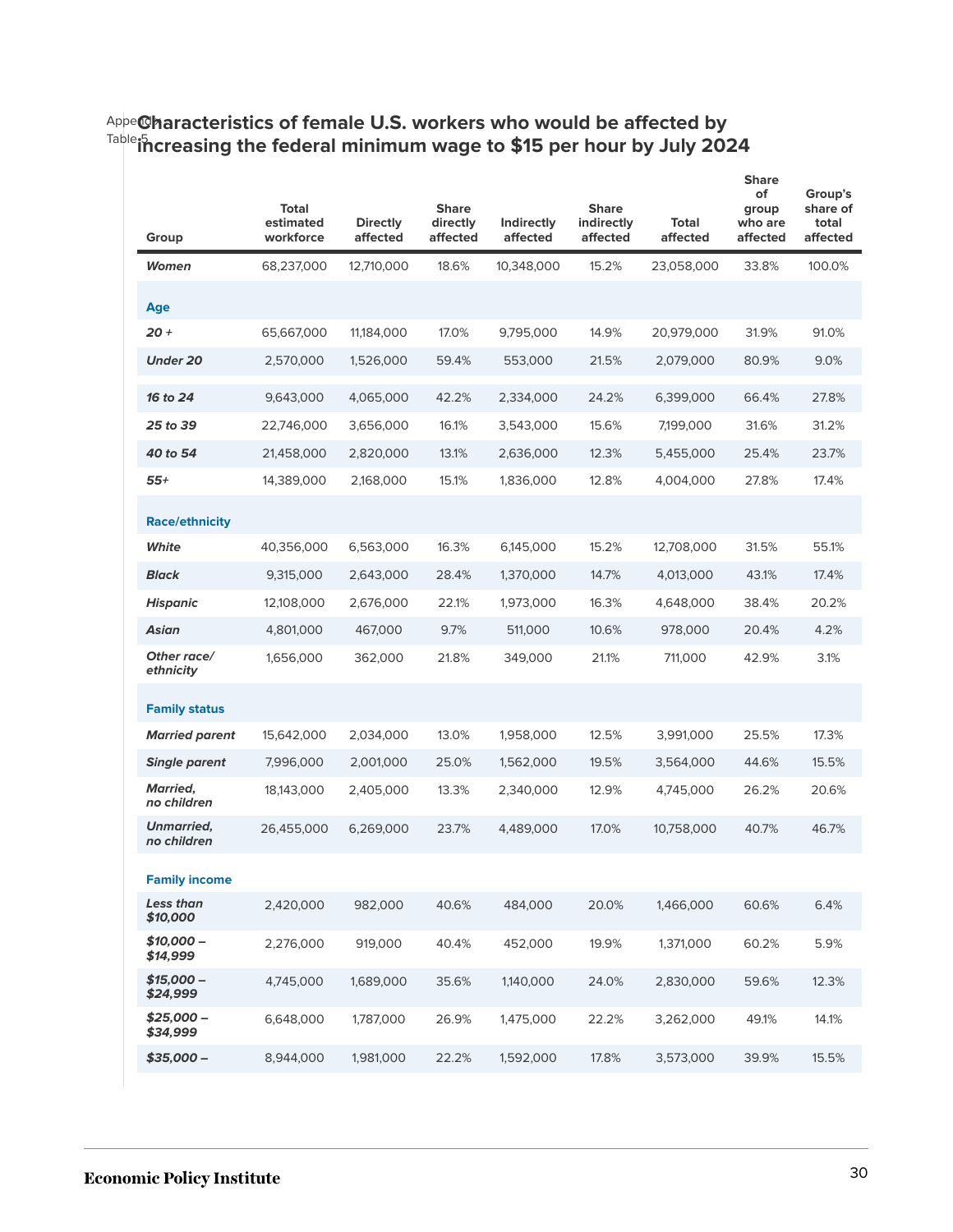| Appendix<br>Table 5<br>(cont.) | Group                                                          | <b>Total</b><br>estimated<br>workforce | <b>Directly</b><br>affected | <b>Share</b><br>directly<br>affected | Indirectly<br>affected | <b>Share</b><br>indirectly<br>affected | <b>Total</b><br>affected | <b>Share</b><br>of<br>group<br>who are<br>affected | Group's<br>share of<br>total<br>affected |
|--------------------------------|----------------------------------------------------------------|----------------------------------------|-----------------------------|--------------------------------------|------------------------|----------------------------------------|--------------------------|----------------------------------------------------|------------------------------------------|
|                                | \$49.999                                                       |                                        |                             |                                      |                        |                                        |                          |                                                    |                                          |
|                                | \$50,000 -<br>\$74,999                                         | 13,839,000                             | 2,218,000                   | 16.0%                                | 2,285,000              | 16.5%                                  | 4,503,000                | 32.5%                                              | 19.5%                                    |
|                                | \$75,000 -<br>\$99.999                                         | 9,740,000                              | 1,258,000                   | 12.9%                                | 1,270,000              | 13.0%                                  | 2,528,000                | 26.0%                                              | 11.0%                                    |
|                                | \$100,000 -<br>\$149,999                                       | 10,805,000                             | 1,136,000                   | 10.5%                                | 1,033,000              | 9.6%                                   | 2,169,000                | 20.1%                                              | 9.4%                                     |
|                                | \$150,000 or<br>more                                           | 8,820,000                              | 739,000                     | 8.4%                                 | 617,000                | 7.0%                                   | 1,356,000                | 15.4%                                              | 5.9%                                     |
|                                | <b>Industry</b>                                                |                                        |                             |                                      |                        |                                        |                          |                                                    |                                          |
|                                | <b>Construction</b>                                            | 761,000                                | 98,000                      | 12.9%                                | 75,000                 | 9.8%                                   | 172,000                  | 22.7%                                              | 0.7%                                     |
|                                | Manufacturing                                                  | 4,541,000                              | 779,000                     | 17.2%                                | 650,000                | 14.3%                                  | 1,429,000                | 31.5%                                              | 6.2%                                     |
|                                | <b>Retail trade</b>                                            | 7,722,000                              | 2,754,000                   | 35.7%                                | 1,381,000              | 17.9%                                  | 4,135,000                | 53.5%                                              | 17.9%                                    |
|                                | Agriculture,<br>forestry, fishing                              | 336,000                                | 75,000                      | 22.4%                                | 69,000                 | 20.4%                                  | 144,000                  | 42.8%                                              | 0.6%                                     |
|                                | <b>Wholesale</b><br>trade                                      | 1,015,000                              | 119,000                     | 11.7%                                | 109,000                | 10.7%                                  | 227,000                  | 22.4%                                              | 1.0%                                     |
|                                | <b>Transportation</b><br>and utilities                         | 1,845,000                              | 237,000                     | 12.8%                                | 246,000                | 13.4%                                  | 483,000                  | 26.2%                                              | 2.1%                                     |
|                                | <b>Information</b>                                             | 1,134,000                              | 146,000                     | 12.9%                                | 114,000                | 10.1%                                  | 261,000                  | 23.0%                                              | 1.1%                                     |
|                                | <b>Financial</b><br><i>activities</i>                          | 5,186,000                              | 443,000                     | 8.5%                                 | 572,000                | 11.0%                                  | 1,016,000                | 19.6%                                              | 4.4%                                     |
|                                | <b>Administrative</b><br>and waste<br>management<br>services   | 2,379,000                              | 665,000                     | 27.9%                                | 394,000                | 16.6%                                  | 1,059,000                | 44.5%                                              | 4.6%                                     |
|                                | <b>Professional,</b><br>science.<br>management<br>consulting   | 4,152,000                              | 307,000                     | 7.4%                                 | 294,000                | 7.1%                                   | 601,000                  | 14.5%                                              | 2.6%                                     |
|                                | <b>Education</b>                                               | 9,464,000                              | 1,143,000                   | 12.1%                                | 926,000                | 9.8%                                   | 2,069,000                | 21.9%                                              | 9.0%                                     |
|                                | <b>Health care</b>                                             | 13,475,000                             | 1,970,000                   | 14.6%                                | 1,722,000              | 12.8%                                  | 3,692,000                | 27.4%                                              | 16.0%                                    |
|                                | <b>Social</b><br>assistance                                    | 2,497,000                              | 635,000                     | 25.4%                                | 385,000                | 15.4%                                  | 1,019,000                | 40.8%                                              | 4.4%                                     |
|                                | Arts,<br>entertainment,<br>recreation,<br><i>accommodation</i> | 2,144,000                              | 654,000                     | 30.5%                                | 439,000                | 20.5%                                  | 1,092,000                | 50.9%                                              | 4.7%                                     |
|                                | <b>Food and drink</b><br>service                               | 4,963,000                              | 1,791,000                   | 36.1%                                | 1,791,000              | 36.1%                                  | 3,582,000                | 72.2%                                              | 15.5%                                    |
|                                | <b>Public</b><br><i>administration</i>                         | 3,233,000                              | 214,000                     | 6.6%                                 | 282,000                | 8.7%                                   | 496,000                  | 15.4%                                              | 2.2%                                     |
|                                | <b>Mining</b>                                                  | 101,000                                | 8,000                       | 8.2%                                 | 7,000                  | 7.0%                                   | 15,000                   | 15.2%                                              | 0.1%                                     |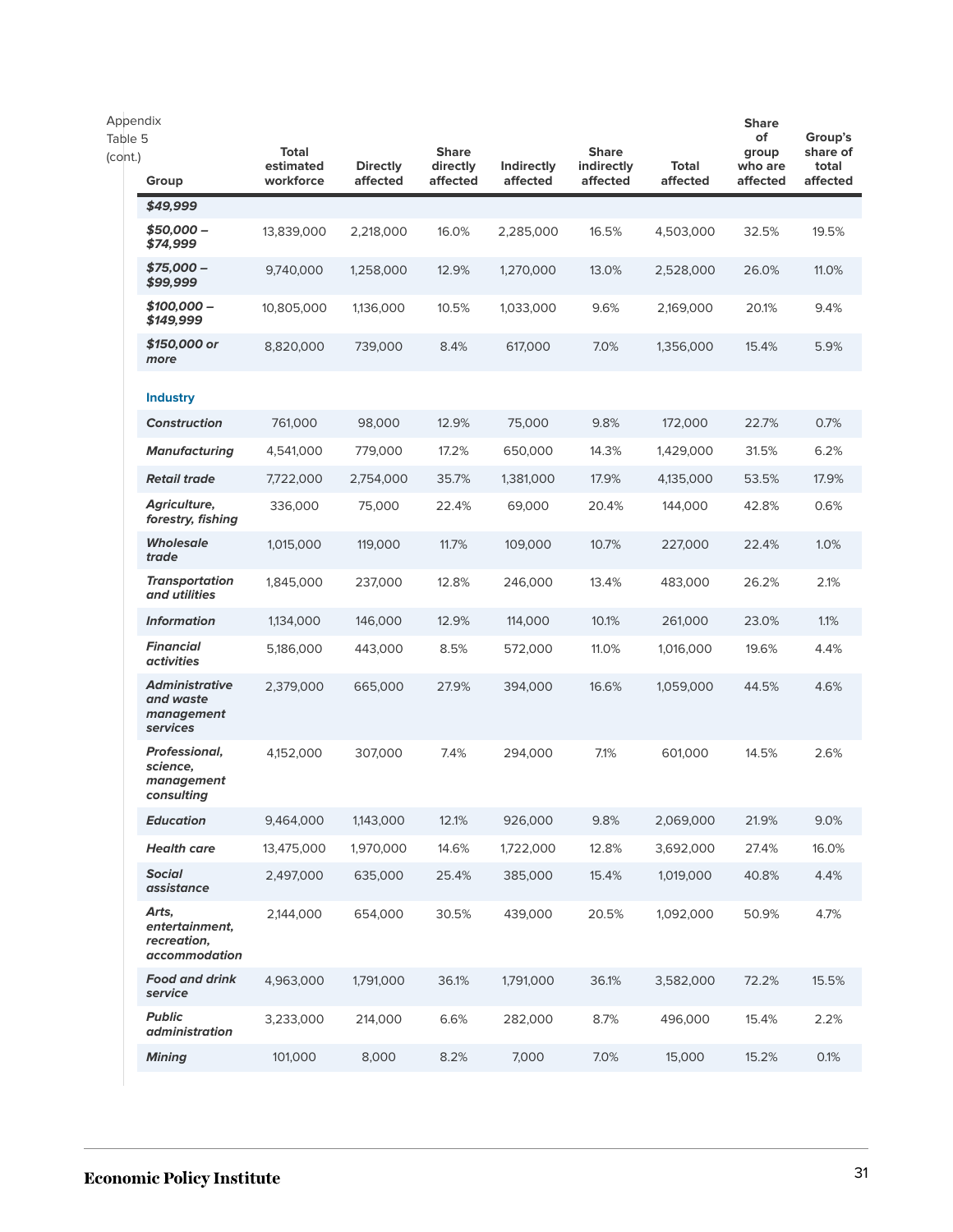| Appendix<br>Table 5<br>(cont.) | Group                                       | Total<br>estimated<br>workforce | <b>Directly</b><br>affected | <b>Share</b><br>directly<br>affected | Indirectly<br>affected | <b>Share</b><br>indirectly<br>affected | <b>Total</b><br>affected | <b>Share</b><br>of<br>group<br>who are<br>affected | Group's<br>share of<br>total<br>affected |
|--------------------------------|---------------------------------------------|---------------------------------|-----------------------------|--------------------------------------|------------------------|----------------------------------------|--------------------------|----------------------------------------------------|------------------------------------------|
|                                | <b>Other industries</b>                     | 3,287,000                       | 673,000                     | 20.5%                                | 893,000                | 27.2%                                  | 1,566,000                | 47.6%                                              | 6.8%                                     |
|                                | <b>Occupation</b>                           |                                 |                             |                                      |                        |                                        |                          |                                                    |                                          |
|                                | <b>Management</b>                           | 9,869,000                       | 422,000                     | 4.3%                                 | 591,000                | 6.0%                                   | 1,013,000                | 10.3%                                              | 4.4%                                     |
|                                | <b>Professional</b>                         | 19,089,000                      | 1,475,000                   | 7.7%                                 | 1,386,000              | 7.3%                                   | 2,860,000                | 15.0%                                              | 12.4%                                    |
|                                | <b>Service</b>                              | 14,464,000                      | 4,770,000                   | 33.0%                                | 4,263,000              | 29.5%                                  | 9,033,000                | 62.5%                                              | 39.2%                                    |
|                                | <b>Sales</b>                                | 7,285,000                       | 2,777,000                   | 38.1%                                | 1,155,000              | 15.9%                                  | 3,932,000                | 54.0%                                              | 17.1%                                    |
|                                | <b>Office and</b><br>admin. support         | 12,926,000                      | 1,996,000                   | 15.4%                                | 2,029,000              | 15.7%                                  | 4,024,000                | 31.1%                                              | 17.5%                                    |
|                                | Farming,<br>forestry, and<br>fisheries      | 249,000                         | 72,000                      | 29.0%                                | 60,000                 | 24.0%                                  | 132,000                  | 53.0%                                              | 0.6%                                     |
|                                | <b>Construction</b><br>and extraction       | 189,000                         | 51,000                      | 26.8%                                | 30,000                 | 15.6%                                  | 80,000                   | 42.4%                                              | 0.3%                                     |
|                                | Installation,<br>maintanence,<br>and repair | 171,000                         | 30,000                      | 17.3%                                | 22,000                 | 12.9%                                  | 52,000                   | 30.2%                                              | 0.2%                                     |
|                                | <b>Transportation</b>                       | 1,545,000                       | 434,000                     | 28.1%                                | 305,000                | 19.7%                                  | 739,000                  | 47.8%                                              | 3.2%                                     |
|                                | <b>Other</b><br>occupations                 | 2,449,000                       | 684,000                     | 27.9%                                | 508,000                | 20.8%                                  | 1,193,000                | 48.7%                                              | 5.2%                                     |
|                                | <b>Work hours</b>                           |                                 |                             |                                      |                        |                                        |                          |                                                    |                                          |
|                                | Part time (< 20<br>hours)                   | 4,987,000                       | 1,963,000                   | 39.4%                                | 962,000                | 19.3%                                  | 2,924,000                | 58.6%                                              | 12.7%                                    |
|                                | <b>Mid time</b><br>(20–34 hours)            | 12,462,000                      | 4,234,000                   | 34.0%                                | 2,568,000              | 20.6%                                  | 6,801,000                | 54.6%                                              | 29.5%                                    |
|                                | <b>Full time (35+</b><br>hours)             | 50,787,000                      | 6,513,000                   | 12.8%                                | 6,819,000              | 13.4%                                  | 13,332,000               | 26.3%                                              | 57.8%                                    |
|                                | <b>Education</b>                            |                                 |                             |                                      |                        |                                        |                          |                                                    |                                          |
|                                | Less than high<br>school                    | 5,059,000                       | 2,385,000                   | 47.1%                                | 1,019,000              | 20.1%                                  | 3,404,000                | 67.3%                                              | 14.8%                                    |
|                                | <b>High school</b>                          | 16,118,000                      | 4,386,000                   | 27.2%                                | 3,532,000              | 21.9%                                  | 7,918,000                | 49.1%                                              | 34.3%                                    |
|                                | Some college,<br>no degree                  | 13,250,000                      | 3,175,000                   | 24.0%                                | 2,708,000              | 20.4%                                  | 5,884,000                | 44.4%                                              | 25.5%                                    |
|                                | <b>Associate</b><br>degree                  | 8,085,000                       | 1,289,000                   | 15.9%                                | 1,336,000              | 16.5%                                  | 2,625,000                | 32.5%                                              | 11.4%                                    |
|                                | <b>Bachelor's</b><br>degree or<br>higher    | 25,726,000                      | 1,474,000                   | 5.7%                                 | 1,753,000              | 6.8%                                   | 3,227,000                | 12.5%                                              | 14.0%                                    |
|                                | <b>Sector</b>                               |                                 |                             |                                      |                        |                                        |                          |                                                    |                                          |
|                                | For profit                                  | 49,465,000                      | 10,655,000                  | 21.5%                                | 8,404,000              | 17.0%                                  | 19,059,000               | 38.5%                                              | 82.7%                                    |
|                                |                                             |                                 |                             |                                      |                        |                                        |                          |                                                    |                                          |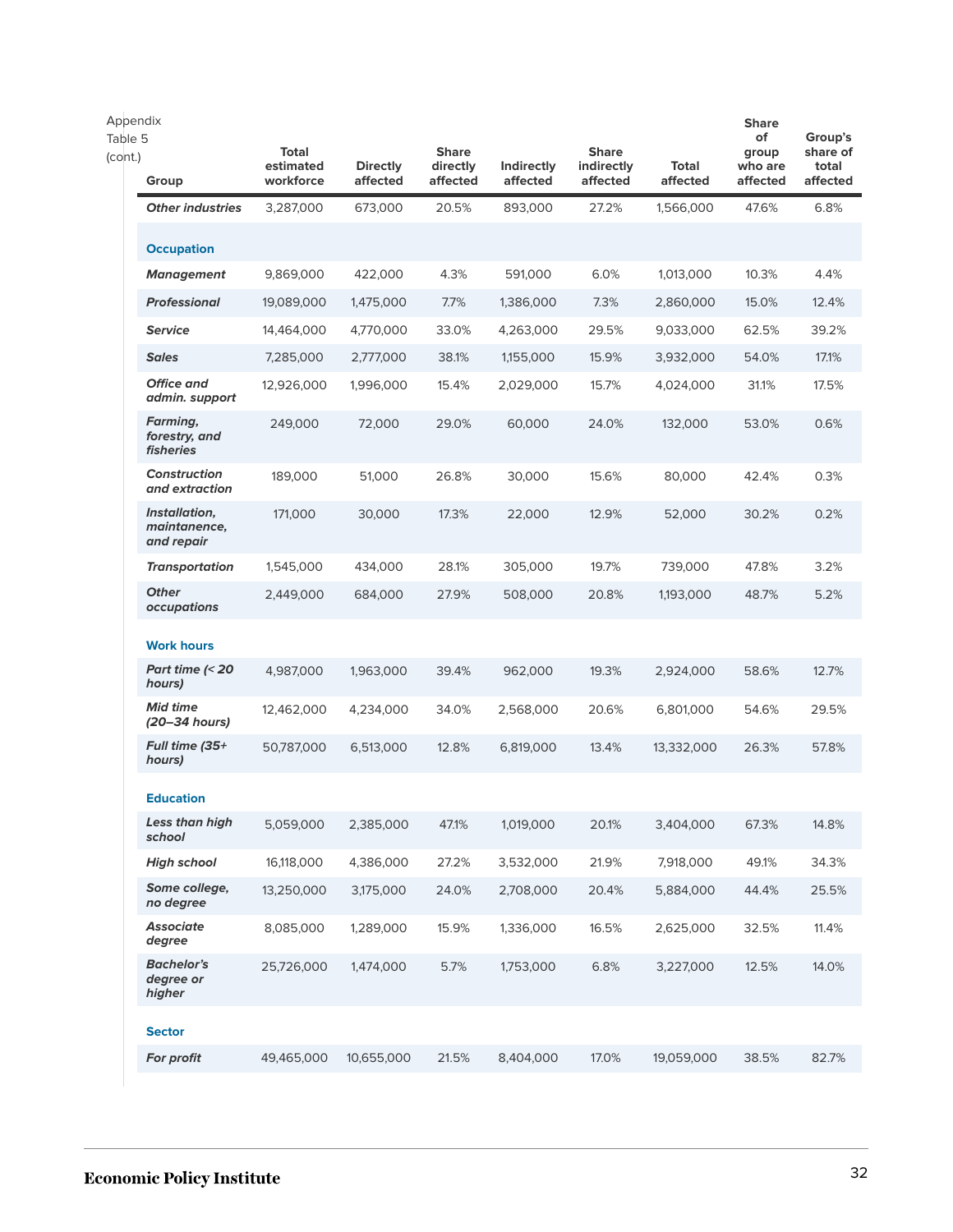| Table 5<br>(cont.) | Appendix<br>Group | Total<br>estimated<br>workforce | <b>Directly</b><br>affected | <b>Share</b><br>directly<br>affected | Indirectly<br>affected | <b>Share</b><br>indirectly<br>affected | <b>Total</b><br>affected | <b>Share</b><br>оf<br>group<br>who are<br>affected | Group's<br>share of<br>total<br>affected |
|--------------------|-------------------|---------------------------------|-----------------------------|--------------------------------------|------------------------|----------------------------------------|--------------------------|----------------------------------------------------|------------------------------------------|
|                    | Government        | 12.129.000                      | 1.235.000                   | 10.2%                                | 1,164,000              | 9.6%                                   | 2.399.000                | 19.8%                                              | 10.4%                                    |
|                    | <b>Nonprofit</b>  | 6.642.000                       | 820,000                     | 12.3%                                | 780,000                | 11.7%                                  | 1,600,000                | 24.1%                                              | 6.9%                                     |

**Notes:** Values reflect the result of the proposed change in the federal minimum wage. Wage changes resulting from scheduled state minimum wage laws are accounted for in the simulation. Totals may not sum due to rounding. Shares calculated from unrounded values. The total workforce is estimated from the CPS respondents who were female, 16 years old or older, employed, but not self-employed, and for whom a valid hourly wage is either reported or can be determined from weekly earnings and usual weekly hours. Directly affected workers will see their wages rise as the new minimum wage rate will exceed their current hourly pay. Indirectly affected workers have a wage rate just above the new minimum wage (between the new minimum wage and 115 percent of the new minimum). They will receive a raise as employer pay scales are adjusted upward to reflect the new minimum wage. Wage increase totals are cumulative of all preceding steps.

**Source:** EPI analysis of Current Population Survey Outgoing Rotation Group microdata, 2016; dollar values adjusted by projections for CPI-U in CBO (2017)

#### **Economic Policy Institute**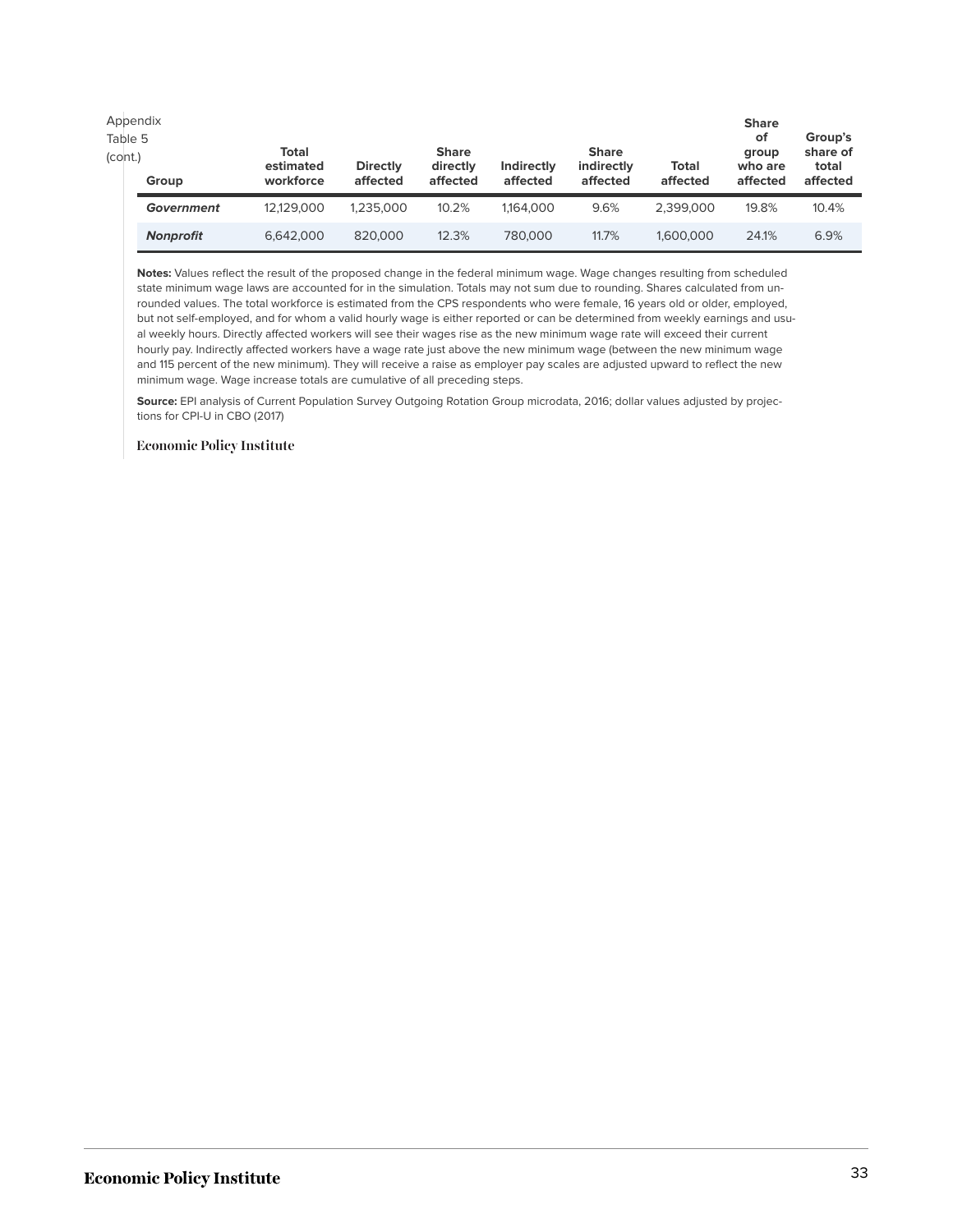#### <sup>Appe</sup>@haracteristics of white U.S. workers who would be affected by Table 6 **increasing the federal minimum wage to \$15 per hour by July 2024**

| Group                            | <b>Total</b><br>estimated<br>workforce | <b>Directly</b><br>affected | <b>Share</b><br>directly<br>affected | Indirectly<br>affected | <b>Share</b><br>indirectly<br>affected | <b>Total</b><br>affected | Share of<br>group who<br>are affected | Group's<br>share of<br>total<br>affected |
|----------------------------------|----------------------------------------|-----------------------------|--------------------------------------|------------------------|----------------------------------------|--------------------------|---------------------------------------|------------------------------------------|
| <b>White workers</b>             | 83,502,000                             | 11,508,000                  | 13.8%                                | 10,657,000             | 12.8%                                  | 22,165,000               | 26.5%                                 | 100.0%                                   |
| <b>Gender</b>                    |                                        |                             |                                      |                        |                                        |                          |                                       |                                          |
| <b>Female</b>                    | 40,356,000                             | 6,563,000                   | 16.3%                                | 6,145,000              | 15.2%                                  | 12,708,000               | 31.5%                                 | 57.3%                                    |
| <b>Male</b>                      | 43,146,000                             | 4,945,000                   | 11.5%                                | 4,512,000              | 10.5%                                  | 9,456,000                | 21.9%                                 | 42.7%                                    |
| Age                              |                                        |                             |                                      |                        |                                        |                          |                                       |                                          |
| $20 +$                           | 80,567,000                             | 9,690,000                   | 12.0%                                | 9,992,000              | 12.4%                                  | 19,682,000               | 24.4%                                 | 88.8%                                    |
| <b>Under 20</b>                  | 2,935,000                              | 1,818,000                   | 61.9%                                | 664,000                | 22.6%                                  | 2,483,000                | 84.6%                                 | 11.2%                                    |
| 16 to 24                         | 10,543,000                             | 4,383,000                   | 41.6%                                | 2,643,000              | 25.1%                                  | 7,026,000                | 66.6%                                 | 31.7%                                    |
| 25 to 39                         | 26,315,000                             | 2,834,000                   | 10.8%                                | 3,466,000              | 13.2%                                  | 6,300,000                | 23.9%                                 | 28.4%                                    |
| 40 to 54                         | 26,278,000                             | 2,050,000                   | 7.8%                                 | 2,404,000              | 9.1%                                   | 4,454,000                | 16.9%                                 | 20.1%                                    |
| $55+$                            | 20,366,000                             | 2,241,000                   | 11.0%                                | 2,143,000              | 10.5%                                  | 4,384,000                | 21.5%                                 | 19.8%                                    |
| <b>Family status</b>             |                                        |                             |                                      |                        |                                        |                          |                                       |                                          |
| <b>Married parent</b>            | 21,415,000                             | 1,560,000                   | 7.3%                                 | 1,863,000              | 8.7%                                   | 3,422,000                | 16.0%                                 | 15.4%                                    |
| <b>Single parent</b>             | 4,558,000                              | 816,000                     | 17.9%                                | 855,000                | 18.7%                                  | 1,671,000                | 36.7%                                 | 7.5%                                     |
| <b>Married,</b><br>no children   | 25,926,000                             | 2,445,000                   | 9.4%                                 | 2,584,000              | 10.0%                                  | 5,029,000                | 19.4%                                 | 22.7%                                    |
| <b>Unmarried,</b><br>no children | 31,603,000                             | 6,687,000                   | 21.2%                                | 5,355,000              | 16.9%                                  | 12,042,000               | 38.1%                                 | 54.3%                                    |
| <b>Family income</b>             |                                        |                             |                                      |                        |                                        |                          |                                       |                                          |
| Less than<br>\$10,000            | 1,830,000                              | 618,000                     | 33.8%                                | 361,000                | 19.7%                                  | 979,000                  | 53.5%                                 | 4.4%                                     |
| $$10.000 -$<br>\$14,999          | 1,707,000                              | 581,000                     | 34.0%                                | 362,000                | 21.2%                                  | 943,000                  | 55.2%                                 | 4.3%                                     |
| $$15,000-$<br>\$24,999           | 3,959,000                              | 1,260,000                   | 31.8%                                | 1,009,000              | 25.5%                                  | 2,269,000                | 57.3%                                 | 10.2%                                    |
| $$25,000-$<br>\$34,999           | 6,163,000                              | 1,365,000                   | 22.1%                                | 1,450,000              | 23.5%                                  | 2,815,000                | 45.7%                                 | 12.7%                                    |
| $$35,000-$<br>\$49,999           | 9,569,000                              | 1,618,000                   | 16.9%                                | 1,620,000              | 16.9%                                  | 3,238,000                | 33.8%                                 | 14.6%                                    |
| $$50,000-$<br>\$74,999           | 17,158,000                             | 2,295,000                   | 13.4%                                | 2,370,000              | 13.8%                                  | 4,666,000                | 27.2%                                 | 21.0%                                    |
| $$75.000 -$<br>\$99,999          | 13,538,000                             | 1,429,000                   | 10.6%                                | 1,402,000              | 10.4%                                  | 2,831,000                | 20.9%                                 | 12.8%                                    |
| \$100,000 -                      | 16,123,000                             | 1,407,000                   | 8.7%                                 | 1,283,000              | 8.0%                                   | 2,691,000                | 16.7%                                 | 12.1%                                    |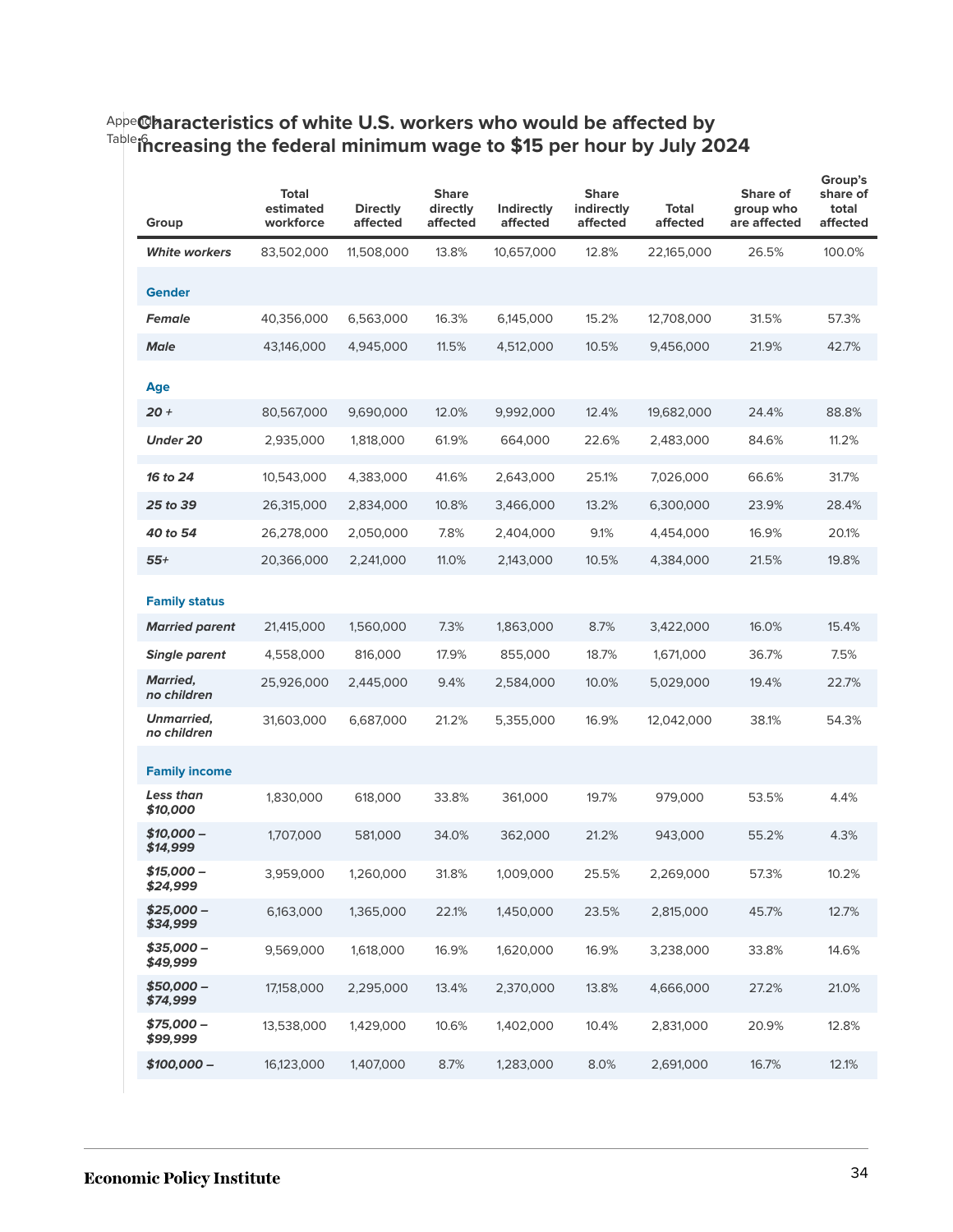| Appendix           |                                                                |                                        |                             |                                      |                        |                                        |                          |                                       | Group's                       |
|--------------------|----------------------------------------------------------------|----------------------------------------|-----------------------------|--------------------------------------|------------------------|----------------------------------------|--------------------------|---------------------------------------|-------------------------------|
| Table 6<br>(cont.) | Group                                                          | <b>Total</b><br>estimated<br>workforce | <b>Directly</b><br>affected | <b>Share</b><br>directly<br>affected | Indirectly<br>affected | <b>Share</b><br>indirectly<br>affected | <b>Total</b><br>affected | Share of<br>group who<br>are affected | share of<br>total<br>affected |
|                    | \$149,999                                                      |                                        |                             |                                      |                        |                                        |                          |                                       |                               |
|                    | \$150,000 or<br>more                                           | 13,456,000                             | 934,000                     | 6.9%                                 | 800,000                | 5.9%                                   | 1,734,000                | 12.9%                                 | 7.8%                          |
|                    | <b>Industry</b>                                                |                                        |                             |                                      |                        |                                        |                          |                                       |                               |
|                    | <b>Construction</b>                                            | 4,569,000                              | 343,000                     | 7.5%                                 | 384,000                | 8.4%                                   | 727,000                  | 15.9%                                 | 3.3%                          |
|                    | <b>Manufacturing</b>                                           | 9,461,000                              | 776,000                     | 8.2%                                 | 941,000                | 9.9%                                   | 1,717,000                | 18.1%                                 | 7.7%                          |
|                    | <b>Retail trade</b>                                            | 9,408,000                              | 2,852,000                   | 30.3%                                | 1,664,000              | 17.7%                                  | 4,516,000                | 48.0%                                 | 20.4%                         |
|                    | Agriculture,<br>forestry, fishing                              | 700,000                                | 159,000                     | 22.7%                                | 131,000                | 18.7%                                  | 290,000                  | 41.4%                                 | 1.3%                          |
|                    | <b>Wholesale</b><br>trade                                      | 2,121,000                              | 179,000                     | 8.4%                                 | 190,000                | 8.9%                                   | 369,000                  | 17.4%                                 | 1.7%                          |
|                    | <b>Transportation</b><br>and utilities                         | 4,161,000                              | 352,000                     | 8.5%                                 | 442,000                | 10.6%                                  | 794,000                  | 19.1%                                 | 3.6%                          |
|                    | <b>Information</b>                                             | 1,735,000                              | 153,000                     | 8.8%                                 | 123,000                | 7.1%                                   | 276,000                  | 15.9%                                 | 1.2%                          |
|                    | <b>Financial</b><br><i>activities</i>                          | 6,114,000                              | 417,000                     | 6.8%                                 | 521,000                | 8.5%                                   | 938,000                  | 15.3%                                 | 4.2%                          |
|                    | <b>Administrative</b><br>and waste<br>management<br>services   | 2,651,000                              | 498,000                     | 18.8%                                | 422,000                | 15.9%                                  | 920.000                  | 34.7%                                 | 4.2%                          |
|                    | Professional,<br>science,<br>management<br>consulting          | 6,254,000                              | 294,000                     | 4.7%                                 | 304,000                | 4.9%                                   | 599,000                  | 9.6%                                  | 2.7%                          |
|                    | <b>Education</b>                                               | 9,369,000                              | 956,000                     | 10.2%                                | 802,000                | 8.6%                                   | 1,758,000                | 18.8%                                 | 7.9%                          |
|                    | <b>Health care</b>                                             | 9,955,000                              | 1,061,000                   | 10.7%                                | 1,187,000              | 11.9%                                  | 2,248,000                | 22.6%                                 | 10.1%                         |
|                    | <b>Social</b><br>assistance                                    | 1,624,000                              | 421,000                     | 25.9%                                | 248,000                | 15.3%                                  | 669,000                  | 41.2%                                 | 3.0%                          |
|                    | Arts,<br>entertainment,<br>recreation,<br><i>accommodation</i> | 2,392,000                              | 629,000                     | 26.3%                                | 479,000                | 20.0%                                  | 1,107,000                | 46.3%                                 | 5.0%                          |
|                    | <b>Food and drink</b><br>service                               | 4,583,000                              | 1,533,000                   | 33.5%                                | 1,756,000              | 38.3%                                  | 3,289,000                | 71.8%                                 | 14.8%                         |
|                    | <b>Public</b><br><i>administration</i>                         | 4,291,000                              | 254,000                     | 5.9%                                 | 330,000                | 7.7%                                   | 584,000                  | 13.6%                                 | 2.6%                          |
|                    | <b>Mining</b>                                                  | 542,000                                | 26,000                      | 4.9%                                 | 26,000                 | 4.8%                                   | 52,000                   | 9.7%                                  | 0.2%                          |
|                    | <b>Other industries</b>                                        | 3,573,000                              | 605,000                     | 16.9%                                | 707,000                | 19.8%                                  | 1,312,000                | 36.7%                                 | 5.9%                          |
|                    | <b>Occupation</b>                                              |                                        |                             |                                      |                        |                                        |                          |                                       |                               |
|                    | <b>Management</b>                                              | 14,348,000                             | 447,000                     | 3.1%                                 | 599,000                | 4.2%                                   | 1,046,000                | 7.3%                                  | 4.7%                          |
|                    | <b>Professional</b>                                            | 21,677,000                             | 1,273,000                   | 5.9%                                 | 1,234,000              | 5.7%                                   | 2,507,000                | 11.6%                                 | 11.3%                         |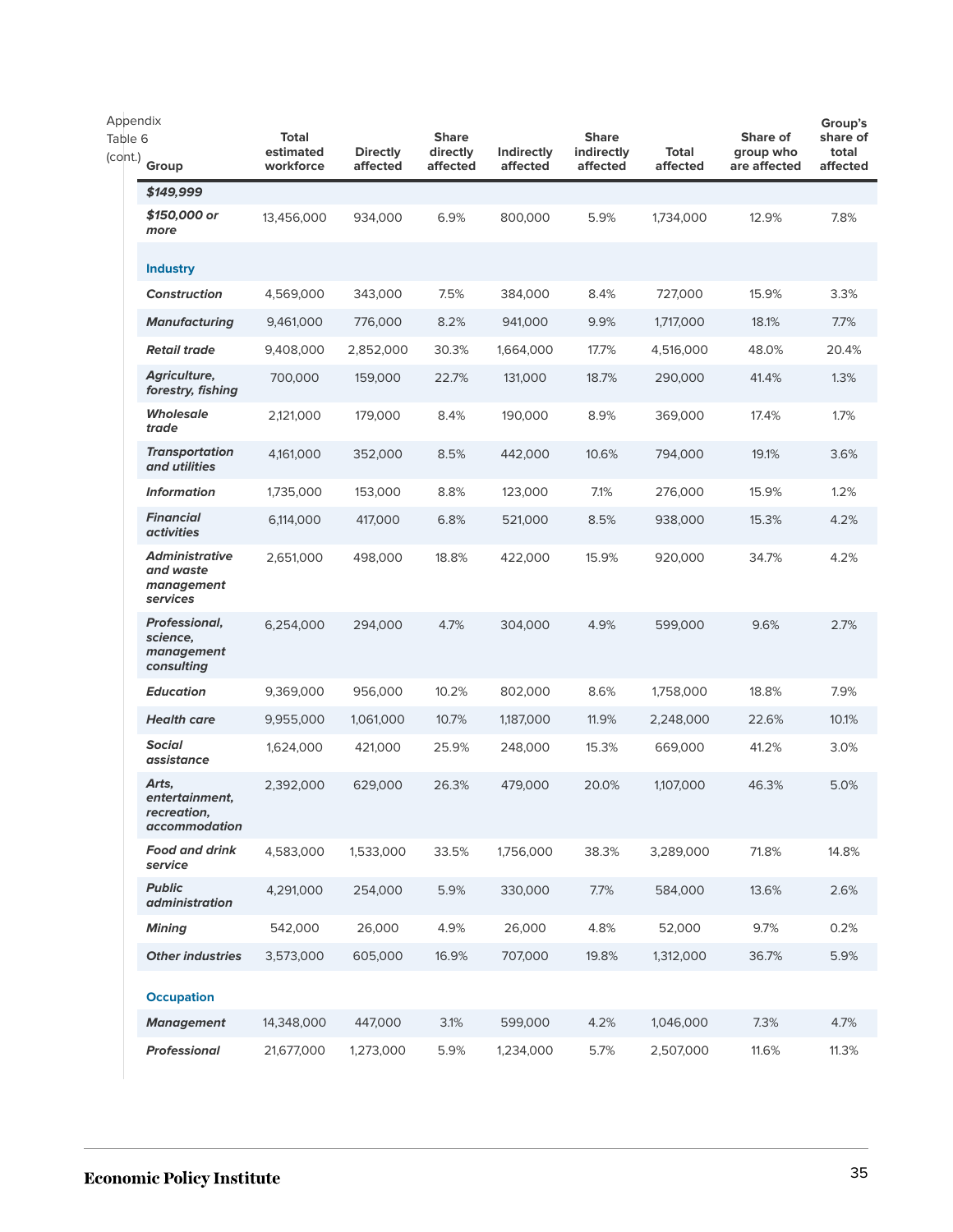| Appendix           |                                               |                                        |                             |                                      |                               |                                        |                   |                                       | Group's                       |
|--------------------|-----------------------------------------------|----------------------------------------|-----------------------------|--------------------------------------|-------------------------------|----------------------------------------|-------------------|---------------------------------------|-------------------------------|
| Table 6<br>(cont.) | Group                                         | <b>Total</b><br>estimated<br>workforce | <b>Directly</b><br>affected | <b>Share</b><br>directly<br>affected | <b>Indirectly</b><br>affected | <b>Share</b><br>indirectly<br>affected | Total<br>affected | Share of<br>group who<br>are affected | share of<br>total<br>affected |
|                    | <b>Service</b>                                | 12,167,000                             | 3,640,000                   | 29.9%                                | 3,716,000                     | 30.5%                                  | 7,356,000         | 60.5%                                 | 33.2%                         |
|                    | <b>Sales</b>                                  | 8,658,000                              | 2,256,000                   | 26.1%                                | 1,247,000                     | 14.4%                                  | 3,503,000         | 40.5%                                 | 15.8%                         |
|                    | <b>Office and</b><br>admin. support           | 10,779,000                             | 1,696,000                   | 15.7%                                | 1,743,000                     | 16.2%                                  | 3,440,000         | 31.9%                                 | 15.5%                         |
|                    | <b>Farming,</b><br>forestry, and<br>fisheries | 433,000                                | 131,000                     | 30.2%                                | 89,000                        | 20.5%                                  | 219,000           | 50.7%                                 | 1.0%                          |
|                    | <b>Construction</b><br>and extraction         | 3,436,000                              | 252,000                     | 7.3%                                 | 302,000                       | 8.8%                                   | 554,000           | 16.1%                                 | 2.5%                          |
|                    | Installation,<br>maintenance,<br>and repair   | 2,919,000                              | 226,000                     | 7.7%                                 | 248,000                       | 8.5%                                   | 473,000           | 16.2%                                 | 2.1%                          |
|                    | <b>Transportation</b>                         | 4,610,000                              | 967,000                     | 21.0%                                | 790,000                       | 17.1%                                  | 1,757,000         | 38.1%                                 | 7.9%                          |
|                    | <b>Other</b><br>occupations                   | 4,475,000                              | 619,000                     | 13.8%                                | 690,000                       | 15.4%                                  | 1,310,000         | 29.3%                                 | 5.9%                          |
|                    | <b>Work hours</b>                             |                                        |                             |                                      |                               |                                        |                   |                                       |                               |
|                    | Part time $\approx$ 20<br>hours)              | 5,051,000                              | 2,104,000                   | 41.7%                                | 1,037,000                     | 20.5%                                  | 3,141,000         | 62.2%                                 | 14.2%                         |
|                    | <b>Mid time</b><br>(20–34 hours)              | 11,020,000                             | 3,765,000                   | 34.2%                                | 2,365,000                     | 21.5%                                  | 6,130,000         | 55.6%                                 | 27.7%                         |
|                    | <b>Full time (35+</b><br>hours)               | 67,431,000                             | 5,638,000                   | 8.4%                                 | 7,255,000                     | 10.8%                                  | 12,894,000        | 19.1%                                 | 58.2%                         |
|                    | <b>Education</b>                              |                                        |                             |                                      |                               |                                        |                   |                                       |                               |
|                    | Less than high<br>school                      | 4,004,000                              | 1,853,000                   | 46.3%                                | 840,000                       | 21.0%                                  | 2,693,000         | 67.3%                                 | 12.2%                         |
|                    | <b>High school</b>                            | 20,718,000                             | 3,960,000                   | 19.1%                                | 3,785,000                     | 18.3%                                  | 7,745,000         | 37.4%                                 | 34.9%                         |
|                    | Some college,<br>no degree                    | 15,121,000                             | 3,001,000                   | 19.8%                                | 2,682,000                     | 17.7%                                  | 5,683,000         | 37.6%                                 | 25.6%                         |
|                    | <b>Associate</b><br>degree                    | 9,695,000                              | 1,150,000                   | 11.9%                                | 1,387,000                     | 14.3%                                  | 2,537,000         | 26.2%                                 | 11.4%                         |
|                    | <b>Bachelor's</b><br>degree or<br>higher      | 33,963,000                             | 1,543,000                   | 4.5%                                 | 1,963,000                     | 5.8%                                   | 3,506,000         | 10.3%                                 | 15.8%                         |
|                    | <b>Sector</b>                                 |                                        |                             |                                      |                               |                                        |                   |                                       |                               |
|                    | For profit                                    | 63,342,000                             | 9,670,000                   | 15.3%                                | 8,810,000                     | 13.9%                                  | 18,480,000        | 29.2%                                 | 83.4%                         |
|                    | <b>Government</b>                             | 13,422,000                             | 1,116,000                   | 8.3%                                 | 1,114,000                     | 8.3%                                   | 2,230,000         | 16.6%                                 | 10.1%                         |
|                    | Nonprofit                                     | 6,738,000                              | 721,000                     | 10.7%                                | 732,000                       | 10.9%                                  | 1,454,000         | 21.6%                                 | 6.6%                          |

**Notes:** Values reflect the result of the proposed change in the federal minimum wage. Wage changes resulting from scheduled state minimum wage laws are accounted for in the simulation. Totals may not sum due to rounding. Shares calculated from unrounded values. The total workforce is estimated from the CPS respondents who were white, non-Hispanic, 16 years old or older, employed, but not self-employed, and for whom a valid hourly wage is either reported or can be determined from weekly earnings and usual weekly hours. Directly affected workers will see their wages rise as the new minimum wage rate will exceed their current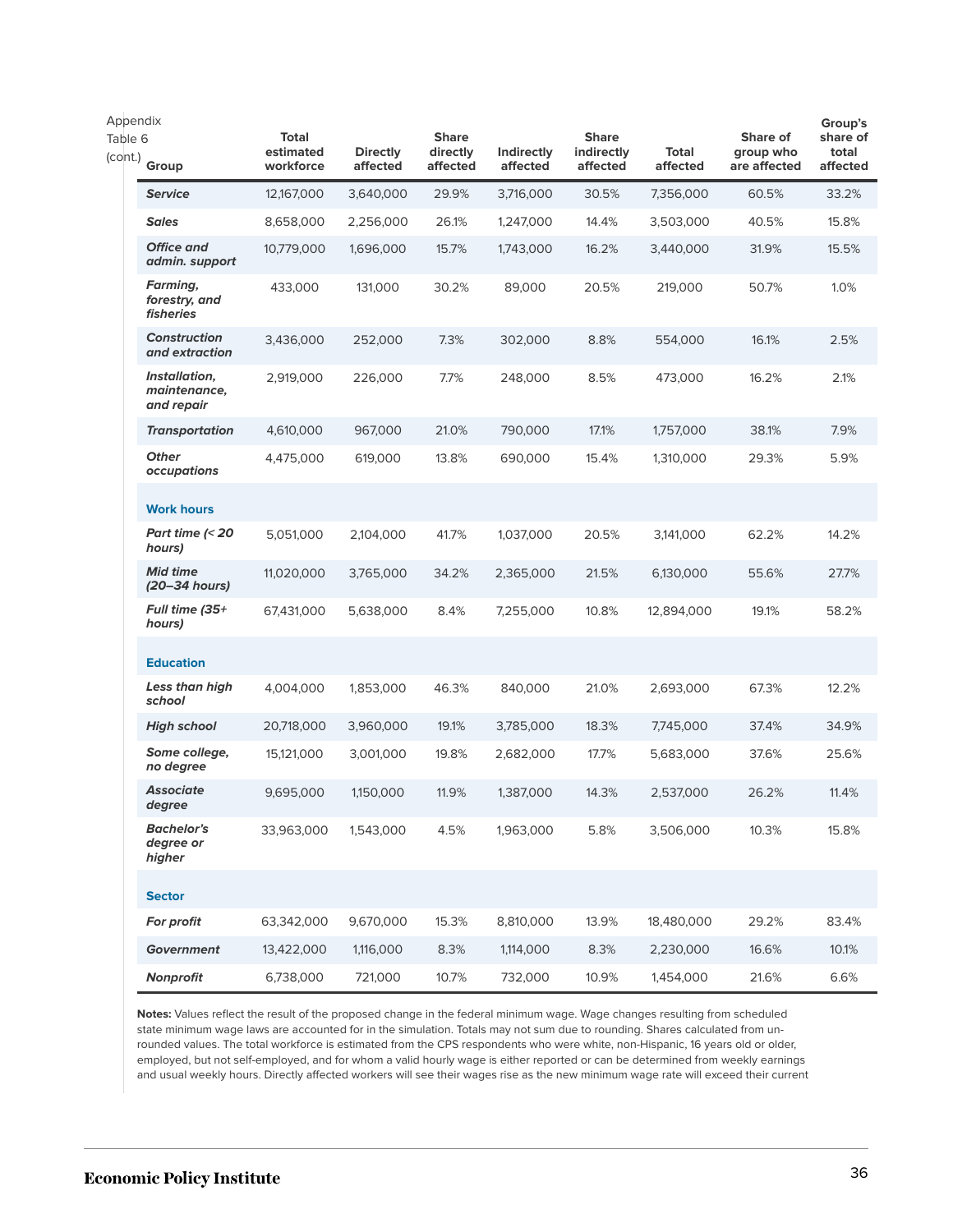Appendix<sub>ly pay.</sub> Indirectly affected workers have a wage rate just above the new minimum wage (between the new minimum wage and Table165 percent of the new minimum). They will receive a raise as employer pay scales are adjusted upward to reflect the new minimum (cont.) wage. Wage increase totals are cumulative of all preceding steps.

**Source:** EPI analysis of Current Population Survey Outgoing Rotation Group microdata, 2016; dollar values adjusted by projections for CPI-U in CBO (2017)

**Economic Policy Institute**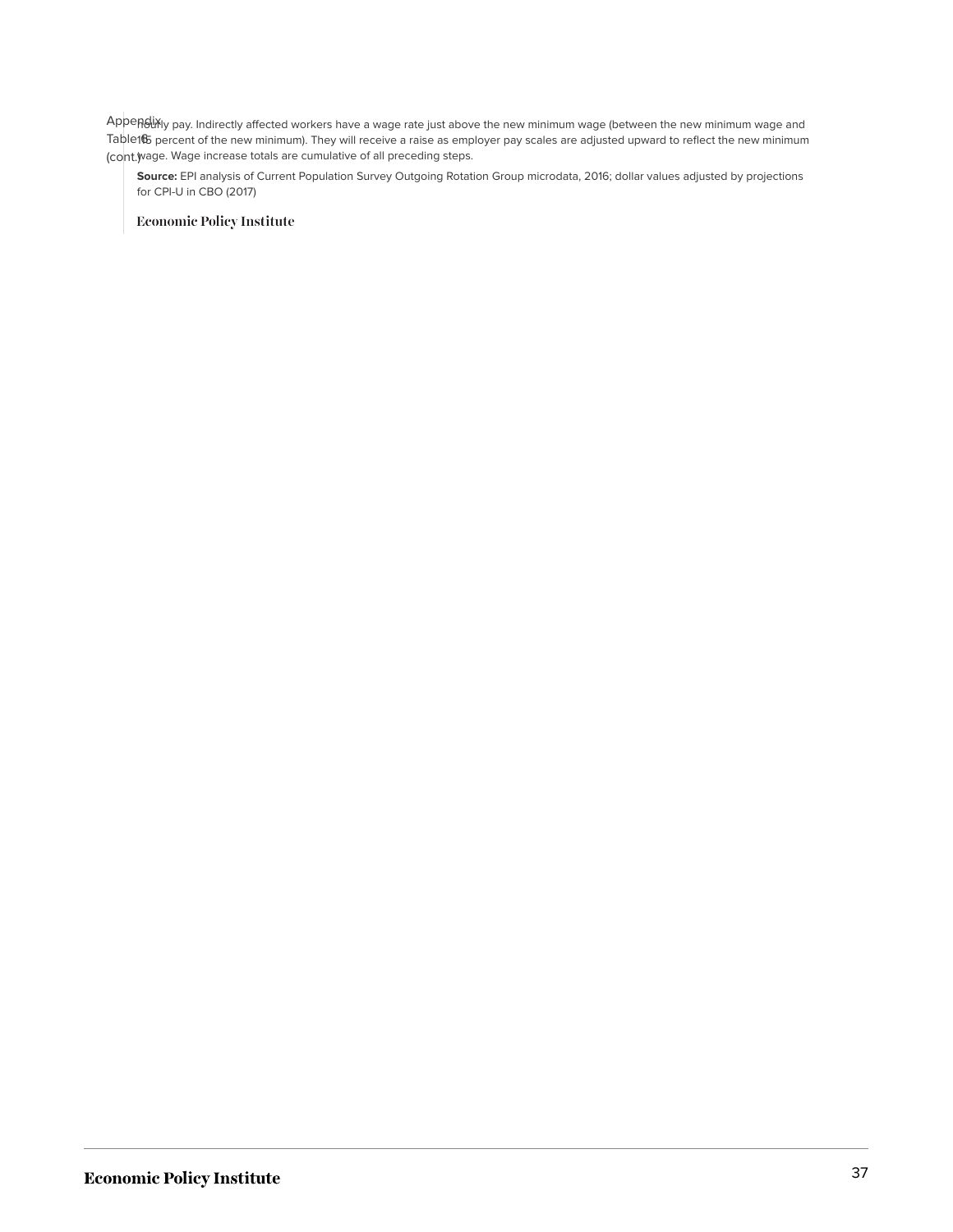| Group                          | <b>Total</b><br>estimated<br>workforce | <b>Directly</b><br>affected | <b>Share</b><br>directly<br>affected | Indirectly<br>affected | <b>Share</b><br>indirectly<br>affected | Total<br>affected | <b>Share</b><br>of<br>group<br>who are<br>affected | Group's<br>share of<br>total<br>affected |
|--------------------------------|----------------------------------------|-----------------------------|--------------------------------------|------------------------|----------------------------------------|-------------------|----------------------------------------------------|------------------------------------------|
| <b>Black workers</b>           | 17,281,000                             | 4,423,000                   | 25.6%                                | 2,510,000              | 14.5%                                  | 6,933,000         | 40.1%                                              | 100.0%                                   |
| <b>Gender</b>                  |                                        |                             |                                      |                        |                                        |                   |                                                    |                                          |
| <b>Female</b>                  | 9,315,000                              | 2,643,000                   | 28.4%                                | 1,370,000              | 14.7%                                  | 4,013,000         | 43.1%                                              | 57.9%                                    |
| <b>Male</b>                    | 7,966,000                              | 1,780,000                   | 22.4%                                | 1,140,000              | 14.3%                                  | 2,920,000         | 36.7%                                              | 42.1%                                    |
| Age                            |                                        |                             |                                      |                        |                                        |                   |                                                    |                                          |
| $20 +$                         | 16,749,000                             | 4,037,000                   | 24.1%                                | 2,435,000              | 14.5%                                  | 6,471,000         | 38.6%                                              | 93.3%                                    |
| <b>Under 20</b>                | 533,000                                | 387,000                     | 72.6%                                | 75,000                 | 14.1%                                  | 462,000           | 86.7%                                              | 6.7%                                     |
| 16 to 24                       | 2,447,000                              | 1,381,000                   | 56.5%                                | 457,000                | 18.7%                                  | 1,838,000         | 75.1%                                              | 26.5%                                    |
| 25 to 39                       | 6,241,000                              | 1,483,000                   | 23.8%                                | 1,044,000              | 16.7%                                  | 2,527,000         | 40.5%                                              | 36.4%                                    |
| 40 to 54                       | 5,509,000                              | 949,000                     | 17.2%                                | 647,000                | 11.7%                                  | 1,595,000         | 29.0%                                              | 23.0%                                    |
| $55+$                          | 3,085,000                              | 610,000                     | 19.8%                                | 363,000                | 11.8%                                  | 973,000           | 31.5%                                              | 14.0%                                    |
| <b>Family status</b>           |                                        |                             |                                      |                        |                                        |                   |                                                    |                                          |
| <b>Married parent</b>          | 3,031,000                              | 449,000                     | 14.8%                                | 343,000                | 11.3%                                  | 791,000           | 26.1%                                              | 11.4%                                    |
| <b>Single parent</b>           | 2,640,000                              | 851,000                     | 32.3%                                | 474,000                | 18.0%                                  | 1,326,000         | 50.2%                                              | 19.1%                                    |
| <b>Married,</b><br>no children | 3,232,000                              | 526,000                     | 16.3%                                | 423,000                | 13.1%                                  | 949,000           | 29.4%                                              | 13.7%                                    |
| Unmarried,<br>no children      | 8,378,000                              | 2,597,000                   | 31.0%                                | 1,270,000              | 15.2%                                  | 3,867,000         | 46.2%                                              | 55.8%                                    |
| <b>Family income</b>           |                                        |                             |                                      |                        |                                        |                   |                                                    |                                          |
| Less than<br>\$10.000          | 1,051,000                              | 525,000                     | 50.0%                                | 172,000                | 16.4%                                  | 697,000           | 66.3%                                              | 10.1%                                    |
| \$10,000 -<br>\$14,999         | 813,000                                | 426,000                     | 52.4%                                | 121,000                | 14.9%                                  | 547,000           | 67.3%                                              | 7.9%                                     |
| \$15,000 –<br>\$24,999         | 1,788,000                              | 774,000                     | 43.3%                                | 348,000                | 19.5%                                  | 1,122,000         | 62.7%                                              | 16.2%                                    |
| \$25.000 -<br>\$34,999         | 2,383,000                              | 709,000                     | 29.7%                                | 516,000                | 21.7%                                  | 1,225,000         | 51.4%                                              | 17.7%                                    |
| \$35,000 –<br>\$49,999         | 2,828,000                              | 696,000                     | 24.6%                                | 444,000                | 15.7%                                  | 1,139,000         | 40.3%                                              | 16.4%                                    |
| \$50.000 -<br>\$74,999         | 3,443,000                              | 651,000                     | 18.9%                                | 462,000                | 13.4%                                  | 1,113,000         | 32.3%                                              | 16.1%                                    |
| \$75,000 –<br>\$99,999         | 2,035,000                              | 307,000                     | 15.1%                                | 222,000                | 10.9%                                  | 529,000           | 26.0%                                              | 7.6%                                     |

#### <sup>Appe</sup>@haracteristics of black U.S. workers who would be affected by Table 7 **increasing the federal minimum wage to \$15 per hour by July 2024**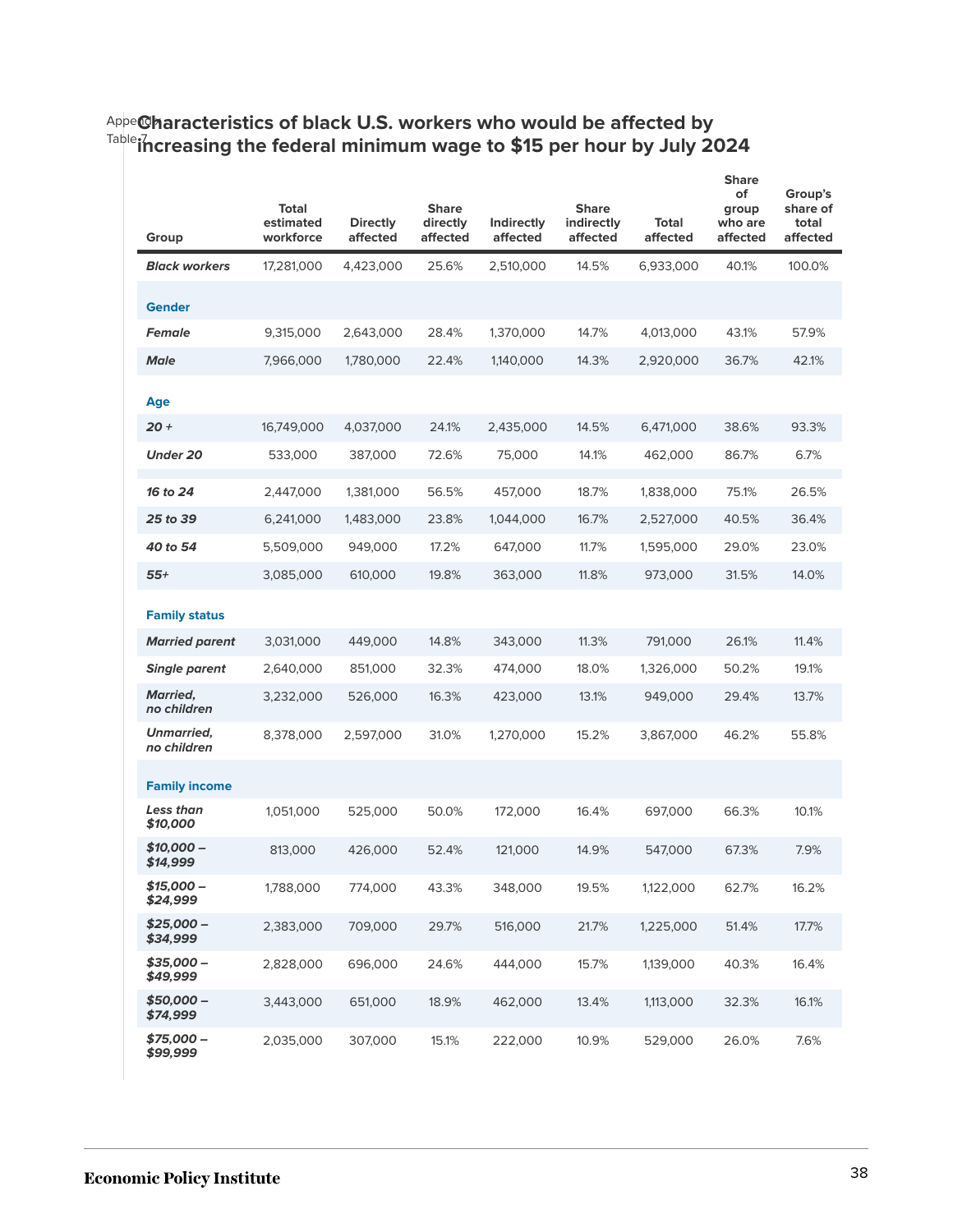| Appendix<br>Table 7<br>(cont.) | Group                                                          | <b>Total</b><br>estimated<br>workforce | <b>Directly</b><br>affected | <b>Share</b><br>directly<br>affected | Indirectly<br>affected | <b>Share</b><br>indirectly<br>affected | Total<br>affected | <b>Share</b><br>of<br>group<br>who are<br>affected | Group's<br>share of<br>total<br>affected |
|--------------------------------|----------------------------------------------------------------|----------------------------------------|-----------------------------|--------------------------------------|------------------------|----------------------------------------|-------------------|----------------------------------------------------|------------------------------------------|
|                                | \$100,000 -<br>\$149,999                                       | 1,739,000                              | 207,000                     | 11.9%                                | 142,000                | 8.2%                                   | 349,000           | 20.1%                                              | 5.0%                                     |
|                                | \$150,000 or<br>more                                           | 1,201,000                              | 129,000                     | 10.7%                                | 82,000                 | 6.9%                                   | 211,000           | 17.6%                                              | 3.0%                                     |
|                                | <b>Industry</b>                                                |                                        |                             |                                      |                        |                                        |                   |                                                    |                                          |
|                                | <b>Construction</b>                                            | 463,000                                | 74,000                      | 16.0%                                | 39,000                 | 8.3%                                   | 113,000           | 24.3%                                              | 1.6%                                     |
|                                | <b>Manufacturing</b>                                           | 1,563,000                              | 366,000                     | 23.5%                                | 265,000                | 17.0%                                  | 631,000           | 40.4%                                              | 9.1%                                     |
|                                | <b>Retail trade</b>                                            | 1,965,000                              | 824,000                     | 41.9%                                | 301,000                | 15.3%                                  | 1,125,000         | 57.2%                                              | 16.2%                                    |
|                                | Agriculture,<br>forestry, fishing                              | 49,000                                 | 26,000                      | 53.4%                                | 12,000                 | 25.5%                                  | 38,000            | 78.9%                                              | 0.6%                                     |
|                                | <b>Wholesale</b><br>trade                                      | 286,000                                | 64,000                      | 22.5%                                | 30,000                 | 10.3%                                  | 94,000            | 32.9%                                              | 1.4%                                     |
|                                | <b>Transportation</b><br>and utilities                         | 1,374,000                              | 226,000                     | 16.5%                                | 161,000                | 11.7%                                  | 387,000           | 28.2%                                              | 5.6%                                     |
|                                | <b>Information</b>                                             | 310,000                                | 40,000                      | 12.8%                                | 30,000                 | 9.8%                                   | 70,000            | 22.6%                                              | 1.0%                                     |
|                                | <b>Financial</b><br><i>activities</i>                          | 1,009,000                              | 110,000                     | 10.9%                                | 107,000                | 10.6%                                  | 217,000           | 21.5%                                              | 3.1%                                     |
|                                | <b>Administrative</b><br>and waste<br>management<br>services   | 950,000                                | 358,000                     | 37.7%                                | 159,000                | 16.8%                                  | 517,000           | 54.4%                                              | 7.5%                                     |
|                                | <b>Professional,</b><br>science,<br>management<br>consulting   | 652,000                                | 40,000                      | 6.2%                                 | 29,000                 | 4.4%                                   | 69,000            | 10.6%                                              | 1.0%                                     |
|                                | <b>Education</b>                                               | 1,595,000                              | 303,000                     | 19.0%                                | 150,000                | 9.4%                                   | 453,000           | 28.4%                                              | 6.5%                                     |
|                                | <b>Health care</b>                                             | 2,897,000                              | 728,000                     | 25.1%                                | 442,000                | 15.3%                                  | 1,170,000         | 40.4%                                              | 16.9%                                    |
|                                | <b>Social</b><br>assistance                                    | 566,000                                | 157,000                     | 27.8%                                | 79,000                 | 13.9%                                  | 236,000           | 41.7%                                              | 3.4%                                     |
|                                | Arts,<br>entertainment,<br>recreation,<br><i>accommodation</i> | 489,000                                | 185,000                     | 37.8%                                | 85,000                 | 17.4%                                  | 270,000           | 55.2%                                              | 3.9%                                     |
|                                | <b>Food and drink</b><br>service                               | 1,260,000                              | 634,000                     | 50.3%                                | 347,000                | 27.6%                                  | 981,000           | 77.9%                                              | 14.2%                                    |
|                                | <b>Public</b><br><i>administration</i>                         | 1,177,000                              | 120,000                     | 10.2%                                | 113,000                | 9.6%                                   | 233,000           | 19.8%                                              | 3.4%                                     |
|                                | <b>Mining</b>                                                  | 47,000                                 | 3,000                       | 6.6%                                 | 3,000                  | 6.1%                                   | 6,000             | 12.7%                                              | 0.1%                                     |
|                                | <b>Other industries</b>                                        | 632,000                                | 164,000                     | 25.9%                                | 159,000                | 25.1%                                  | 322,000           | 51.0%                                              | 4.7%                                     |
|                                | <b>Occupation</b>                                              |                                        |                             |                                      |                        |                                        |                   |                                                    |                                          |
|                                | <b>Management</b>                                              | 1,854,000                              | 110,000                     | 5.9%                                 | 98,000                 | 5.3%                                   | 208,000           | 11.2%                                              | 3.0%                                     |
|                                |                                                                |                                        |                             |                                      |                        |                                        |                   |                                                    |                                          |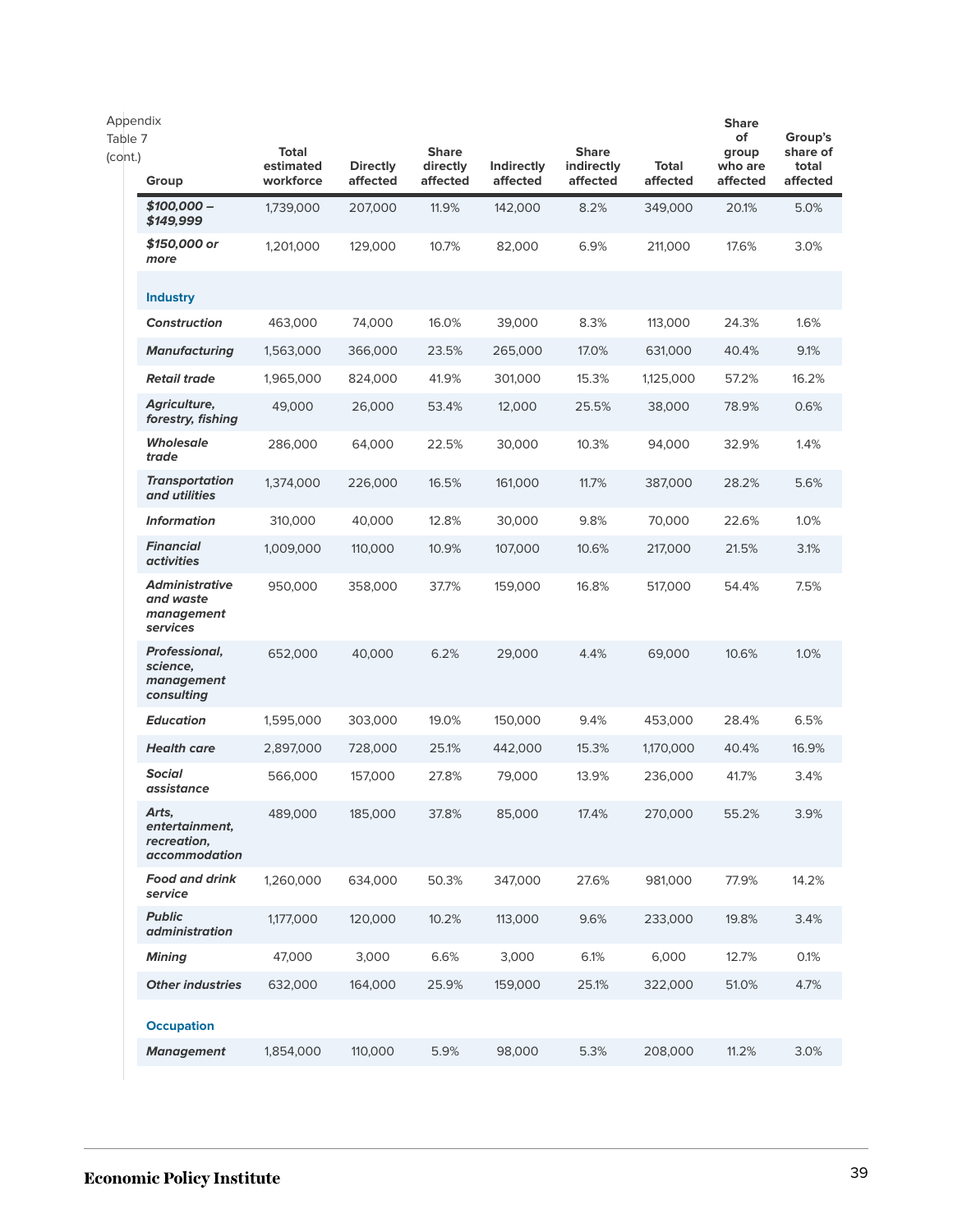| Appendix<br>Table 7 |                                                      |                                        |                             |                                      |                               |                                        |                   | <b>Share</b><br>of           | Group's                       |
|---------------------|------------------------------------------------------|----------------------------------------|-----------------------------|--------------------------------------|-------------------------------|----------------------------------------|-------------------|------------------------------|-------------------------------|
| (cont.)             | Group                                                | <b>Total</b><br>estimated<br>workforce | <b>Directly</b><br>affected | <b>Share</b><br>directly<br>affected | <b>Indirectly</b><br>affected | <b>Share</b><br>indirectly<br>affected | Total<br>affected | group<br>who are<br>affected | share of<br>total<br>affected |
|                     | <b>Professional</b>                                  | 3,341,000                              | 348,000                     | 10.4%                                | 224,000                       | 6.7%                                   | 572,000           | 17.1%                        | 8.2%                          |
|                     | <b>Service</b>                                       | 4,306,000                              | 1,727,000                   | 40.1%                                | 1,059,000                     | 24.6%                                  | 2,786,000         | 64.7%                        | 40.2%                         |
|                     | <b>Sales</b>                                         | 1,661,000                              | 750,000                     | 45.2%                                | 198,000                       | 11.9%                                  | 948,000           | 57.1%                        | 13.7%                         |
|                     | <b>Office and</b><br>admin. support                  | 2.497.000                              | 546,000                     | 21.9%                                | 365,000                       | 14.6%                                  | 911,000           | 36.5%                        | 13.1%                         |
|                     | Farming,<br>forestry, and<br><i><b>fisheries</b></i> | 46,000                                 | 30,000                      | 64.9%                                | 12,000                        | 25.3%                                  | 42,000            | 90.3%                        | 0.6%                          |
|                     | <b>Construction</b><br>and extraction                | 434,000                                | 80,000                      | 18.5%                                | 43,000                        | 9.9%                                   | 123,000           | 28.3%                        | 1.8%                          |
|                     | Installation,<br>maintenance,<br>and repair          | 392,000                                | 52,000                      | 13.3%                                | 25,000                        | 6.4%                                   | 77,000            | 19.7%                        | 1.1%                          |
|                     | <b>Transportation</b>                                | 1,648,000                              | 438,000                     | 26.6%                                | 260,000                       | 15.8%                                  | 698,000           | 42.4%                        | 10.1%                         |
|                     | <b>Other</b><br>occupations                          | 1,102,000                              | 342,000                     | 31.1%                                | 226,000                       | 20.5%                                  | 568,000           | 51.6%                        | 8.2%                          |
|                     | <b>Work hours</b>                                    |                                        |                             |                                      |                               |                                        |                   |                              |                               |
|                     | Part time (< 20<br>hours)                            | 713,000                                | 419,000                     | 58.8%                                | 89,000                        | 12.5%                                  | 508,000           | 71.3%                        | 7.3%                          |
|                     | <b>Mid time</b><br>(20–34 hours)                     | 2,518,000                              | 1,331,000                   | 52.9%                                | 443,000                       | 17.6%                                  | 1,774,000         | 70.5%                        | 25.6%                         |
|                     | <b>Full time (35+</b><br>hours)                      | 14,051,000                             | 2,673,000                   | 19.0%                                | 1,978,000                     | 14.1%                                  | 4,651,000         | 33.1%                        | 67.1%                         |
|                     | <b>Education</b>                                     |                                        |                             |                                      |                               |                                        |                   |                              |                               |
|                     | Less than high<br>school                             | 1,252,000                              | 706,000                     | 56.4%                                | 214,000                       | 17.1%                                  | 920,000           | 73.5%                        | 13.3%                         |
|                     | <b>High school</b>                                   | 5,473,000                              | 1,840,000                   | 33.6%                                | 1,032,000                     | 18.8%                                  | 2,872,000         | 52.5%                        | 41.4%                         |
|                     | Some college,<br>no degree                           | 4,024,000                              | 1,170,000                   | 29.1%                                | 680,000                       | 16.9%                                  | 1,850,000         | 46.0%                        | 26.7%                         |
|                     | <b>Associate</b><br>degree                           | 1,870,000                              | 383,000                     | 20.5%                                | 297,000                       | 15.9%                                  | 680,000           | 36.4%                        | 9.8%                          |
|                     | <b>Bachelor's</b><br>degree or<br>higher             | 4,662,000                              | 323,000                     | 6.9%                                 | 288,000                       | 6.2%                                   | 611,000           | 13.1%                        | 8.8%                          |
|                     | <b>Sector</b>                                        |                                        |                             |                                      |                               |                                        |                   |                              |                               |
|                     | For profit                                           | 12,859,000                             | 3,705,000                   | 28.8%                                | 2,031,000                     | 15.8%                                  | 5,736,000         | 44.6%                        | 82.7%                         |
|                     | <b>Government</b>                                    | 3,192,000                              | 466,000                     | 14.6%                                | 327,000                       | 10.3%                                  | 793,000           | 24.9%                        | 11.4%                         |
|                     | Nonprofit                                            | 1,231,000                              | 252,000                     | 20.5%                                | 151,000                       | 12.3%                                  | 403,000           | 32.8%                        | 5.8%                          |

**Notes:** Values reflect the result of the proposed change in the federal minimum wage. Wage changes resulting from scheduled state minimum wage laws are accounted for in the simulation. Totals may not sum due to rounding. Shares calculated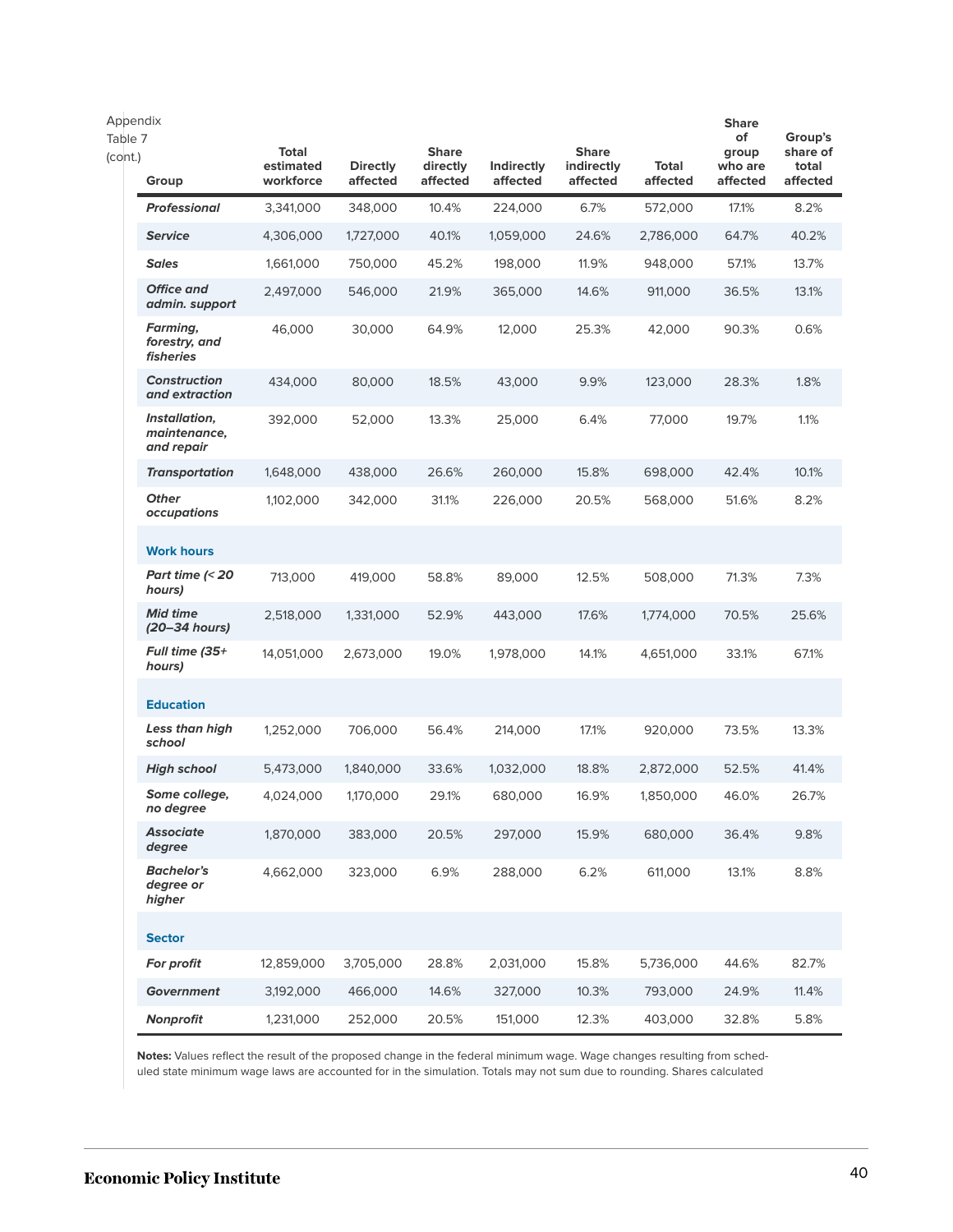Appendix unrounded values. The total workforce is estimated from the CPS respondents who were black (non-Hispanic), 16 years Tableold or older, employed, but not self-employed, and for whom a valid hourly wage is either reported or can be determined (cont.) from weekly earnings and usual weekly hours. Directly affected workers will see their wages rise as the new minimum wage

rate will exceed their current hourly pay. Indirectly affected workers have a wage rate just above the new minimum wage (between the new minimum wage and 115 percent of the new minimum). They will receive a raise as employer pay scales are adjusted upward to reflect the new minimum wage. Wage increase totals are cumulative of all preceding steps.

**Source:** EPI analysis of Current Population Survey Outgoing Rotation Group microdata, 2016; dollar values adjusted by projections for CPI-U in CBO (2017)

**Economic Policy Institute**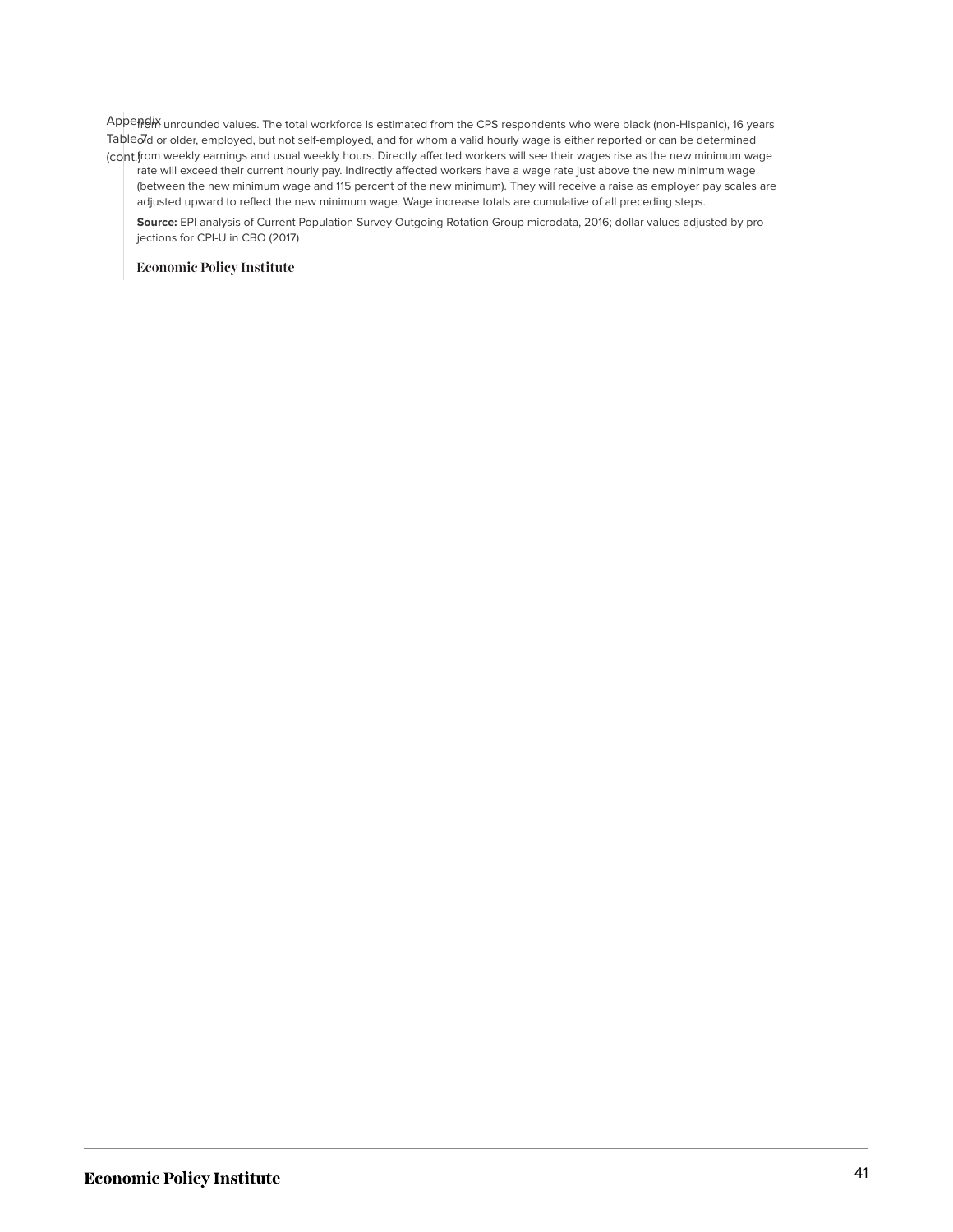#### <sup>Appe</sup>@haracteristics of Hispanic U.S. workers who would be affected by Table 8 **increasing the federal minimum wage to \$15 per hour by July 2024**

| Group                          | Total<br>estimated<br>workforce | <b>Directly</b><br>affected | <b>Share</b><br>directly<br>affected | Indirectly<br>affected | <b>Share</b><br>indirectly<br>affected | <b>Total</b><br>affected | Share of<br>group who<br>are affected | Group's<br>share of<br>total<br>affected |
|--------------------------------|---------------------------------|-----------------------------|--------------------------------------|------------------------|----------------------------------------|--------------------------|---------------------------------------|------------------------------------------|
| <b>Hispanic</b><br>workers     | 28,076,000                      | 5,105,000                   | 18.2%                                | 4,288,000              | 15.3%                                  | 9,393,000                | 33.5%                                 | 100.0%                                   |
| <b>Gender</b>                  |                                 |                             |                                      |                        |                                        |                          |                                       |                                          |
| <b>Female</b>                  | 12,108,000                      | 2,676,000                   | 22.1%                                | 1,973,000              | 16.3%                                  | 4,648,000                | 38.4%                                 | 49.5%                                    |
| <b>Male</b>                    | 15,969,000                      | 2,429,000                   | 15.2%                                | 2,315,000              | 14.5%                                  | 4,744,000                | 29.7%                                 | 50.5%                                    |
| <b>Age</b>                     |                                 |                             |                                      |                        |                                        |                          |                                       |                                          |
| $20 +$                         | 26,903,000                      | 4,550,000                   | 16.9%                                | 4,057,000              | 15.1%                                  | 8,607,000                | 32.0%                                 | 91.6%                                    |
| <b>Under 20</b>                | 1,173,000                       | 555,000                     | 47.3%                                | 231,000                | 19.7%                                  | 786,000                  | 67.0%                                 | 8.4%                                     |
| 16 to 24                       | 4,829,000                       | 1,559,000                   | 32.3%                                | 1,041,000              | 21.5%                                  | 2,599,000                | 53.8%                                 | 27.7%                                    |
| 25 to 39                       | 11,267,000                      | 1,820,000                   | 16.2%                                | 1,755,000              | 15.6%                                  | 3,575,000                | 31.7%                                 | 38.1%                                    |
| 40 to 54                       | 8,567,000                       | 1,215,000                   | 14.2%                                | 1,062,000              | 12.4%                                  | 2,277,000                | 26.6%                                 | 24.2%                                    |
| $55+$                          | 3,414,000                       | 511,000                     | 15.0%                                | 430,000                | 12.6%                                  | 941,000                  | 27.6%                                 | 10.0%                                    |
| <b>Family status</b>           |                                 |                             |                                      |                        |                                        |                          |                                       |                                          |
| <b>Married parent</b>          | 8,318,000                       | 1,171,000                   | 14.1%                                | 1,114,000              | 13.4%                                  | 2,285,000                | 27.5%                                 | 24.3%                                    |
| <b>Single parent</b>           | 3,113,000                       | 693,000                     | 22.2%                                | 566,000                | 18.2%                                  | 1,258,000                | 40.4%                                 | 13.4%                                    |
| <b>Married,</b><br>no children | 5,696,000                       | 873,000                     | 15.3%                                | 710,000                | 12.5%                                  | 1,583,000                | 27.8%                                 | 16.8%                                    |
| Unmarried,<br>no children      | 10,949,000                      | 2,369,000                   | 21.6%                                | 1,898,000              | 17.3%                                  | 4,266,000                | 39.0%                                 | 45.4%                                    |
| <b>Family income</b>           |                                 |                             |                                      |                        |                                        |                          |                                       |                                          |
| Less than<br>\$10,000          | 1,250,000                       | 422,000                     | 33.8%                                | 238,000                | 19.0%                                  | 660,000                  | 52.8%                                 | 7.0%                                     |
| \$10,000 -<br>\$14,999         | 1,405,000                       | 411,000                     | 29.2%                                | 272,000                | 19.4%                                  | 683,000                  | 48.6%                                 | 7.3%                                     |
| $$15,000-$<br>\$24,999         | 3,038,000                       | 824,000                     | 27.1%                                | 695,000                | 22.9%                                  | 1,519,000                | 50.0%                                 | 16.2%                                    |
| $$25,000-$<br>\$34,999         | 4,087,000                       | 944,000                     | 23.1%                                | 750,000                | 18.4%                                  | 1,694,000                | 41.4%                                 | 18.0%                                    |
| $$35,000-$<br>\$49,999         | 4,871,000                       | 940,000                     | 19.3%                                | 763,000                | 15.7%                                  | 1,703,000                | 35.0%                                 | 18.1%                                    |
| $$50,000-$<br>\$74,999         | 5,714,000                       | 810,000                     | 14.2%                                | 823,000                | 14.4%                                  | 1,633,000                | 28.6%                                 | 17.4%                                    |
| $$75,000-$<br>\$99,999         | 3,126,000                       | 353,000                     | 11.3%                                | 378,000                | 12.1%                                  | 730,000                  | 23.4%                                 | 7.8%                                     |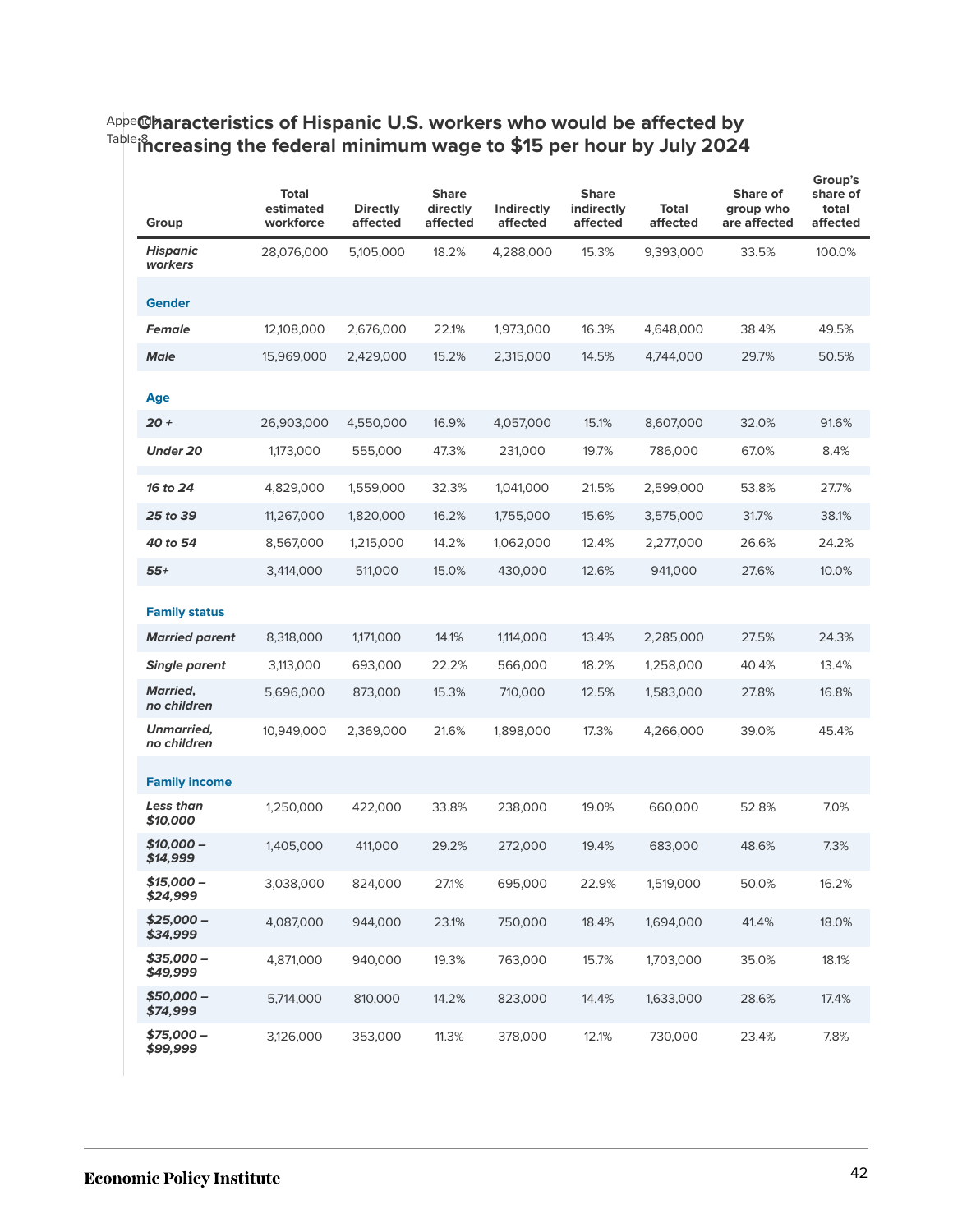| Appendix           |                                                                |                                        |                             |                                      |                               |                                        |                          |                                       | Group's                       |
|--------------------|----------------------------------------------------------------|----------------------------------------|-----------------------------|--------------------------------------|-------------------------------|----------------------------------------|--------------------------|---------------------------------------|-------------------------------|
| Table 8<br>(cont.) | Group                                                          | <b>Total</b><br>estimated<br>workforce | <b>Directly</b><br>affected | <b>Share</b><br>directly<br>affected | <b>Indirectly</b><br>affected | <b>Share</b><br>indirectly<br>affected | <b>Total</b><br>affected | Share of<br>group who<br>are affected | share of<br>total<br>affected |
|                    | \$100,000 -<br>\$149,999                                       | 2,846,000                              | 251,000                     | 8.8%                                 | 223,000                       | 7.8%                                   | 474,000                  | 16.7%                                 | 5.0%                          |
|                    | \$150,000 or<br>more                                           | 1,741,000                              | 151,000                     | 8.7%                                 | 146,000                       | 8.4%                                   | 297,000                  | 17.1%                                 | 3.2%                          |
|                    | <b>Industry</b>                                                |                                        |                             |                                      |                               |                                        |                          |                                       |                               |
|                    | <b>Construction</b>                                            | 2,975,000                              | 440,000                     | 14.8%                                | 401,000                       | 13.5%                                  | 841,000                  | 28.3%                                 | 9.0%                          |
|                    | <b>Manufacturing</b>                                           | 2,980,000                              | 516,000                     | 17.3%                                | 425,000                       | 14.2%                                  | 940,000                  | 31.6%                                 | 10.0%                         |
|                    | <b>Retail trade</b>                                            | 3,230,000                              | 825,000                     | 25.5%                                | 517,000                       | 16.0%                                  | 1,342,000                | 41.6%                                 | 14.3%                         |
|                    | Agriculture,<br>forestry, fishing                              | 680,000                                | 133,000                     | 19.6%                                | 150,000                       | 22.0%                                  | 283,000                  | 41.6%                                 | 3.0%                          |
|                    | Wholesale<br>trade                                             | 744,000                                | 102,000                     | 13.7%                                | 103,000                       | 13.9%                                  | 205,000                  | 27.5%                                 | 2.2%                          |
|                    | <b>Transportation</b><br>and utilities                         | 1,517,000                              | 151,000                     | 10.0%                                | 171,000                       | 11.2%                                  | 322,000                  | 21.2%                                 | 3.4%                          |
|                    | <b>Information</b>                                             | 370,000                                | 46,000                      | 12.5%                                | 47,000                        | 12.7%                                  | 93,000                   | 25.2%                                 | 1.0%                          |
|                    | <b>Financial</b><br><i>activities</i>                          | 1,397,000                              | 130,000                     | 9.3%                                 | 152,000                       | 10.9%                                  | 282,000                  | 20.2%                                 | 3.0%                          |
|                    | <b>Administrative</b><br>and waste<br>management<br>services   | 1,963,000                              | 514,000                     | 26.2%                                | 317,000                       | 16.2%                                  | 832,000                  | 42.4%                                 | 8.9%                          |
|                    | <b>Professional,</b><br>science,<br>management<br>consulting   | 1,030,000                              | 77,000                      | 7.4%                                 | 80,000                        | 7.8%                                   | 157,000                  | 15.2%                                 | 1.7%                          |
|                    | <b>Education</b>                                               | 1,814,000                              | 234,000                     | 12.9%                                | 187,000                       | 10.3%                                  | 421,000                  | 23.2%                                 | 4.5%                          |
|                    | <b>Health care</b>                                             | 2,447,000                              | 353,000                     | 14.4%                                | 304,000                       | 12.4%                                  | 656,000                  | 26.8%                                 | 7.0%                          |
|                    | <b>Social</b><br>assistance                                    | 592,000                                | 113,000                     | 19.1%                                | 87,000                        | 14.7%                                  | 200,000                  | 33.8%                                 | 2.1%                          |
|                    | Arts,<br>entertainment,<br>recreation,<br><i>accommodation</i> | 1,012,000                              | 258,000                     | 25.5%                                | 188,000                       | 18.6%                                  | 446,000                  | 44.1%                                 | 4.7%                          |
|                    | <b>Food and drink</b><br>service                               | 2,779,000                              | 860,000                     | 30.9%                                | 824,000                       | 29.7%                                  | 1,684,000                | 60.6%                                 | 17.9%                         |
|                    | <b>Public</b><br>administration                                | 1,018,000                              | 62,000                      | 6.1%                                 | 72,000                        | 7.1%                                   | 134,000                  | 13.2%                                 | 1.4%                          |
|                    | <b>Mining</b>                                                  | 152,000                                | 7,000                       | 4.8%                                 | 15,000                        | 9.8%                                   | 22,000                   | 14.6%                                 | 0.2%                          |
|                    | <b>Other industries</b>                                        | 1,377,000                              | 285,000                     | 20.7%                                | 248,000                       | 18.0%                                  | 533,000                  | 38.7%                                 | 5.7%                          |
|                    | <b>Occupation</b>                                              |                                        |                             |                                      |                               |                                        |                          |                                       |                               |
|                    | <b>Management</b>                                              | 2,525,000                              | 114,000                     | 4.5%                                 | 173,000                       | 6.9%                                   | 288,000                  | 11.4%                                 | 3.1%                          |
|                    | <b>Professional</b>                                            | 3,533,000                              | 246,000                     | 7.0%                                 | 257,000                       | 7.3%                                   | 504,000                  | 14.3%                                 | 5.4%                          |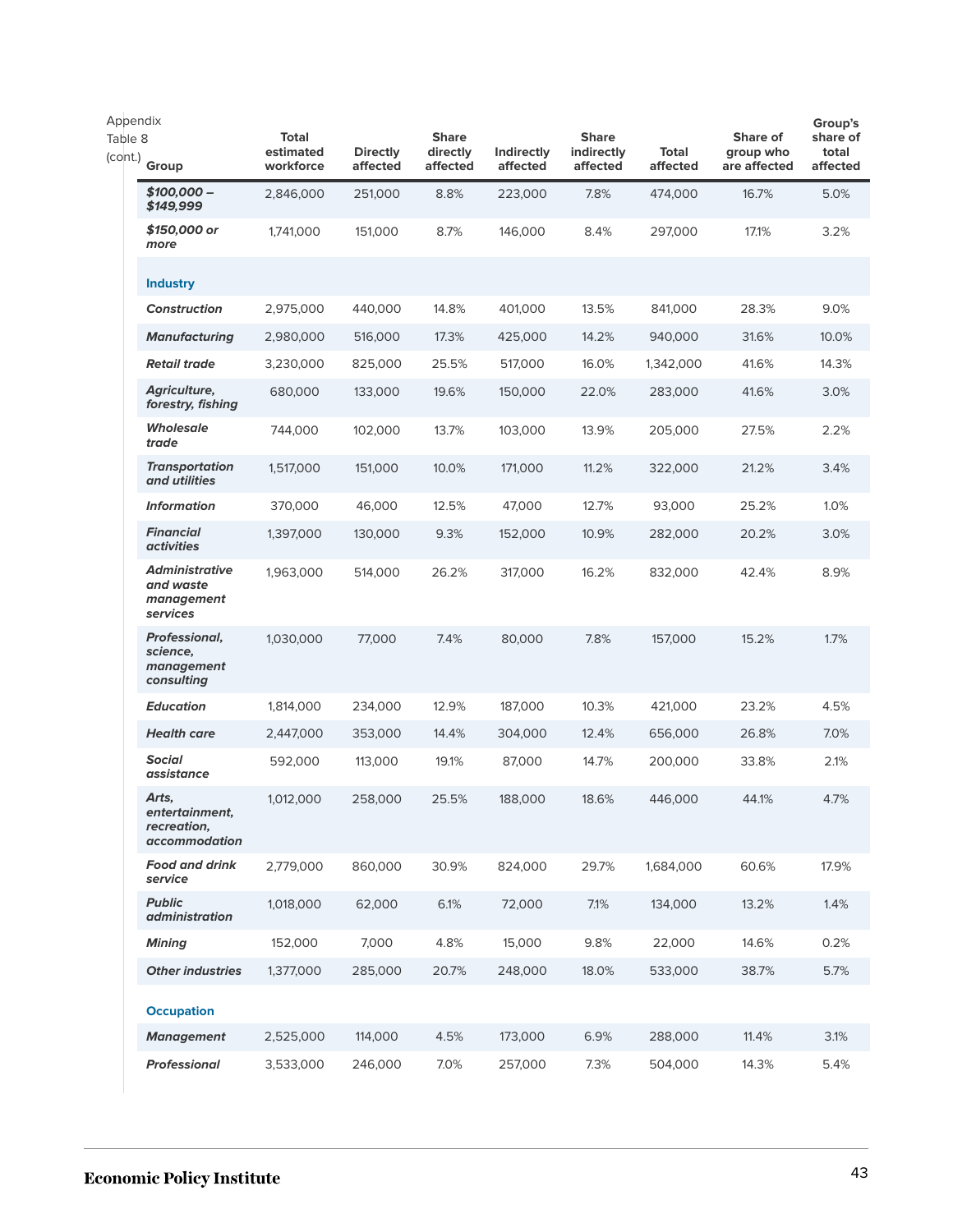| Appendix           |                                             |                                        |                             |                                      |                               |                                        |                   |                                       | Group's                       |
|--------------------|---------------------------------------------|----------------------------------------|-----------------------------|--------------------------------------|-------------------------------|----------------------------------------|-------------------|---------------------------------------|-------------------------------|
| Table 8<br>(cont.) | Group                                       | <b>Total</b><br>estimated<br>workforce | <b>Directly</b><br>affected | <b>Share</b><br>directly<br>affected | <b>Indirectly</b><br>affected | <b>Share</b><br>indirectly<br>affected | Total<br>affected | Share of<br>group who<br>are affected | share of<br>total<br>affected |
|                    | <b>Service</b>                              | 7,043,000                              | 1,929,000                   | 27.4%                                | 1,616,000                     | 22.9%                                  | 3,545,000         | 50.3%                                 | 37.7%                         |
|                    | <b>Sales</b>                                | 2,686,000                              | 730,000                     | 27.2%                                | 383,000                       | 14.3%                                  | 1,113,000         | 41.4%                                 | 11.9%                         |
|                    | <b>Office and</b><br>admin. support         | 3,332,000                              | 526,000                     | 15.8%                                | 490,000                       | 14.7%                                  | 1,016,000         | 30.5%                                 | 10.8%                         |
|                    | Farming,<br>forestry, and<br>fisheries      | 570,000                                | 119,000                     | 20.9%                                | 137,000                       | 24.1%                                  | 256,000           | 45.0%                                 | 2.7%                          |
|                    | <b>Construction</b><br>and extraction       | 2,748,000                              | 405,000                     | 14.7%                                | 389,000                       | 14.2%                                  | 794,000           | 28.9%                                 | 8.5%                          |
|                    | Installation,<br>maintenance,<br>and repair | 1,026,000                              | 147,000                     | 14.3%                                | 105,000                       | 10.3%                                  | 253,000           | 24.6%                                 | 2.7%                          |
|                    | <b>Transportation</b>                       | 2,356,000                              | 441,000                     | 18.7%                                | 371,000                       | 15.7%                                  | 811,000           | 34.4%                                 | 8.6%                          |
|                    | <b>Other</b><br>occupations                 | 2,256,000                              | 447,000                     | 19.8%                                | 366,000                       | 16.2%                                  | 813,000           | 36.0%                                 | 8.7%                          |
|                    | <b>Work hours</b>                           |                                        |                             |                                      |                               |                                        |                   |                                       |                               |
|                    | Part time $\approx$ 20<br>hours)            | 1,162,000                              | 391,000                     | 33.7%                                | 212,000                       | 18.2%                                  | 603,000           | 51.9%                                 | 6.4%                          |
|                    | <b>Mid time</b><br>(20–34 hours)            | 4,073,000                              | 1,344,000                   | 33.0%                                | 772,000                       | 19.0%                                  | 2,116,000         | 52.0%                                 | 22.5%                         |
|                    | Full time (35+<br>hours)                    | 22,842,000                             | 3,370,000                   | 14.8%                                | 3,304,000                     | 14.5%                                  | 6,674,000         | 29.2%                                 | 71.1%                         |
|                    | <b>Education</b>                            |                                        |                             |                                      |                               |                                        |                   |                                       |                               |
|                    | Less than high<br>school                    | 6,840,000                              | 1,949,000                   | 28.5%                                | 1,261,000                     | 18.4%                                  | 3,210,000         | 46.9%                                 | 34.2%                         |
|                    | <b>High school</b>                          | 8,778,000                              | 1,663,000                   | 18.9%                                | 1,591,000                     | 18.1%                                  | 3,254,000         | 37.1%                                 | 34.6%                         |
|                    | Some college,<br>no degree                  | 5,127,000                              | 864,000                     | 16.9%                                | 809,000                       | 15.8%                                  | 1,673,000         | 32.6%                                 | 17.8%                         |
|                    | <b>Associate</b><br>degree                  | 2,326,000                              | 337,000                     | 14.5%                                | 310,000                       | 13.3%                                  | 647,000           | 27.8%                                 | 6.9%                          |
|                    | <b>Bachelor's</b><br>degree or<br>higher    | 5,004,000                              | 291,000                     | 5.8%                                 | 317,000                       | 6.3%                                   | 608,000           | 12.2%                                 | 6.5%                          |
|                    | <b>Sector</b>                               |                                        |                             |                                      |                               |                                        |                   |                                       |                               |
|                    | For profit                                  | 24,031,000                             | 4,722,000                   | 19.6%                                | 3,905,000                     | 16.3%                                  | 8,627,000         | 35.9%                                 | 91.9%                         |
|                    | <b>Government</b>                           | 2,948,000                              | 263,000                     | 8.9%                                 | 256,000                       | 8.7%                                   | 519,000           | 17.6%                                 | 5.5%                          |
|                    | Nonprofit                                   | 1,096,000                              | 120,000                     | 10.9%                                | 126,000                       | 11.5%                                  | 246,000           | 22.4%                                 | 2.6%                          |

**Notes:** Values reflect the result of the proposed change in the federal minimum wage. Wage changes resulting from scheduled state minimum wage laws are accounted for in the simulation. Totals may not sum due to rounding. Shares calculated from unrounded values. The total workforce is estimated from the CPS respondents who were Hispanic (any race), 16 years old or older, employed, but not self-employed, and for whom a valid hourly wage is either reported or can be determined from weekly earnings and usual weekly hours. Directly affected workers will see their wages rise as the new minimum wage rate will exceed their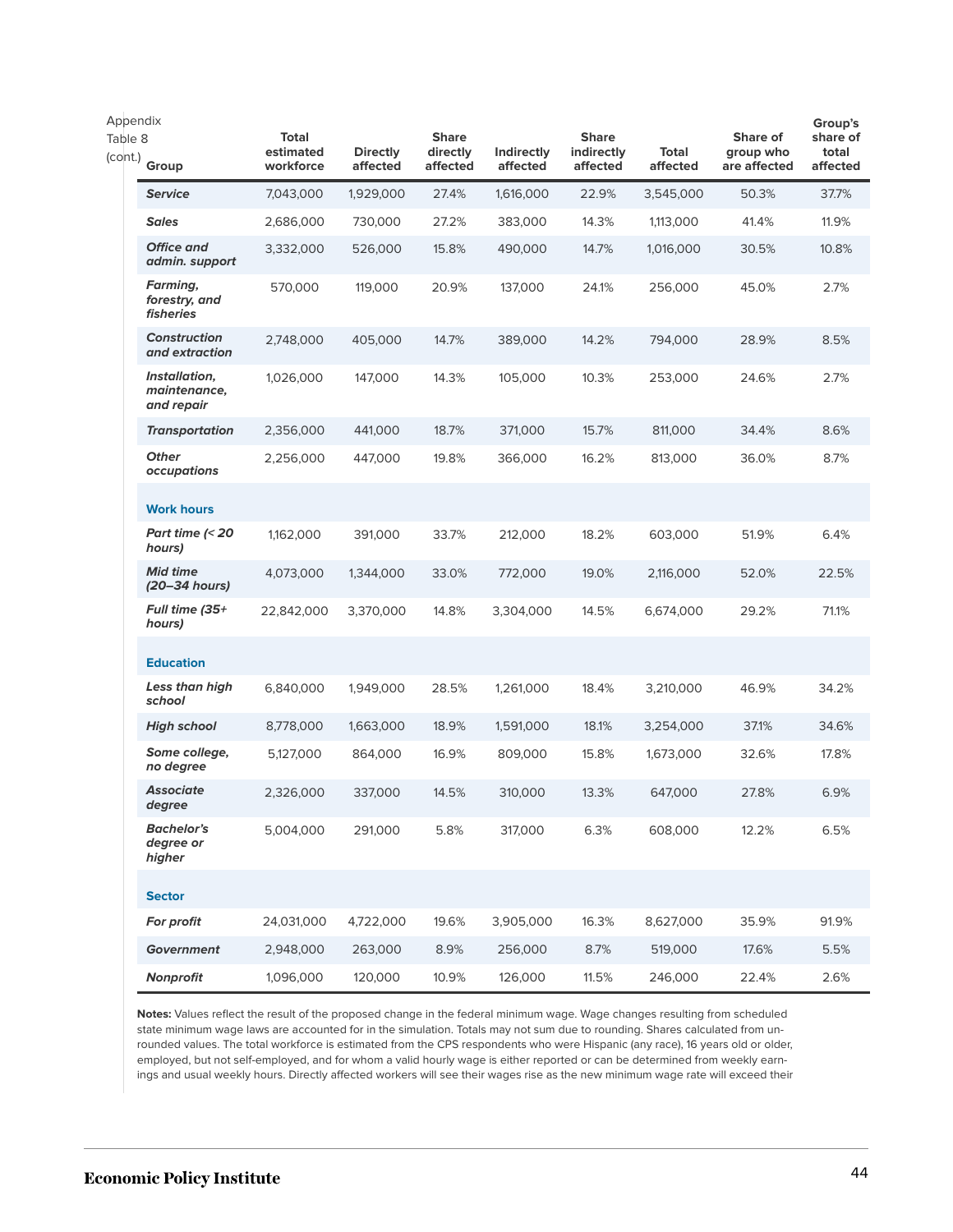Appendix ent hourly pay. Indirectly affected workers have a wage rate just above the new minimum wage (between the new minimum Table **&** ge and 115 percent of the new minimum). They will receive a raise as employer pay scales are adjusted upward to reflect the (cont.) new minimum wage. Wage increase totals are cumulative of all preceding steps.

**Source:** EPI analysis of Current Population Survey Outgoing Rotation Group microdata, 2016; dollar values adjusted by projections for CPI-U in CBO (2017)

**Economic Policy Institute**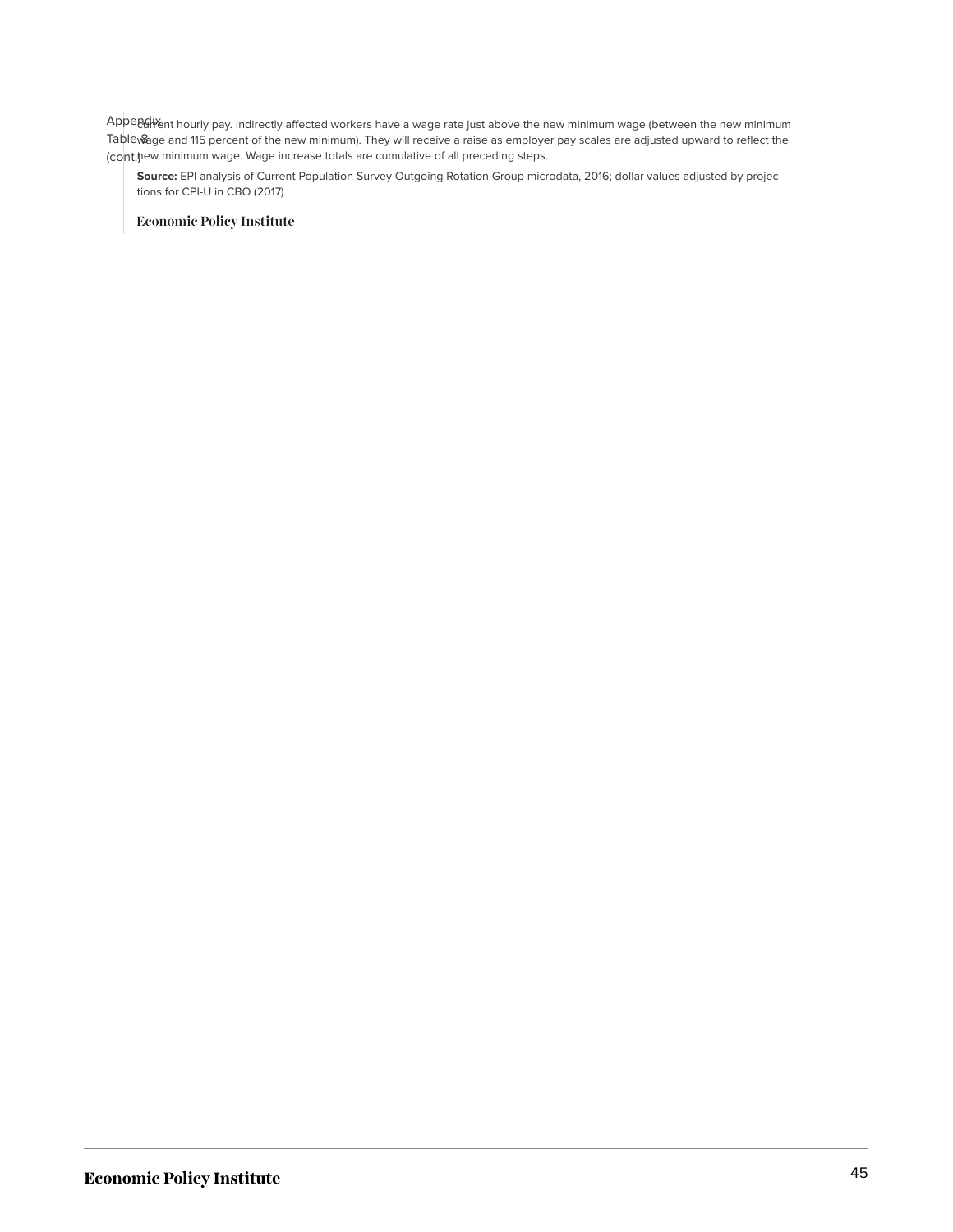| Group                            | <b>Total</b><br>estimated<br>workforce | <b>Directly</b><br>affected | <b>Share</b><br>directly<br>affected | Indirectly<br>affected | <b>Share</b><br>indirectly<br>affected | Total<br>affected | <b>Share</b><br>of<br>group<br>who are<br>affected | Group's<br>share of<br>total<br>affected |
|----------------------------------|----------------------------------------|-----------------------------|--------------------------------------|------------------------|----------------------------------------|-------------------|----------------------------------------------------|------------------------------------------|
| <b>Asian workers</b>             | 10,074,000                             | 812,000                     | 8.1%                                 | 925,000                | 9.2%                                   | 1,737,000         | 17.2%                                              | 100.0%                                   |
| <b>Gender</b>                    |                                        |                             |                                      |                        |                                        |                   |                                                    |                                          |
| <b>Female</b>                    | 4,801,000                              | 467,000                     | 9.7%                                 | 511,000                | 10.6%                                  | 978,000           | 20.4%                                              | 56.3%                                    |
| <b>Male</b>                      | 5,273,000                              | 345,000                     | 6.5%                                 | 414,000                | 7.9%                                   | 759,000           | 14.4%                                              | 43.7%                                    |
| Age                              |                                        |                             |                                      |                        |                                        |                   |                                                    |                                          |
| $20 +$                           | 9,864,000                              | 724,000                     | 7.3%                                 | 892,000                | 9.0%                                   | 1,616,000         | 16.4%                                              | 93.0%                                    |
| <b>Under 20</b>                  | 210,000                                | 88,000                      | 41.9%                                | 33,000                 | 15.7%                                  | 121,000           | 57.6%                                              | 7.0%                                     |
| 16 to 24                         | 1,009,000                              | 243,000                     | 24.1%                                | 166,000                | 16.4%                                  | 409,000           | 40.5%                                              | 23.5%                                    |
| 25 to 39                         | 3,918,000                              | 249,000                     | 6.4%                                 | 325,000                | 8.3%                                   | 574,000           | 14.6%                                              | 33.0%                                    |
| 40 to 54                         | 3,340,000                              | 206,000                     | 6.2%                                 | 291,000                | 8.7%                                   | 497,000           | 14.9%                                              | 28.6%                                    |
| $55+$                            | 1,807,000                              | 114,000                     | 6.3%                                 | 144,000                | 8.0%                                   | 258,000           | 14.3%                                              | 14.8%                                    |
| <b>Family status</b>             |                                        |                             |                                      |                        |                                        |                   |                                                    |                                          |
| <b>Married parent</b>            | 3,412,000                              | 216,000                     | 6.3%                                 | 269,000                | 7.9%                                   | 485,000           | 14.2%                                              | 27.9%                                    |
| <b>Single parent</b>             | 322,000                                | 32,000                      | 10.0%                                | 43,000                 | 13.3%                                  | 75,000            | 23.3%                                              | 4.3%                                     |
| <b>Married,</b><br>no children   | 2,965,000                              | 203,000                     | 6.8%                                 | 243,000                | 8.2%                                   | 445,000           | 15.0%                                              | 25.6%                                    |
| <b>Unmarried,</b><br>no children | 3,375,000                              | 361,000                     | 10.7%                                | 371,000                | 11.0%                                  | 731,000           | 21.7%                                              | 42.1%                                    |
| <b>Family income</b>             |                                        |                             |                                      |                        |                                        |                   |                                                    |                                          |
| Less than<br>\$10,000            | 284,000                                | 56,000                      | 19.9%                                | 41,000                 | 14.5%                                  | 97,000            | 34.3%                                              | 5.6%                                     |
| \$10,000 -<br>\$14,999           | 220,000                                | 51,000                      | 23.3%                                | 44,000                 | 19.9%                                  | 95,000            | 43.2%                                              | 5.5%                                     |
| \$15,000 -<br>\$24,999           | 514,000                                | 88,000                      | 17.1%                                | 100,000                | 19.5%                                  | 188,000           | 36.6%                                              | 10.8%                                    |
| $$25,000-$<br>\$34,999           | 717,000                                | 130,000                     | 18.1%                                | 142,000                | 19.8%                                  | 272,000           | 37.9%                                              | 15.7%                                    |
| \$35,000 -<br>\$49,999           | 1,050,000                              | 129,000                     | 12.3%                                | 147,000                | 14.0%                                  | 276,000           | 26.3%                                              | 15.9%                                    |
| \$50,000 -<br>\$74,999           | 1,788,000                              | 124,000                     | 7.0%                                 | 213,000                | 11.9%                                  | 338,000           | 18.9%                                              | 19.4%                                    |
| $$75.000 -$<br>\$99,999          | 1,355,000                              | 84,000                      | 6.2%                                 | 89,000                 | 6.6%                                   | 173,000           | 12.8%                                              | 10.0%                                    |

#### <sup>Appe</sup>@haracteristics of Asian U.S. workers who would be affected by Table 9 **increasing the federal minimum wage to \$15 per hour by July 2024**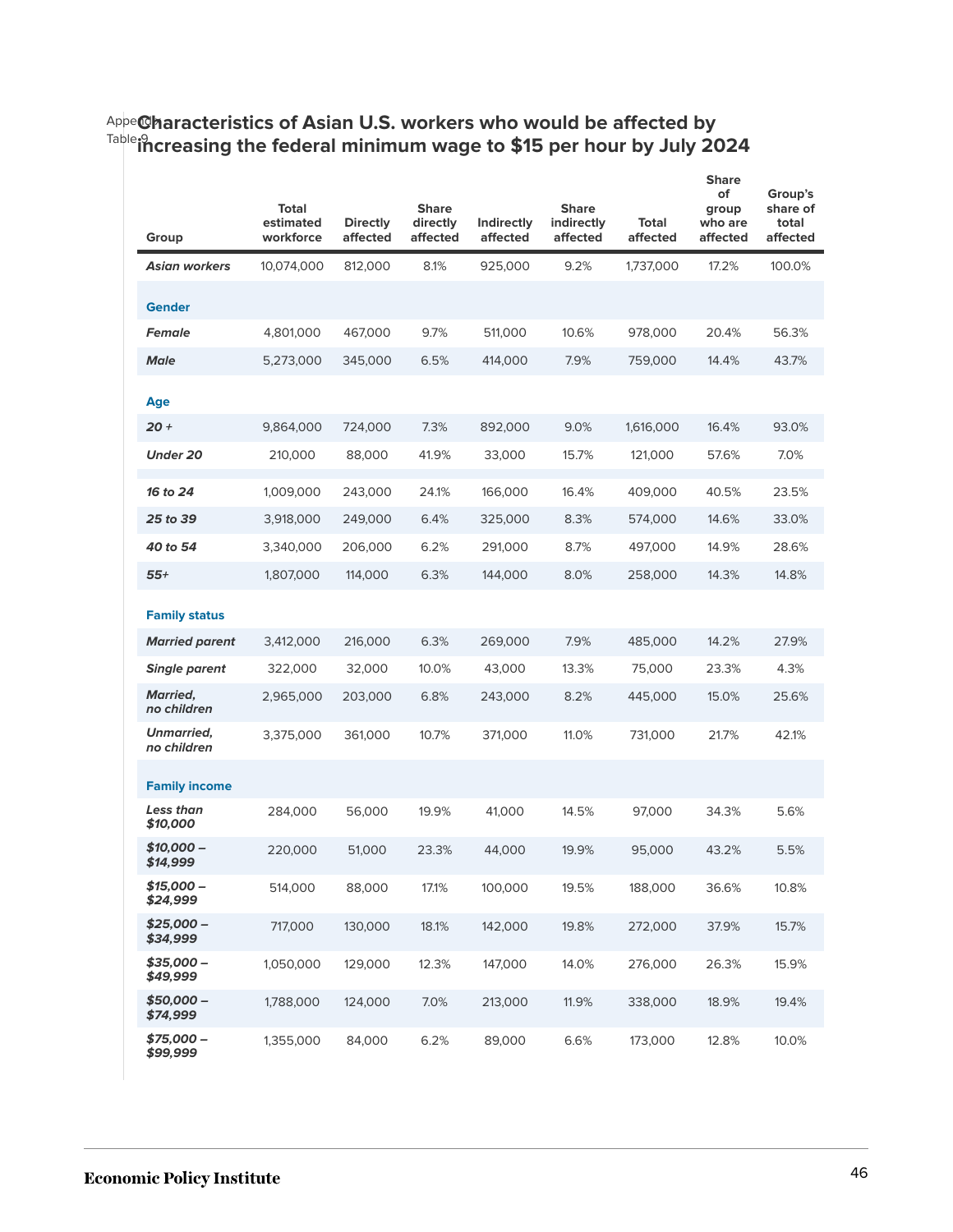| Appendix<br>Table 9<br>(cont.)<br>Group                      | <b>Total</b><br>estimated<br>workforce | <b>Directly</b><br>affected | <b>Share</b><br>directly<br>affected | Indirectly<br>affected | <b>Share</b><br>indirectly<br>affected | <b>Total</b><br>affected | <b>Share</b><br>of<br>group<br>who are<br>affected | Group's<br>share of<br>total<br>affected |
|--------------------------------------------------------------|----------------------------------------|-----------------------------|--------------------------------------|------------------------|----------------------------------------|--------------------------|----------------------------------------------------|------------------------------------------|
| $$100,000-$<br>\$149,999                                     | 1,810,000                              | 84,000                      | 4.6%                                 | 98,000                 | 5.4%                                   | 182,000                  | 10.1%                                              | 10.5%                                    |
| \$150,000 or<br>more                                         | 2,336,000                              | 65,000                      | 2.8%                                 | 50,000                 | 2.2%                                   | 115,000                  | 4.9%                                               | 6.6%                                     |
| <b>Industry</b>                                              |                                        |                             |                                      |                        |                                        |                          |                                                    |                                          |
| <b>Construction</b>                                          | 184,000                                | 10,000                      | 5.6%                                 | 11,000                 | 5.7%                                   | 21,000                   | 11.4%                                              | 1.2%                                     |
| <b>Manufacturing</b>                                         | 1,244,000                              | 79,000                      | 6.3%                                 | 97,000                 | 7.8%                                   | 175,000                  | 14.1%                                              | 10.1%                                    |
| <b>Retail trade</b>                                          | 999,000                                | 193,000                     | 19.3%                                | 111,000                | 11.1%                                  | 304,000                  | 30.4%                                              | 17.5%                                    |
| Agriculture,<br>forestry, fishing                            | 19,000                                 | 3,000                       | 14.6%                                | 2,000                  | 12.8%                                  | 5,000                    | 27.4%                                              | 0.3%                                     |
| <b>Wholesale</b><br>trade                                    | 228,000                                | 12,000                      | 5.3%                                 | 14,000                 | 6.2%                                   | 26,000                   | 11.5%                                              | 1.5%                                     |
| <b>Transportation</b><br>and utilities                       | 459,000                                | 31,000                      | 6.7%                                 | 23,000                 | 5.0%                                   | 54,000                   | 11.7%                                              | 3.1%                                     |
| <b>Information</b>                                           | 233,000                                | 9.000                       | 3.8%                                 | 3,000                  | 1.4%                                   | 12,000                   | 5.2%                                               | 0.7%                                     |
| <b>Financial</b><br><i>activities</i>                        | 815,000                                | 19,000                      | 2.3%                                 | 31,000                 | 3.8%                                   | 50,000                   | 6.1%                                               | 2.9%                                     |
| <b>Administrative</b><br>and waste<br>management<br>services | 247,000                                | 36,000                      | 14.6%                                | 28,000                 | 11.2%                                  | 64,000                   | 25.7%                                              | 3.7%                                     |
| Professional,<br>science,<br>management<br>consulting        | 1,374,000                              | 25,000                      | 1.8%                                 | 30,000                 | 2.2%                                   | 55,000                   | 4.0%                                               | 3.2%                                     |
| <b>Education</b>                                             | 721,000                                | 62,000                      | 8.7%                                 | 50,000                 | 7.0%                                   | 113,000                  | 15.6%                                              | 6.5%                                     |
| <b>Health care</b>                                           | 1,425,000                              | 85,000                      | 6.0%                                 | 80,000                 | 5.6%                                   | 165,000                  | 11.6%                                              | 9.5%                                     |
| <b>Social</b><br>assistance                                  | 145,000                                | 11,000                      | 7.5%                                 | 16,000                 | 11.0%                                  | 27,000                   | 18.5%                                              | 1.5%                                     |
| Arts,<br>entertainment,<br>recreation,<br>accommodation      | 351,000                                | 47,000                      | 13.4%                                | 77,000                 | 21.9%                                  | 124,000                  | 35.3%                                              | 7.1%                                     |
| <b>Food and drink</b><br>service                             | 661,000                                | 141,000                     | 21.4%                                | 163,000                | 24.6%                                  | 304,000                  | 46.0%                                              | 17.5%                                    |
| <b>Public</b><br><i>administration</i>                       | 380,000                                | 4,000                       | 1.0%                                 | 17,000                 | 4.6%                                   | 21,000                   | 5.6%                                               | 1.2%                                     |
| <b>Mining</b>                                                | 27,000                                 | 1,000                       | 3.8%                                 | $\qquad \qquad -$      | 0.0%                                   | 1,000                    | 3.8%                                               | 0.1%                                     |
| <b>Other industries</b>                                      | 563,000                                | 45,000                      | 7.9%                                 | 172,000                | 30.6%                                  | 217,000                  | 38.5%                                              | 12.5%                                    |
| <b>Occupation</b>                                            |                                        |                             |                                      |                        |                                        |                          |                                                    |                                          |
| <b>Management</b>                                            | 1,695,000                              | 33,000                      | 1.9%                                 | 42,000                 | 2.5%                                   | 75,000                   | 4.4%                                               | 4.3%                                     |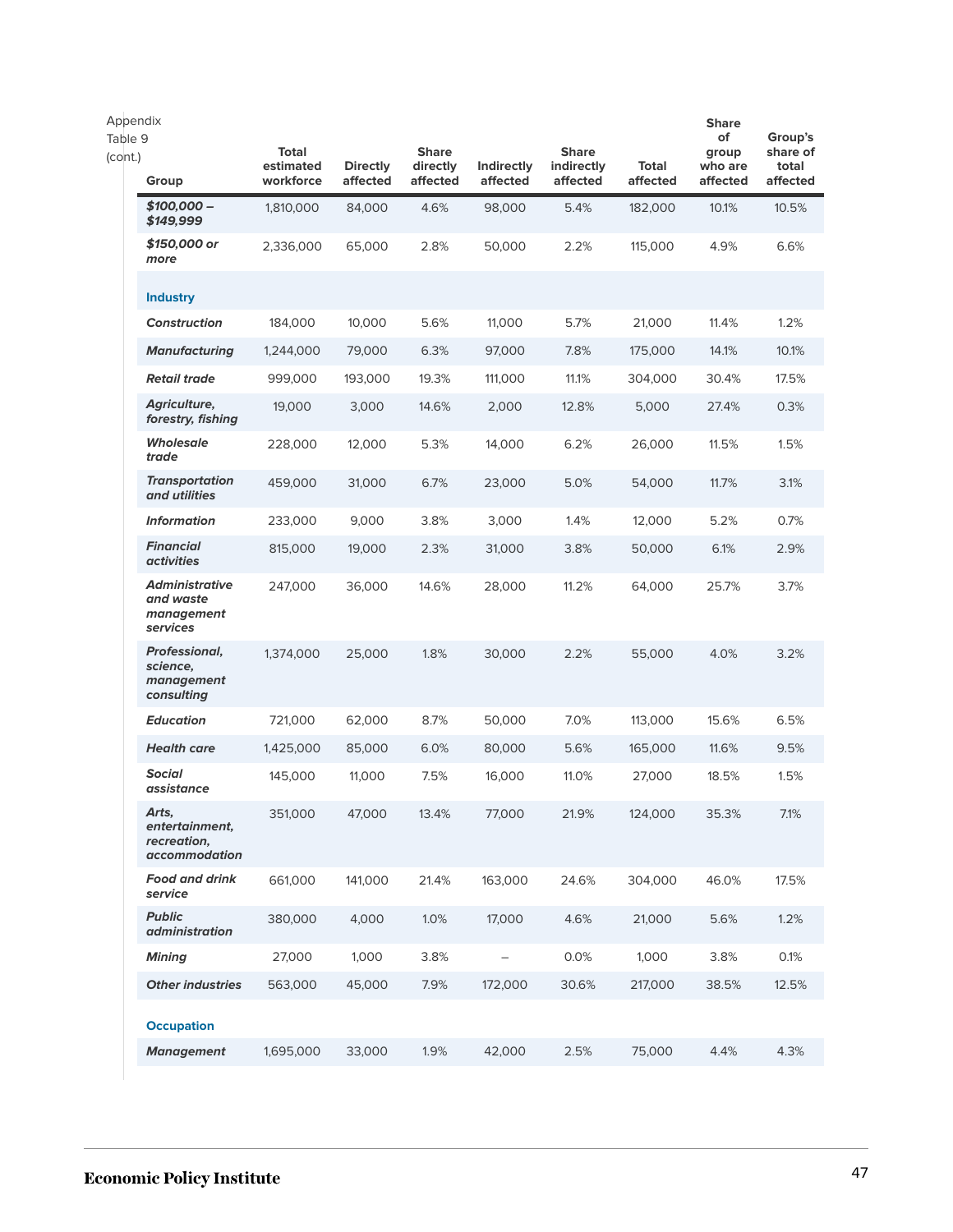| Appendix<br>Table 9<br>(cont.) | Group                                                | <b>Total</b><br>estimated<br>workforce | <b>Directly</b><br>affected | <b>Share</b><br>directly<br>affected | Indirectly<br>affected | <b>Share</b><br>indirectly<br>affected | Total<br>affected | <b>Share</b><br>of<br>group<br>who are<br>affected | Group's<br>share of<br>total<br>affected |
|--------------------------------|------------------------------------------------------|----------------------------------------|-----------------------------|--------------------------------------|------------------------|----------------------------------------|-------------------|----------------------------------------------------|------------------------------------------|
|                                | <b>Professional</b>                                  | 3,516,000                              | 88,000                      | 2.5%                                 | 104,000                | 2.9%                                   | 192,000           | 5.5%                                               | 11.0%                                    |
|                                | <b>Service</b>                                       | 1,684,000                              | 285,000                     | 16.9%                                | 441,000                | 26.2%                                  | 726,000           | 43.1%                                              | 41.8%                                    |
|                                | <b>Sales</b>                                         | 866,000                                | 152,000                     | 17.6%                                | 89,000                 | 10.3%                                  | 241,000           | 27.9%                                              | 13.9%                                    |
|                                | <b>Office and</b><br>admin. support                  | 1,010,000                              | 100,000                     | 9.9%                                 | 86,000                 | 8.5%                                   | 186,000           | 18.4%                                              | 10.7%                                    |
|                                | Farming,<br>forestry, and<br><i><b>fisheries</b></i> | 18,000                                 | 4,000                       | 22.4%                                | 2,000                  | 11.2%                                  | 6,000             | 33.7%                                              | 0.3%                                     |
|                                | <b>Construction</b><br>and extraction                | 122,000                                | 8,000                       | 6.8%                                 | 10,000                 | 8.2%                                   | 18,000            | 15.0%                                              | 1.1%                                     |
|                                | Installation,<br>maintenance,<br>and repair          | 166,000                                | 12,000                      | 7.0%                                 | 16,000                 | 9.6%                                   | 28,000            | 16.6%                                              | 1.6%                                     |
|                                | <b>Transportation</b>                                | 388,000                                | 52,000                      | 13.5%                                | 47,000                 | 12.2%                                  | 100,000           | 25.7%                                              | 5.7%                                     |
|                                | <b>Other</b><br>occupations                          | 608,000                                | 77,000                      | 12.6%                                | 89,000                 | 14.6%                                  | 166,000           | 27.3%                                              | 9.5%                                     |
|                                | <b>Work hours</b>                                    |                                        |                             |                                      |                        |                                        |                   |                                                    |                                          |
|                                | Part time $\approx$ 20<br>hours)                     | 461,000                                | 110,000                     | 23.9%                                | 66,000                 | 14.4%                                  | 177,000           | 38.3%                                              | 10.2%                                    |
|                                | <b>Mid time</b><br>(20–34 hours)                     | 1,142,000                              | 227,000                     | 19.9%                                | 187,000                | 16.4%                                  | 414,000           | 36.3%                                              | 23.8%                                    |
|                                | Full time (35+<br>hours)                             | 8,470,000                              | 475,000                     | 5.6%                                 | 672,000                | 7.9%                                   | 1,146,000         | 13.5%                                              | 66.0%                                    |
|                                | <b>Education</b>                                     |                                        |                             |                                      |                        |                                        |                   |                                                    |                                          |
|                                | Less than high<br>school                             | 637,000                                | 154,000                     | 24.1%                                | 131,000                | 20.6%                                  | 285,000           | 44.7%                                              | 16.4%                                    |
|                                | <b>High school</b>                                   | 1,713,000                              | 256,000                     | 14.9%                                | 302,000                | 17.6%                                  | 558,000           | 32.5%                                              | 32.1%                                    |
|                                | Some college,<br>no degree                           | 1,226,000                              | 168,000                     | 13.7%                                | 177,000                | 14.4%                                  | 345,000           | 28.1%                                              | 19.8%                                    |
|                                | <b>Associate</b><br>degree                           | 697,000                                | 47,000                      | 6.8%                                 | 83,000                 | 11.9%                                  | 130,000           | 18.7%                                              | 7.5%                                     |
|                                | <b>Bachelor's</b><br>degree or<br>higher             | 5,800,000                              | 187,000                     | 3.2%                                 | 233,000                | 4.0%                                   | 420,000           | 7.2%                                               | 24.2%                                    |
|                                | <b>Sector</b>                                        |                                        |                             |                                      |                        |                                        |                   |                                                    |                                          |
|                                | For profit                                           | 8,277,000                              | 733,000                     | 8.9%                                 | 832,000                | 10.1%                                  | 1,565,000         | 18.9%                                              | 90.1%                                    |
|                                | <b>Government</b>                                    | 1,143,000                              | 53,000                      | 4.6%                                 | 64,000                 | 5.6%                                   | 117,000           | 10.2%                                              | 6.7%                                     |
|                                | Nonprofit                                            | 654,000                                | 26,000                      | 4.0%                                 | 30,000                 | 4.5%                                   | 55,000            | 8.5%                                               | 3.2%                                     |

**Notes:** Values reflect the result of the proposed change in the federal minimum wage. Wage changes resulting from scheduled state minimum wage laws are accounted for in the simulation. Totals may not sum due to rounding. Shares cal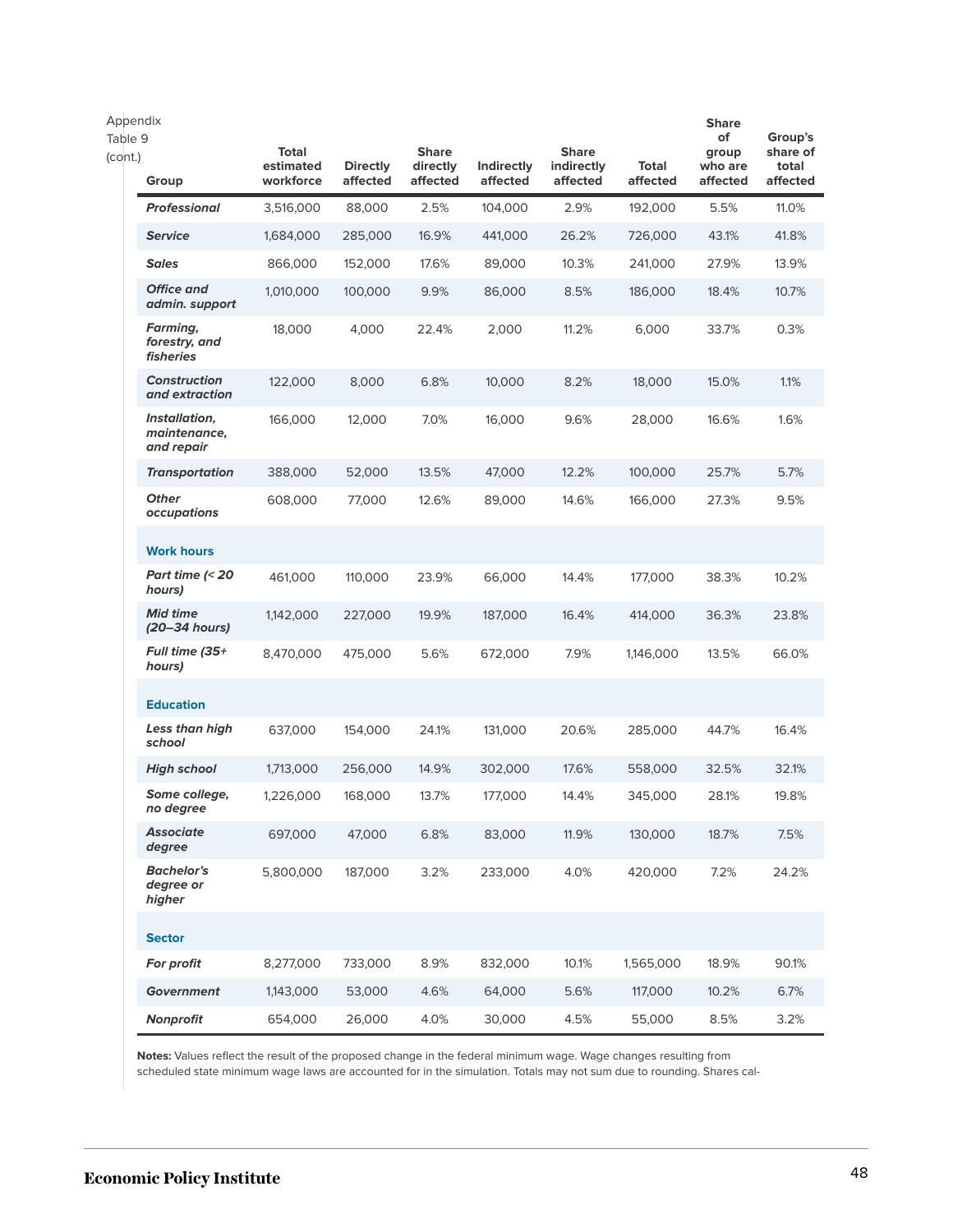Appendixed from unrounded values. The total workforce is estimated from the CPS respondents who were Asian (or "other" Tabler**a**ces), 16 years old or older, employed, but not self-employed, and for whom a valid hourly wage is either reported or can (cont.) be determined from weekly earnings and usual weekly hours. Directly affected workers will see their wages rise as the

new minimum wage rate will exceed their current hourly pay. Indirectly affected workers have a wage rate just above the new minimum wage (between the new minimum wage and 115 percent of the new minimum). They will receive a raise as employer pay scales are adjusted upward to reflect the new minimum wage. Wage increase totals are cumulative of all preceding steps.

**Source:** EPI analysis of Current Population Survey Outgoing Rotation Group microdata, 2016; dollar values adjusted by projections for CPI-U in CBO (2017)

**Economic Policy Institute**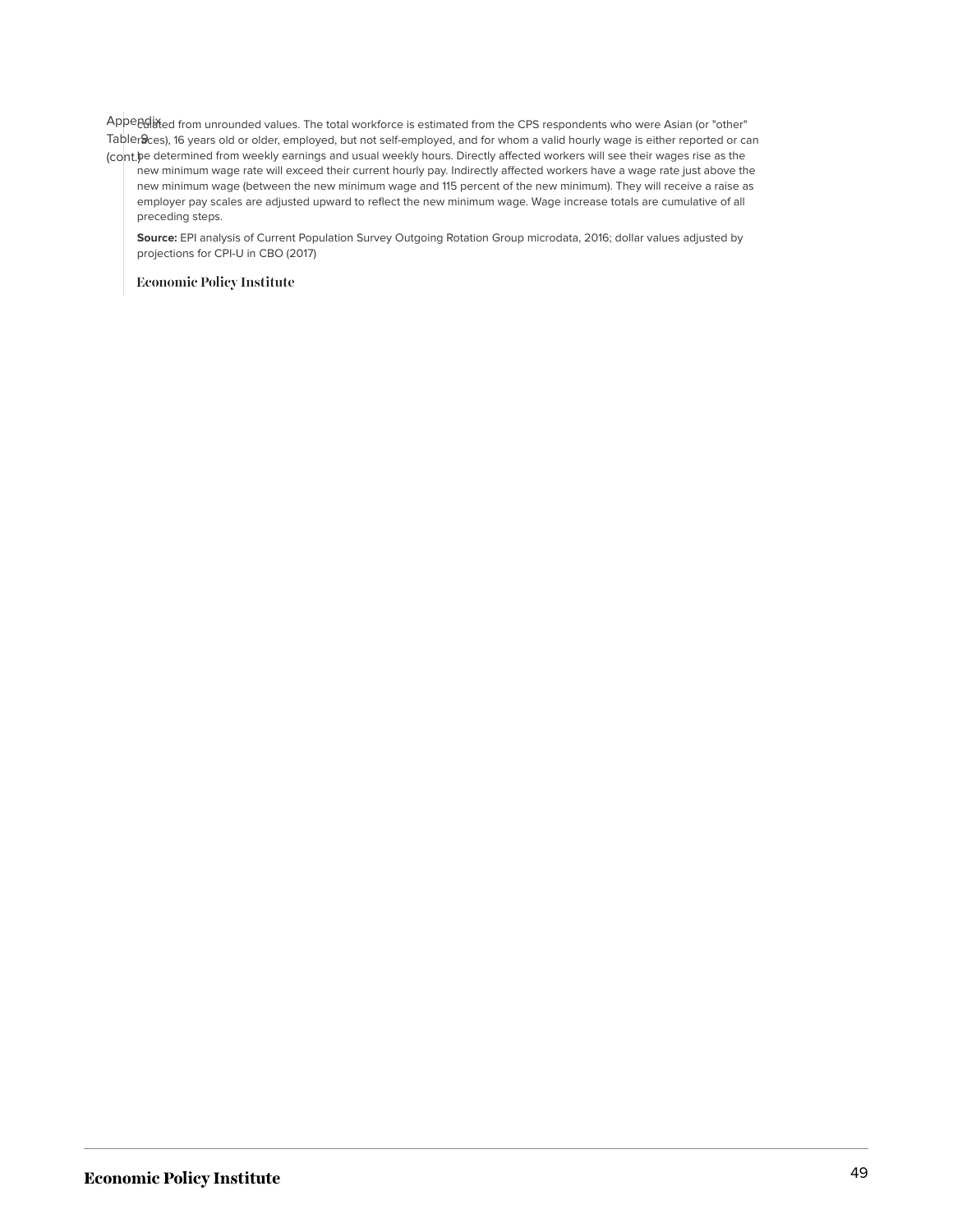### <sup>Appe</sup>@haracteristics of female U.S. workers of color who would be affected by <sup>Table</sup>i<sup>0</sup> creasing the federal minimum wage to \$15 per hour by July 2024

| Group                                         | Total<br>estimated<br>workforce | <b>Directly</b><br>affected | <b>Share</b><br>directly<br>affected | Indirectly<br>affected | <b>Share</b><br>indirectly<br>affected | <b>Total</b><br>affected | Share of<br>group who<br>are affected | Group's<br>share of<br>total<br>affected |
|-----------------------------------------------|---------------------------------|-----------------------------|--------------------------------------|------------------------|----------------------------------------|--------------------------|---------------------------------------|------------------------------------------|
| <b>Women of color</b>                         | 27,880,000                      | 6,146,000                   | 22.0%                                | 4,203,000              | 15.1%                                  | 10,350,000               | 37.1%                                 | 100.0%                                   |
| Age                                           |                                 |                             |                                      |                        |                                        |                          |                                       |                                          |
| $20 +$                                        | 26,738,000                      | 5,515,000                   | 20.6%                                | 3,986,000              | 14.9%                                  | 9,501,000                | 35.5%                                 | 91.8%                                    |
| <b>Under 20</b>                               | 1,143,000                       | 632,000                     | 55.3%                                | 217,000                | 19.0%                                  | 849,000                  | 74.3%                                 | 8.2%                                     |
| 16 to 24                                      | 4,481,000                       | 1,848,000                   | 41.2%                                | 939,000                | 21.0%                                  | 2,787,000                | 62.2%                                 | 26.9%                                    |
| 25 to 39                                      | 10,358,000                      | 2,035,000                   | 19.6%                                | 1,665,000              | 16.1%                                  | 3,700,000                | 35.7%                                 | 35.7%                                    |
| 40 to 54                                      | 8,717,000                       | 1,468,000                   | 16.8%                                | 1,105,000              | 12.7%                                  | 2,573,000                | 29.5%                                 | 24.9%                                    |
| 55+                                           | 4,324,000                       | 795,000                     | 18.4%                                | 494,000                | 11.4%                                  | 1,290,000                | 29.8%                                 | 12.5%                                    |
| <b>Race/ethnicity</b>                         |                                 |                             |                                      |                        |                                        |                          |                                       |                                          |
| <b>Black</b>                                  | 9,315,000                       | 2,643,000                   | 28.4%                                | 1,370,000              | 14.7%                                  | 4,013,000                | 43.1%                                 | 38.8%                                    |
| <b>Hispanic</b>                               | 12,108,000                      | 2,676,000                   | 22.1%                                | 1,973,000              | 16.3%                                  | 4,648,000                | 38.4%                                 | 44.9%                                    |
| Asian                                         | 4,801,000                       | 467,000                     | 9.7%                                 | 511,000                | 10.6%                                  | 978,000                  | 20.4%                                 | 9.4%                                     |
| Other race/<br>ethnicity                      | 1,656,000                       | 362,000                     | 21.8%                                | 349,000                | 21.1%                                  | 711,000                  | 42.9%                                 | 6.9%                                     |
|                                               |                                 |                             |                                      |                        |                                        |                          |                                       |                                          |
| <b>Family status</b><br><b>Married parent</b> | 6,160,000                       | 1,012,000                   | 16.4%                                | 826,000                | 13.4%                                  | 1,838,000                | 29.8%                                 | 17.8%                                    |
| <b>Single parent</b>                          | 4,800,000                       | 1,344,000                   | 28.0%                                | 893,000                | 18.6%                                  | 2,237,000                | 46.6%                                 | 21.6%                                    |
| <b>Married,</b><br>no children                | 5,610,000                       | 905,000                     | 16.1%                                | 728,000                | 13.0%                                  | 1,633,000                | 29.1%                                 | 15.8%                                    |
| Unmarried,<br>no children                     | 11,311,000                      | 2,886,000                   | 25.5%                                | 1,756,000              | 15.5%                                  | 4,642,000                | 41.0%                                 | 44.9%                                    |
| <b>Family income</b>                          |                                 |                             |                                      |                        |                                        |                          |                                       |                                          |
| Less than<br>\$10,000                         | 1,469,000                       | 630,000                     | 42.9%                                | 269.000                | 18.3%                                  | 899,000                  | 61.2%                                 | 8.7%                                     |
| $$10,000-$<br>\$14,999                        | 1,344,000                       | 562,000                     | 41.8%                                | 242,000                | 18.0%                                  | 804,000                  | 59.8%                                 | 7.8%                                     |
| $$15,000-$<br>\$24,999                        | 2,687,000                       | 984,000                     | 36.6%                                | 576,000                | 21.5%                                  | 1,561,000                | 58.1%                                 | 15.1%                                    |
| \$25.000 -<br>\$34,999                        | 3,558,000                       | 1,012,000                   | 28.4%                                | 702,000                | 19.7%                                  | 1,714,000                | 48.2%                                 | 16.6%                                    |
| $$35,000-$<br>\$49,999                        | 4,291,000                       | 1,036,000                   | 24.2%                                | 700,000                | 16.3%                                  | 1,736,000                | 40.5%                                 | 16.8%                                    |
| $$50,000-$<br>\$74,999                        | 5,459,000                       | 910,000                     | 16.7%                                | 844,000                | 15.5%                                  | 1,754,000                | 32.1%                                 | 17.0%                                    |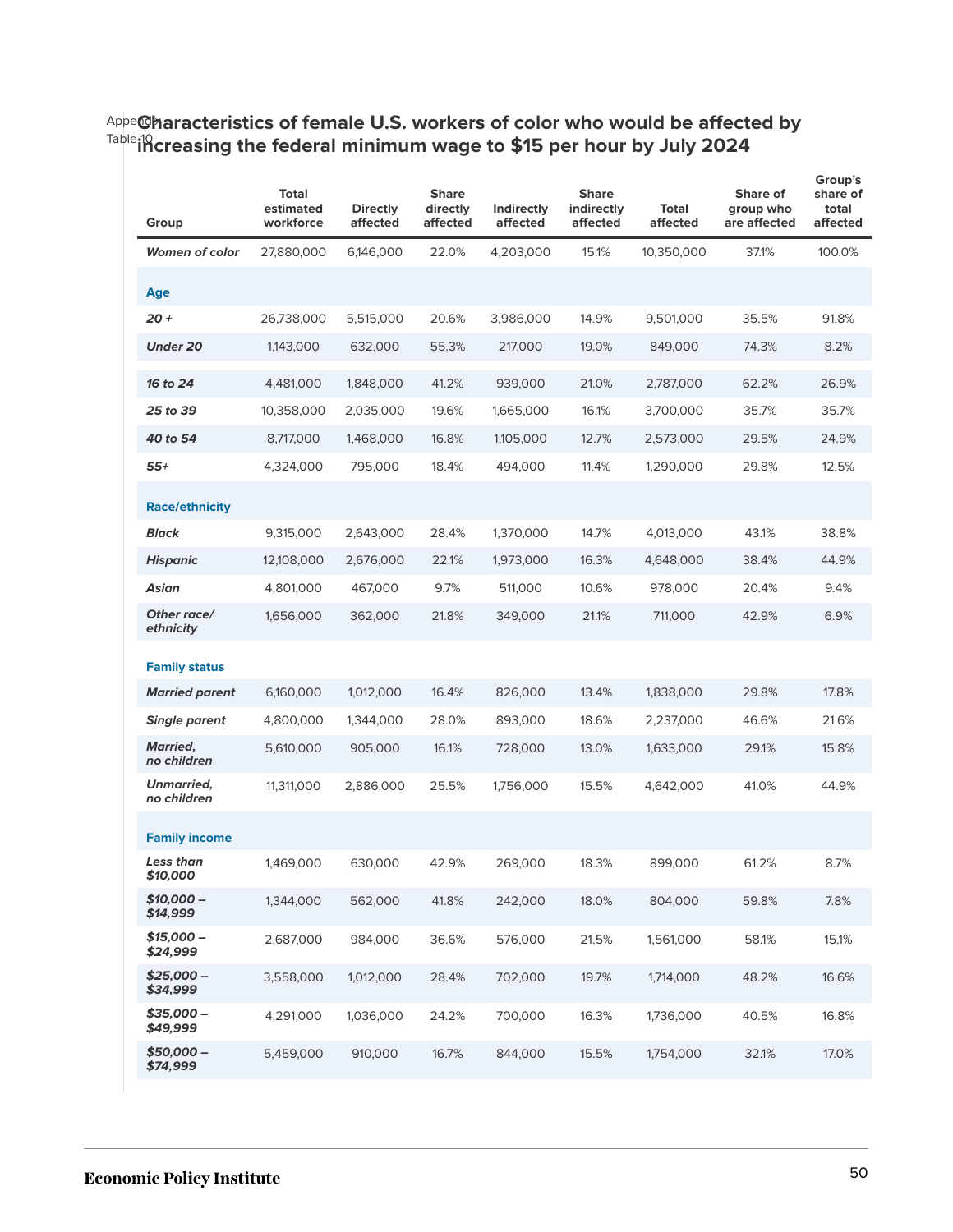| Appendix            |                                                              |                                        |                             |                                      |                        | Group's                                |                          |                                       |                               |
|---------------------|--------------------------------------------------------------|----------------------------------------|-----------------------------|--------------------------------------|------------------------|----------------------------------------|--------------------------|---------------------------------------|-------------------------------|
| Table 10<br>(cont.) | Group                                                        | <b>Total</b><br>estimated<br>workforce | <b>Directly</b><br>affected | <b>Share</b><br>directly<br>affected | Indirectly<br>affected | <b>Share</b><br>indirectly<br>affected | <b>Total</b><br>affected | Share of<br>group who<br>are affected | share of<br>total<br>affected |
|                     | $$75,000-$<br>\$99,999                                       | 3,266,000                              | 451,000                     | 13.8%                                | 409,000                | 12.5%                                  | 860,000                  | 26.3%                                 | 8.3%                          |
|                     | $$100,000-$<br>\$149,999                                     | 3,186,000                              | 334,000                     | 10.5%                                | 293,000                | 9.2%                                   | 627,000                  | 19.7%                                 | 6.1%                          |
|                     | \$150,000 or<br>more                                         | 2,621,000                              | 227,000                     | 8.7%                                 | 168,000                | 6.4%                                   | 396,000                  | 15.1%                                 | 3.8%                          |
|                     | <b>Industry</b>                                              |                                        |                             |                                      |                        |                                        |                          |                                       |                               |
|                     | <b>Construction</b>                                          | 228,000                                | 41,000                      | 18.1%                                | 24,000                 | 10.6%                                  | 65,000                   | 28.6%                                 | 0.6%                          |
|                     | <b>Manufacturing</b>                                         | 2,004,000                              | 450,000                     | 22.4%                                | 308,000                | 15.4%                                  | 757,000                  | 37.8%                                 | 7.3%                          |
|                     | <b>Retail trade</b>                                          | 3,208,000                              | 1,157,000                   | 36.1%                                | 490,000                | 15.3%                                  | 1,647,000                | 51.3%                                 | 15.9%                         |
|                     | Agriculture,<br>forestry, fishing                            | 173,000                                | 35,000                      | 20.4%                                | 36,000                 | 20.7%                                  | 71,000                   | 41.1%                                 | 0.7%                          |
|                     | <b>Wholesale</b><br>trade                                    | 392,000                                | 54,000                      | 13.7%                                | 34,000                 | 8.7%                                   | 88,000                   | 22.5%                                 | 0.9%                          |
|                     | <b>Transportation</b><br>and utilities                       | 907,000                                | 136,000                     | 15.0%                                | 129,000                | 14.2%                                  | 265,000                  | 29.2%                                 | 2.6%                          |
|                     | <b>Information</b>                                           | 419,000                                | 61,000                      | 14.6%                                | 53,000                 | 12.7%                                  | 114,000                  | 27.3%                                 | 1.1%                          |
|                     | <b>Financial</b><br><i>activities</i>                        | 1,835,000                              | 174,000                     | 9.5%                                 | 204,000                | 11.1%                                  | 378,000                  | 20.6%                                 | 3.6%                          |
|                     | <b>Administrative</b><br>and waste<br>management<br>services | 1,313,000                              | 451,000                     | 34.3%                                | 206,000                | 15.7%                                  | 657,000                  | 50.1%                                 | 6.4%                          |
|                     | Professional,<br>science,<br>management<br>consulting        | 1,374,000                              | 101,000                     | 7.3%                                 | 91,000                 | 6.6%                                   | 192,000                  | 13.9%                                 | 1.9%                          |
|                     | <b>Education</b>                                             | 2,997,000                              | 464,000                     | 15.5%                                | 320,000                | 10.7%                                  | 784,000                  | 26.2%                                 | 7.6%                          |
|                     | <b>Health care</b>                                           | 5,583,000                              | 1,070,000                   | 19.2%                                | 720,000                | 12.9%                                  | 1,791,000                | 32.1%                                 | 17.3%                         |
|                     | <b>Social</b><br>assistance                                  | 1,135,000                              | 260,000                     | 22.9%                                | 165,000                | 14.5%                                  | 424,000                  | 37.4%                                 | 4.1%                          |
|                     | Arts,<br>entertainment,<br>recreation,<br>accommodation      | 970,000                                | 311,000                     | 32.1%                                | 179,000                | 18.4%                                  | 490,000                  | 50.5%                                 | 4.7%                          |
|                     | <b>Food and drink</b><br>service                             | 2,462,000                              | 960,000                     | 39.0%                                | 722,000                | 29.3%                                  | 1,681,000                | 68.3%                                 | 16.2%                         |
|                     | <b>Public</b><br><i>administration</i>                       | 1,432,000                              | 106,000                     | 7.4%                                 | 128,000                | 8.9%                                   | 234,000                  | 16.3%                                 | 2.3%                          |
|                     | <b>Mining</b>                                                | 22,000                                 | 2,000                       | 7.4%                                 | 1,000                  | 4.6%                                   | 3,000                    | 12.0%                                 | 0.0%                          |
|                     | <b>Other industries</b>                                      | 1,427,000                              | 315,000                     | 22.1%                                | 394,000                | 27.6%                                  | 709,000                  | 49.7%                                 | 6.9%                          |
|                     |                                                              |                                        |                             |                                      |                        |                                        |                          |                                       |                               |

**Occupation**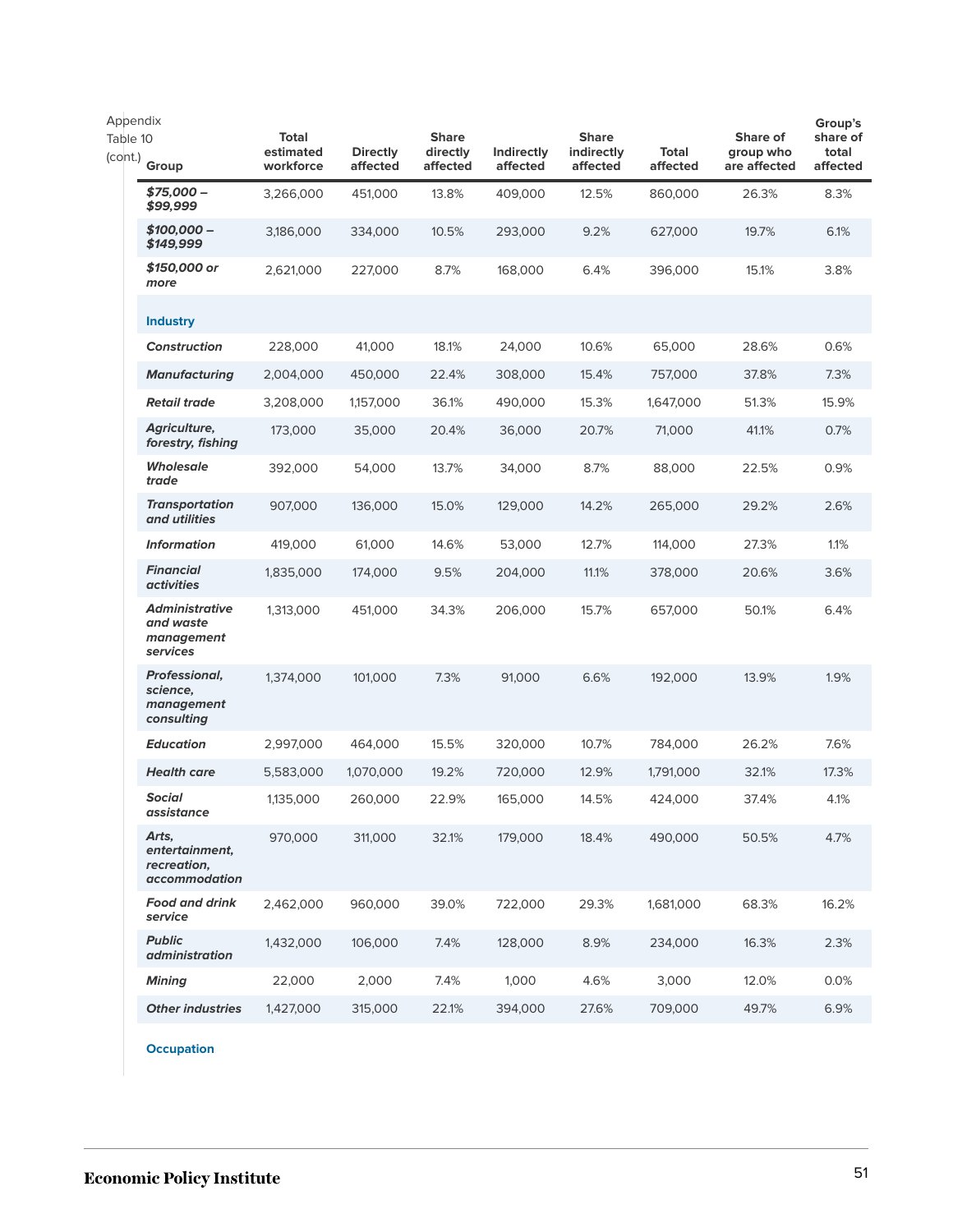| Appendix<br>Table 10<br>(cont.) | Group                                       | <b>Total</b><br>estimated<br>workforce | <b>Directly</b><br>affected | <b>Share</b><br>directly<br>affected | <b>Indirectly</b><br>affected | <b>Share</b><br>indirectly<br>affected | Total<br>affected | Share of<br>group who<br>are affected | Group's<br>share of<br>total<br>affected |
|---------------------------------|---------------------------------------------|----------------------------------------|-----------------------------|--------------------------------------|-------------------------------|----------------------------------------|-------------------|---------------------------------------|------------------------------------------|
|                                 | <b>Management</b>                           | 3,225,000                              | 156,000                     | 4.8%                                 | 212,000                       | 6.6%                                   | 368,000           | 11.4%                                 | 3.6%                                     |
|                                 | <b>Professional</b>                         | 6,381,000                              | 540,000                     | 8.5%                                 | 496,000                       | 7.8%                                   | 1,036,000         | 16.2%                                 | 10.0%                                    |
|                                 | <b>Service</b>                              | 7,706,000                              | 2,578,000                   | 33.5%                                | 1,879,000                     | 24.4%                                  | 4,456,000         | 57.8%                                 | 43.1%                                    |
|                                 | <b>Sales</b>                                | 3,116,000                              | 1,273,000                   | 40.9%                                | 421,000                       | 13.5%                                  | 1,694,000         | 54.4%                                 | 16.4%                                    |
|                                 | <b>Office and</b><br>admin. support         | 4,887,000                              | 846,000                     | 17.3%                                | 686,000                       | 14.0%                                  | 1,531,000         | 31.3%                                 | 14.8%                                    |
|                                 | Farming,<br>forestry, and<br>fisheries      | 161,000                                | 38,000                      | 23.7%                                | 40,000                        | 24.8%                                  | 78,000            | 48.6%                                 | 0.8%                                     |
|                                 | <b>Construction</b><br>and extraction       | 104,000                                | 33,000                      | 32.1%                                | 18,000                        | 17.7%                                  | 52,000            | 49.8%                                 | 0.5%                                     |
|                                 | Installation,<br>maintenance,<br>and repair | 82,000                                 | 19,000                      | 22.8%                                | 11,000                        | 14.0%                                  | 30,000            | 36.8%                                 | 0.3%                                     |
|                                 | <b>Transportation</b>                       | 820,000                                | 249,000                     | 30.3%                                | 166,000                       | 20.2%                                  | 414,000           | 50.5%                                 | 4.0%                                     |
|                                 | <b>Other</b><br>occupations                 | 1,398,000                              | 414,000                     | 29.6%                                | 275,000                       | 19.7%                                  | 690,000           | 49.3%                                 | 6.7%                                     |
|                                 | <b>Work hours</b>                           |                                        |                             |                                      |                               |                                        |                   |                                       |                                          |
|                                 | Part time $\approx$ 20<br>hours)            | 1,673,000                              | 679,000                     | 40.6%                                | 265,000                       | 15.9%                                  | 945,000           | 56.5%                                 | 9.1%                                     |
|                                 | <b>Mid time</b><br>(20–34 hours)            | 5,174,000                              | 1,962,000                   | 37.9%                                | 940,000                       | 18.2%                                  | 2,902,000         | 56.1%                                 | 28.0%                                    |
|                                 | Full time (35+<br>hours)                    | 21,033,000                             | 3,505,000                   | 16.7%                                | 2,998,000                     | 14.3%                                  | 6,503,000         | 30.9%                                 | 62.8%                                    |
|                                 | <b>Education</b>                            |                                        |                             |                                      |                               |                                        |                   |                                       |                                          |
|                                 | Less than high<br>school                    | 3,461,000                              | 1,496,000                   | 43.2%                                | 644,000                       | 18.6%                                  | 2,140,000         | 61.8%                                 | 20.7%                                    |
|                                 | <b>High school</b>                          | 7,273,000                              | 2,144,000                   | 29.5%                                | 1,508,000                     | 20.7%                                  | 3,652,000         | 50.2%                                 | 35.3%                                    |
|                                 | Some college,<br>no degree                  | 5,815,000                              | 1,423,000                   | 24.5%                                | 1,056,000                     | 18.2%                                  | 2,479,000         | 42.6%                                 | 24.0%                                    |
|                                 | <b>Associate</b><br>degree                  | 2,921,000                              | 545,000                     | 18.6%                                | 471,000                       | 16.1%                                  | 1,015,000         | 34.8%                                 | 9.8%                                     |
|                                 | <b>Bachelor's</b><br>degree or<br>higher    | 8,410,000                              | 540,000                     | 6.4%                                 | 524,000                       | 6.2%                                   | 1,064,000         | 12.6%                                 | 10.3%                                    |
|                                 | <b>Sector</b>                               |                                        |                             |                                      |                               |                                        |                   |                                       |                                          |
|                                 | For profit                                  | 21,237,000                             | 5,295,000                   | 24.9%                                | 3,505,000                     | 16.5%                                  | 8,800,000         | 41.4%                                 | 85.0%                                    |
|                                 | <b>Government</b>                           | 4,581,000                              | 551,000                     | 12.0%                                | 458,000                       | 10.0%                                  | 1,009,000         | 22.0%                                 | 9.8%                                     |
|                                 | <b>Nonprofit</b>                            | 2,062,000                              | 300,000                     | 14.5%                                | 241,000                       | 11.7%                                  | 541,000           | 26.2%                                 | 5.2%                                     |

**Notes:** Values reflect the result of the proposed change in the federal minimum wage. Wage changes resulting from scheduled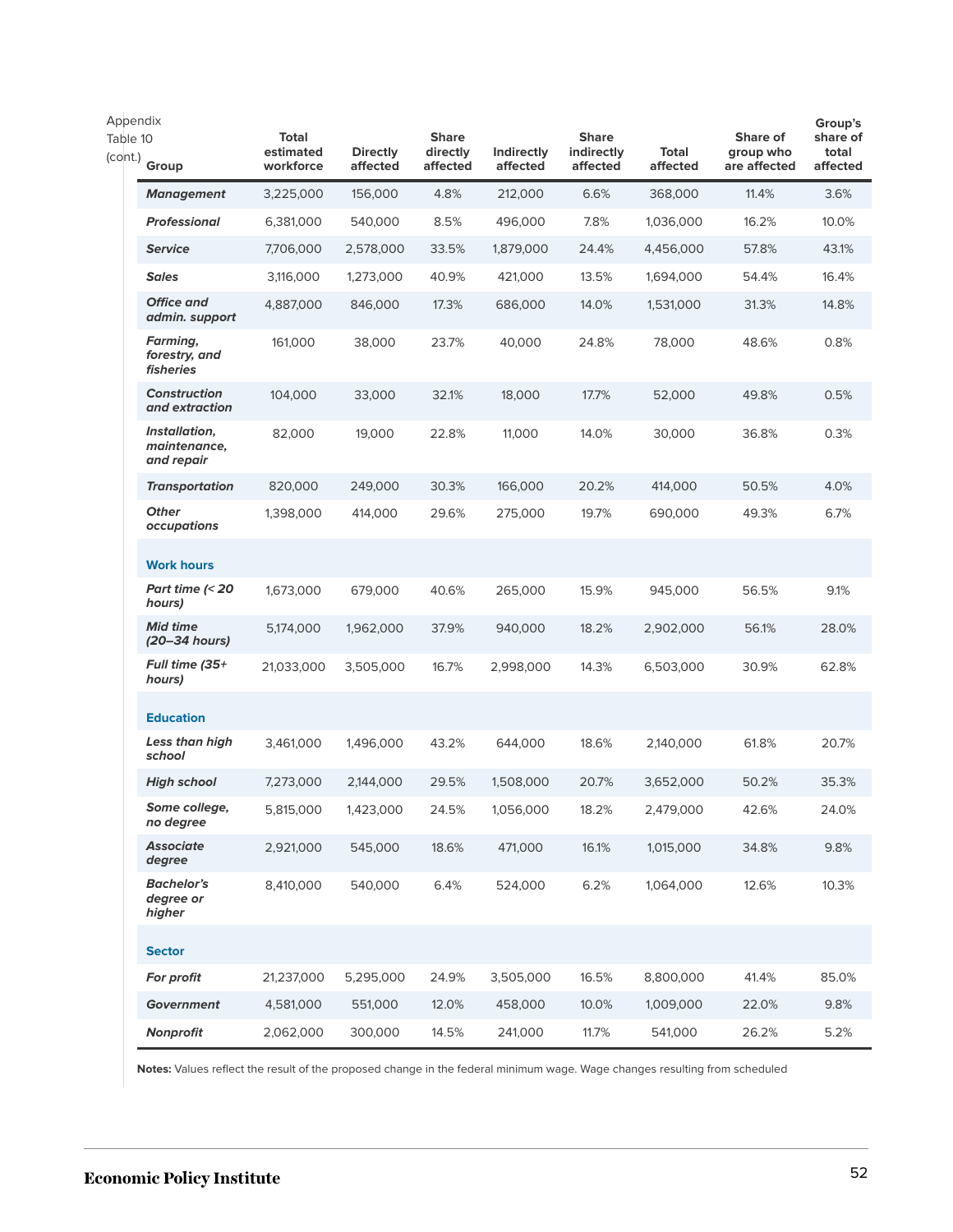Appe<u>ndix</u> minimum wage laws are accounted for in the simulation. Totals may not sum due to rounding. Shares calculated from un-Tabler&Qnded values. The total workforce is estimated from the CPS respondents who were black, Hispanic, Asian, or "other" race; 16 (cont.) years old or older; employed, but not self-employed; and for whom a valid hourly wage is either reported or can be determined

from weekly earnings and usual weekly hours. Directly affected workers will see their wages rise as the new minimum wage rate will exceed their current hourly pay. Indirectly affected workers have a wage rate just above the new minimum wage (between the new minimum wage and 115 percent of the new minimum). They will receive a raise as employer pay scales are adjusted upward to reflect the new minimum wage. Wage increase totals are cumulative of all preceding steps.

**Source:** EPI analysis of Current Population Survey Outgoing Rotation Group microdata, 2016; dollar values adjusted by projections for CPI-U in CBO (2017)

**Economic Policy Institute**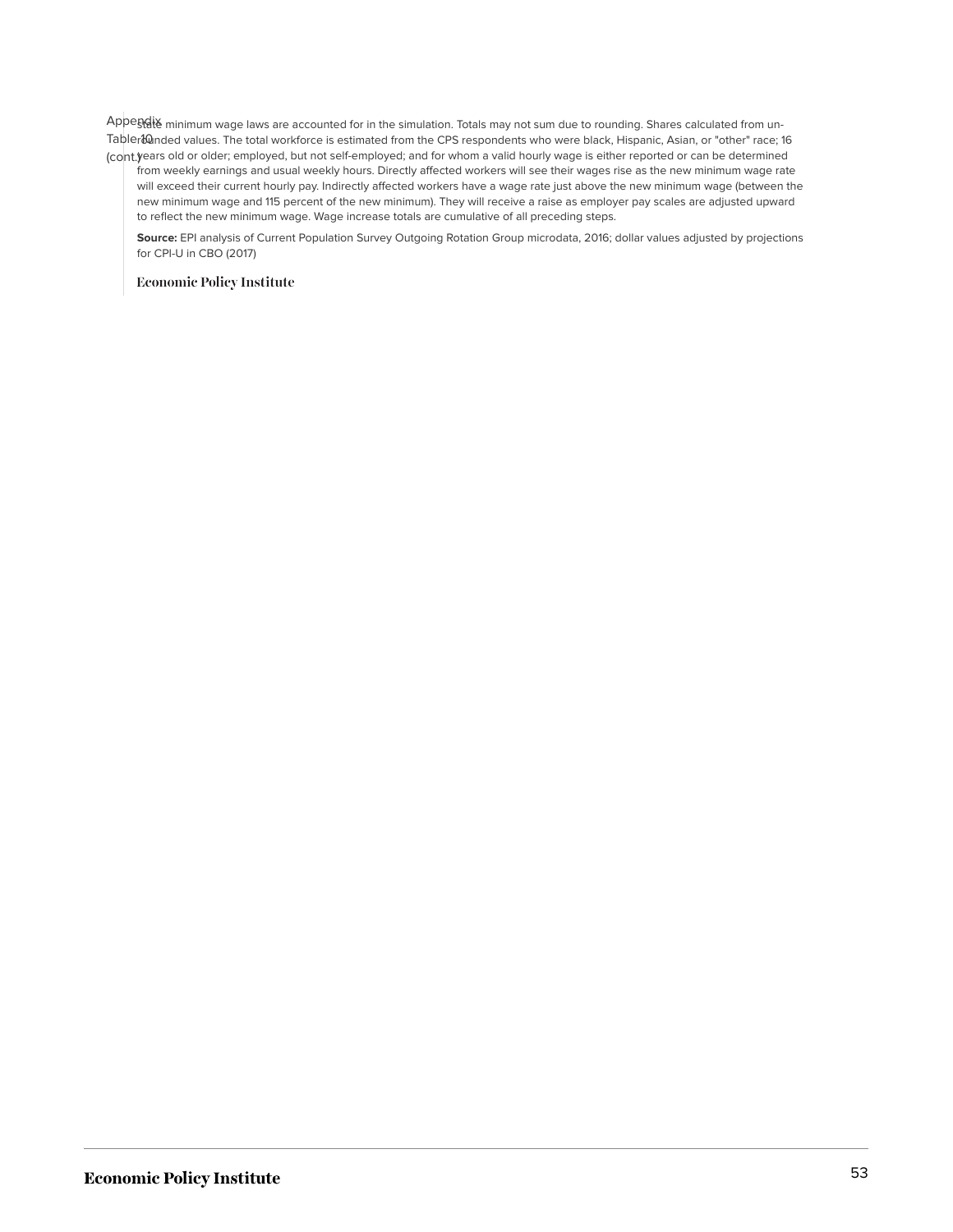# <span id="page-54-0"></span>**Appendix B: Technical appendix and methodology**

EPI's minimum wage simulation model relies on four quarters of data from the Outgoing Rotation Group of the Current Population Survey (CPS-ORG). The ORG data is first cleaned and imputations made, where necessary, as described in Mishel et al. (2012, Appendix B). EPI's simulation model also pulls data from a compiled dataset of all applicable minimum wage and tipped minimum wage rates for all states, by month and year, from January 1984 onward. Minimum wage rates for states with scheduled state minimum wage increases and/or annual indexing for inflation are projected using CBO projections for inflation, published in the CBO annual Budget and Economic Outlook. See CBO (2017).

We restrict the ORG data to individuals age 16 and older, who are currently employed and for whom valid wage information is either reported or can be calculated from the data, as explained in Mishel et al. (2012, Appendix B).

Sorting the data by state, we first adjust wage values for individuals in states where a state minimum wage increase occurs between the data period and the first proposed increase in the minimum wage proposal being analyzed. (For example, if using 2016 data, the minimum wage in New Jersey rose to \$8.44 on January 1, 2017; thus, some individuals in New Jersey with wages below \$8.44 will already have higher wages before any proposed federal increase could take place.) In these states, wage values below the state minimum wage expected in the month prior to the proposed new minimum wage are increased in direct proportion to the expected minimum. For example, if someone in New Jersey in August 2016 was earning 105 percent of the August 2016 state minimum, their wage is adjusted to 105 percent of the expected state minimum for June 2017, if the proposed federal increase is modeled to occur in July 2017.

For workers in all states, we assume annual nominal wage growth equal to inflation, as projected in CBO (2017), plus 0.5 percent—a prediction on upon U.S. average annual wage growth since 2014 and current rates of unemployment.

We also assume population growth between the data period and the proposed first increase. We adjust the ORG weights by the projected annual labor force growth rate from 2014 to 2024 for specific racial groups (Bureau of Labor Statistics 2015). According to BLS projections, the white, non-Hispanic labor force will decline by 0.3 percent annually, the black, non-Hispanic labor force will grow by 1.0 percent annually, the Hispanic/Latino labor force will grow by 2.5 percent annually, the Asian labor force will grow by 2.1 percent annually, and the labor force of all other races will grow by 2.0 percent annually. These annual growth rates are adjusted by the number of months that occur between the midpoint of the data and the month that the first proposed minimum-wage increase would occur.

Having made these adjustments, we identify "directly affected" workers as those workers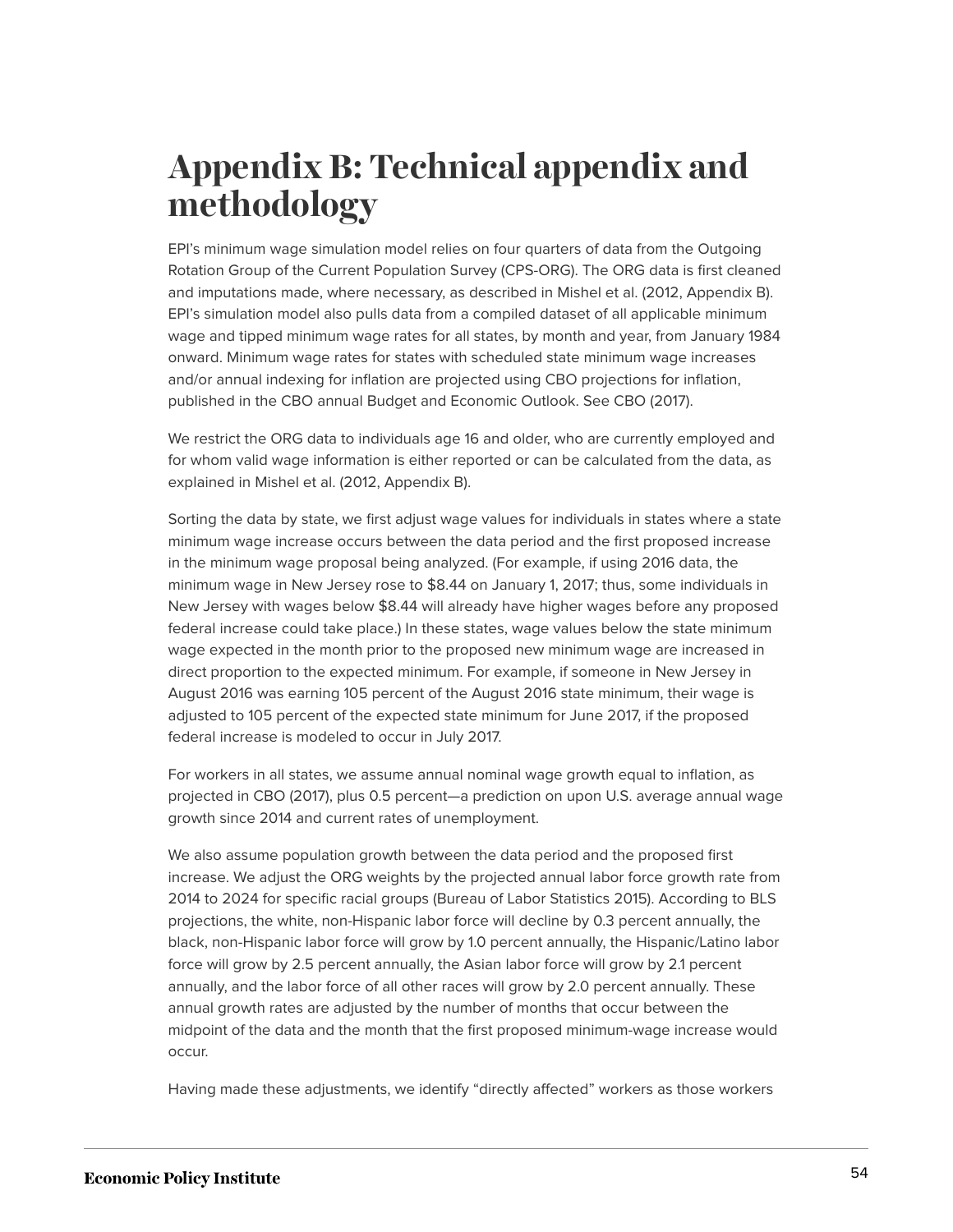in states where the prevailing minimum wage (i.e., the higher of the state or the federal minimum wage) is less than the proposed federal minimum, and whose hourly wage is greater than or equal to 80 percent of the prevailing minimum wage but less than the proposed federal minimum wage. We set this lower bound for affected workers at 80 percent of the existing minimum wage to allow for the possibility of measurement error in the CPS hourly wage data. We assume that if workers are reporting hourly wages less than 80 percent of the existing minimum wage, whatever is preventing them from being paid the minimum wage will likely continue to do so if the minimum wage were raised.

We identify "indirectly affected" workers as those workers in states where the prevailing minimum wage is less than the proposed federal minimum, and whose wages are greater than or equal to the proposed federal minimum wage, but less than 115 percent of the proposed federal minimum wage. For example, in a state that uses the federal \$7.25 minimum wage, for the increase from \$7.25 to \$9.25, directly affected workers have a reported hourly wage between \$5.80 (80 percent of \$7.25) and \$9.25. The indirectly affected cutoff in this case would be 1.15 times \$9.25, or \$10.64. We chose this cutoff point per the findings in Dube, Giuliano, and Leonard (2015), who observe minimum wage spillover or "ripple" effects for workers earning up to 15 percent above newly implemented minimum wages.

Our model also accounts for the proposed changes in the minimum wage for tipped workers—referred to hereafter as the tipped minimum wage. First, we identify tipped workers as workers in customarily tipped occupations, as defined in Allegretto and Cooper (2014 and Appendix Table 2). We identify "directly affected" tipped workers in the same way that we identify directly affected workers overall. Any tipped worker with a reported hourly wage (inclusive of tips) below the proposed minimum wage is directly affected. All other tipped workers with wages above the proposed minimum wage are considered indirectly affected if the proposed tipped minimum wage is above the effective state tipped minimum wage. We do this because the CPS-ORG data do not allow us to identify the base wage paid to these workers, exclusive of tips. Even if a tipped worker is reporting hourly earnings of \$16 per hour, we do not know whether they are receiving their state's tipped minimum wage, or something higher, as a base wage before tips. Thus, we consider these workers indirectly affected so that our estimates describe the broadest possible workforce that would be affected by the proposed change in the tipped minimum wage.

Having counted these directly and indirectly affected workers, the program iterates to the next proposed increase.

After each step, if an individual is predicted to be either directly or indirectly affected, her wage is adjusted to reflect her implied raise. For directly affected workers that are not tipped workers, their raise is equal to the difference between the new minimum wage and their existing wage. For indirectly affected workers, their raise is modeled as one-fourth of the difference between their existing wage and the indirectly affected cutoff. For example, an indirectly affected worker previously earning \$9.50 would receive a raise of 0.25 x (\$10.64-\$9.50), or \$0.29.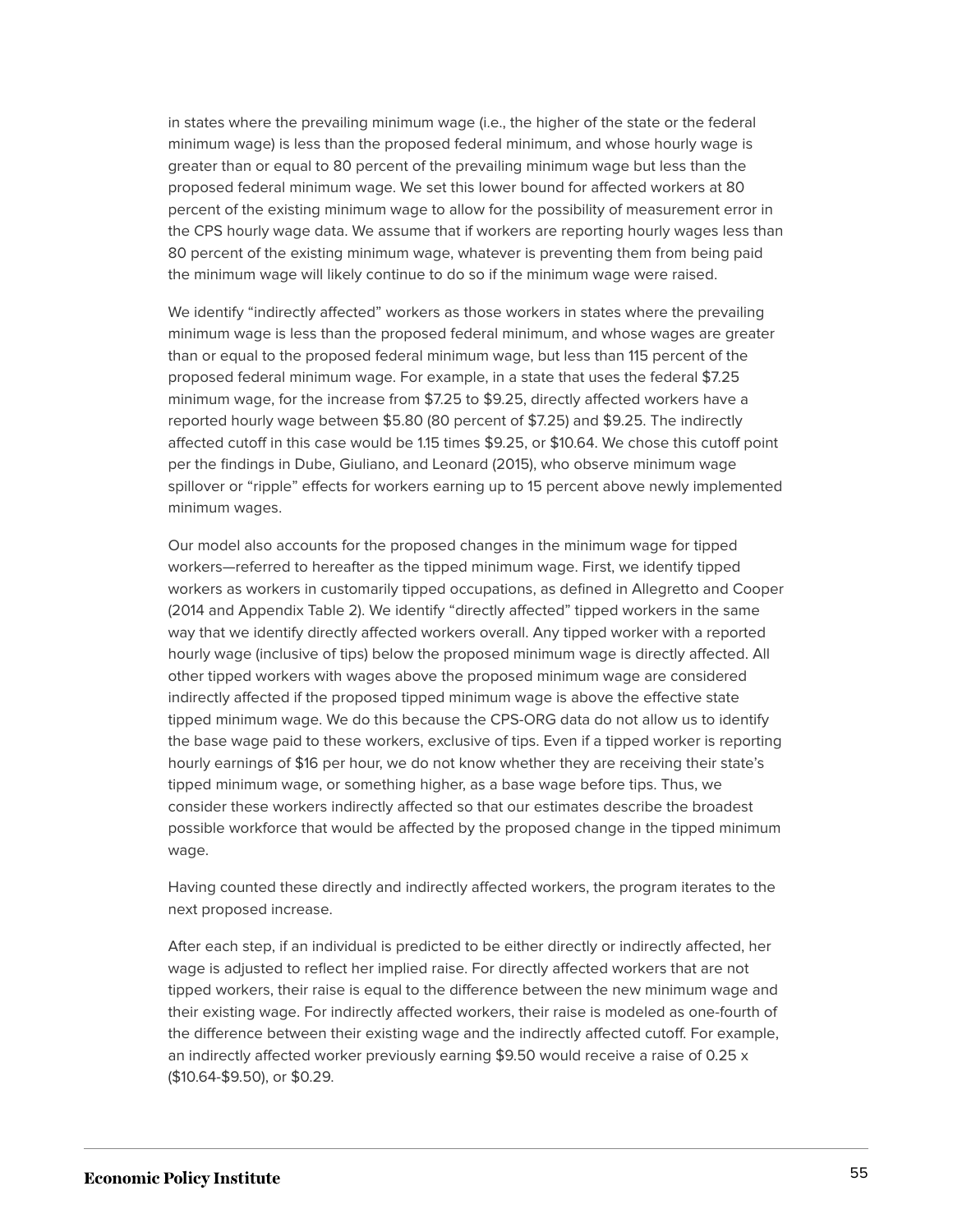For directly affected tipped workers, their raise is equal to the change in the tipped minimum wage. For indirectly affected tipped workers, their raise is equal to half the change in the tipped minimum wage. This is because it is impossible to determine tipped workers base wage exclusive of tips. Thus, by applying half the increase in the tipped minimum wage, we are essentially assuming that some indirectly affected tipped workers receive more than the tipped minimum wage as a base wage, and some do not.

Again, weights are adjusted to reflect the predicted population growth between the first and second increments in the proposed minimum wage increase. Wage values are again adjusted in states with scheduled minimum wage increases and are adjusted to reflect natural nominal wage growth.

The same method for identifying directly and indirectly affected workers is applied, and the counts are recorded.

The data used for this are the CPS ORG data for calendar year 2016.

# <span id="page-56-0"></span>**Endnotes**

- <span id="page-56-1"></span>[1.](#page-2-0) It would also phase out the [youth minimum wage](https://www.dol.gov/whd/regs/compliance/whdfs32.htm), which allows employers to pay workers under 20 a lower wage for the first 90 calendar days of work (U.S. Department of Labor Wage and Hour Division 2008a), and the [subminimum wage for workers with disabilities,](https://www.dol.gov/whd/regs/compliance/whdfs39.htm) which allows employers, after receiving a certificate from the Wage and Hour Division of the Department of Labor, to pay workers with disabilities a lower wage (U.S. Department of Labor Wage and Hour Division 2008b).
- <span id="page-56-2"></span>[2.](#page-4-1) We use the Research Series of the Consumer Price Index for All Urban Consumers (CPI-U) to deflate the value of the minimum wage because the CPI-U tracks changes in the prices of goods bought by typical U.S. consumers. It is the standard deflator used by researchers and government agencies when adjusting wages and incomes for changes in prices. For example, the Census Bureau uses the CPI-U when it measures trends in family and household incomes, and the Internal Revenue Service adjusts tax brackets annually using the CPI-U. The Census Bureau has made various methodological improvements to the CPI-U over the years. The Research Series applies current CPI-U methodology retrospectively to calculate the most accurate measure of historical inflation for typical U.S. consumers. We use the implicit price deflator for gross domestic product—or "GDP deflator"—when calculating changes in total economy net productivity. This is also standard practice, as it captures changes in the value of the overall output of the economy—i.e., the value of what workers are able to produce.
- <span id="page-56-3"></span>[3.](#page-4-2) Inflation-adjusted values for future years are calculated using the projections for CPI-U in CBO (2017).
- <span id="page-56-4"></span>[4.](#page-6-0) Overall productivity is measured as total economy productivity net depreciation. From 1968 to 2016, net productivity grew by 93 percent. Based on projections for productivity growth in CBO (2017), growth from 1968 to 2024 is expected to be 119 percent.
- <span id="page-56-5"></span>[5.](#page-6-1) Fair Labor Standards Act of 1938.
- <span id="page-56-6"></span>[6.](#page-6-2) See Gould and Wething (2013) who describe the various shortcomings of the federal poverty line and discuss alternative tools for measuring well-being.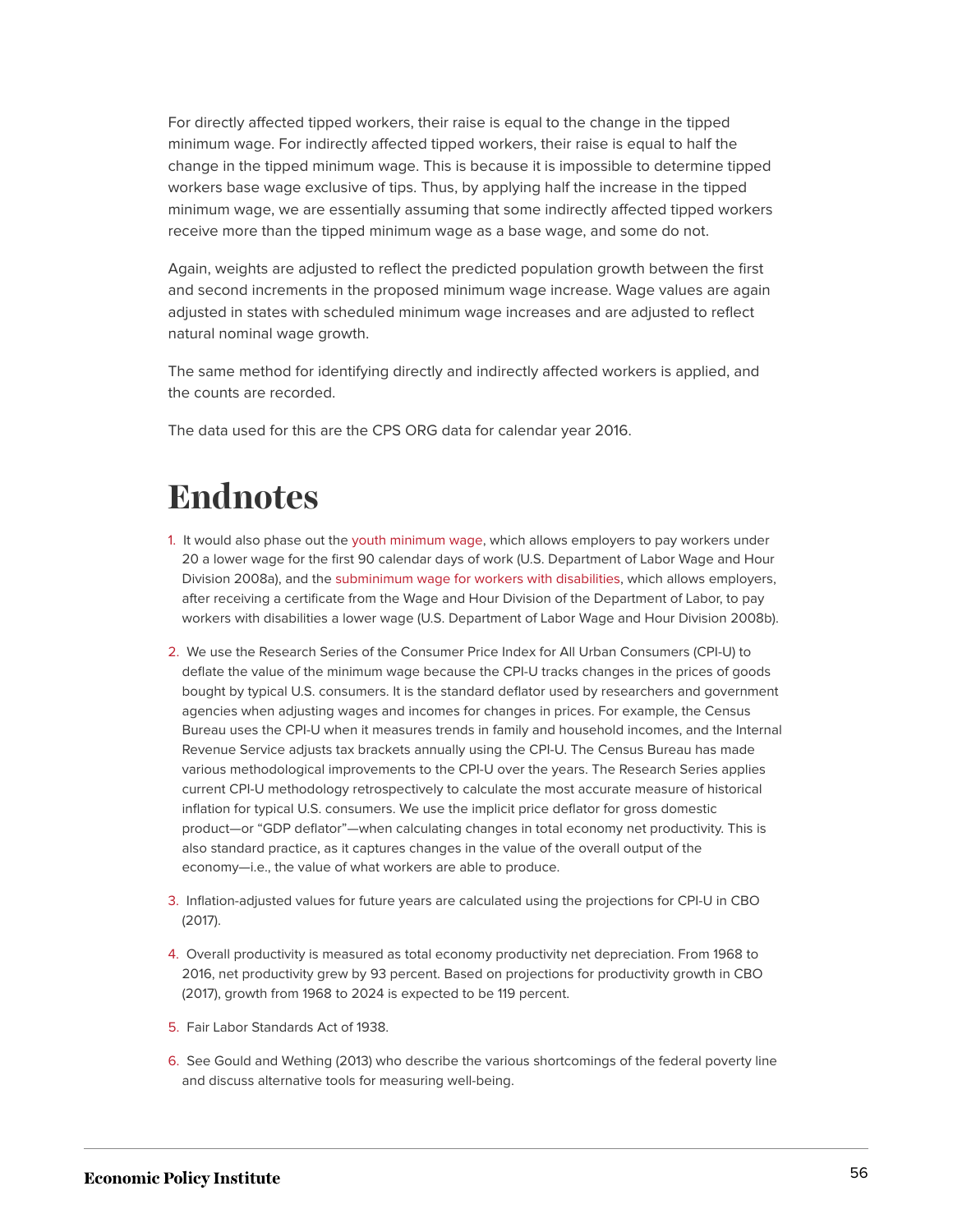- <span id="page-57-0"></span>[7.](#page-7-1) See Cooper and Essrow (2015).
- <span id="page-57-1"></span>[8.](#page-8-0) Dube, Giuliano, and Leonard (2015) observe minimum wage spillover or "ripple" effects up for workers earning 15 percent above newly implemented minimum wages. Thus, in this analysis, the range of indirectly affected workers is modeled as those workers reporting hourly wages between the new minimum wage and 115 percent of the new minimum wage. See the methodological appendix for further detail.
- <span id="page-57-2"></span>[9.](#page-9-0) Because this increase is larger than past increases that have been rigorously studied, we cannot predict how the higher wage floor might affect the aggregate hours worked by low-wage workers. As explained in greater detail in Cooper, Mishel, and Zipperer (forthcoming), it may be that the total hours worked by the low-wage workforce shrinks. However, the distribution of that shrinkage is not clear. Opponents of minimum wage increases often portray this potential shrinkage as lowwage workers being forced out of the labor market entirely, never to work again. This is a misleading suggestion. The low-wage labor market has very high churn—workers move in and out of jobs frequently, some work multiple jobs, and many will typically spend some portion of the year not working. If the higher minimum wage does lead to a reduction in the total hours of work for low-wage workers, this reduction could manifest as some workers working fewer weeks per year, fewer hours per week, or in fewer jobs if they previously held more than one. In all three of these scenarios, their total annual pay is still likely to be higher than it would have been otherwise due to the higher hourly rate they will receive from the minimum wage increase. The clearly harmful outcome would be instances in which workers truly are unable to find work at all, or if their individual loss of hours outweighs the increased hourly rate of pay, leaving them worse off on net. We believe that this case is a very small fraction of affected workers, and the benefits of higher pay for millions more outweigh the possibility of such negative outcomes. Moreover, policymakers have other tools to try to address such circumstances.
- <span id="page-57-3"></span>[10.](#page-11-0) The median age of affected workers is 32.
- <span id="page-57-4"></span>[11.](#page-11-1) Women make up 48.0 percent of the wage-earning workforce, as shown in Appendix Table 2.
- <span id="page-57-5"></span>[12.](#page-17-0) For a full list of all states that have enacted minimum wages above the federal minimum wage and any scheduled future increases, see EPI's [minimum wage tracker](http://www.epi.org/minimum-wage-tracker/) (EPI 2017).
- <span id="page-57-6"></span>[13.](#page-18-0) The change in the tipped minimum wage would have no effect on tipped workers in California because they are already paid the full minimum wage before tips.
- <span id="page-57-7"></span>[14.](#page-19-1) Idaho and North Carolina have minimum wages equal to the federal \$7.25. Arkansas recently passed a minimum wage increase to \$8.50 by 2017, but without any further adjustment thereafter. Tennessee and Mississippi have no minimum wage laws. In these states and others without a minimum wage or with minimum wages below the federal minimum wage, workers must be paid at least the federal minimum wage.
- <span id="page-57-8"></span>[15.](#page-19-2) Author's calculation based on Current Population Survey Outgoing Rotation Group data, 2016.
- <span id="page-57-9"></span>[16.](#page-20-0) EPI's "Agenda to Raise America's Pay" describes 11 policies to boost American's wages by tilting bargaining power back toward low- and moderate-wage workers. See EPI (2016) for details.
- <span id="page-57-10"></span>[17.](#page-20-1) "Wage theft" is the practice of employees not being paid the full wages to which they are entitled for the hours they work. See Meixell and Eisenbrey (2014) for greater detail.
- <span id="page-57-11"></span>[18.](#page-20-2) Tipped workers receive the full minimum wage before tips in Alaska, California, Oregon, Washington, Minnesota, Montana, and Nevada. In 2016, voters in Maine passed a ballot measure that will raise Maine's tipped minimum wage over a 10-year period until it is equal to the state's full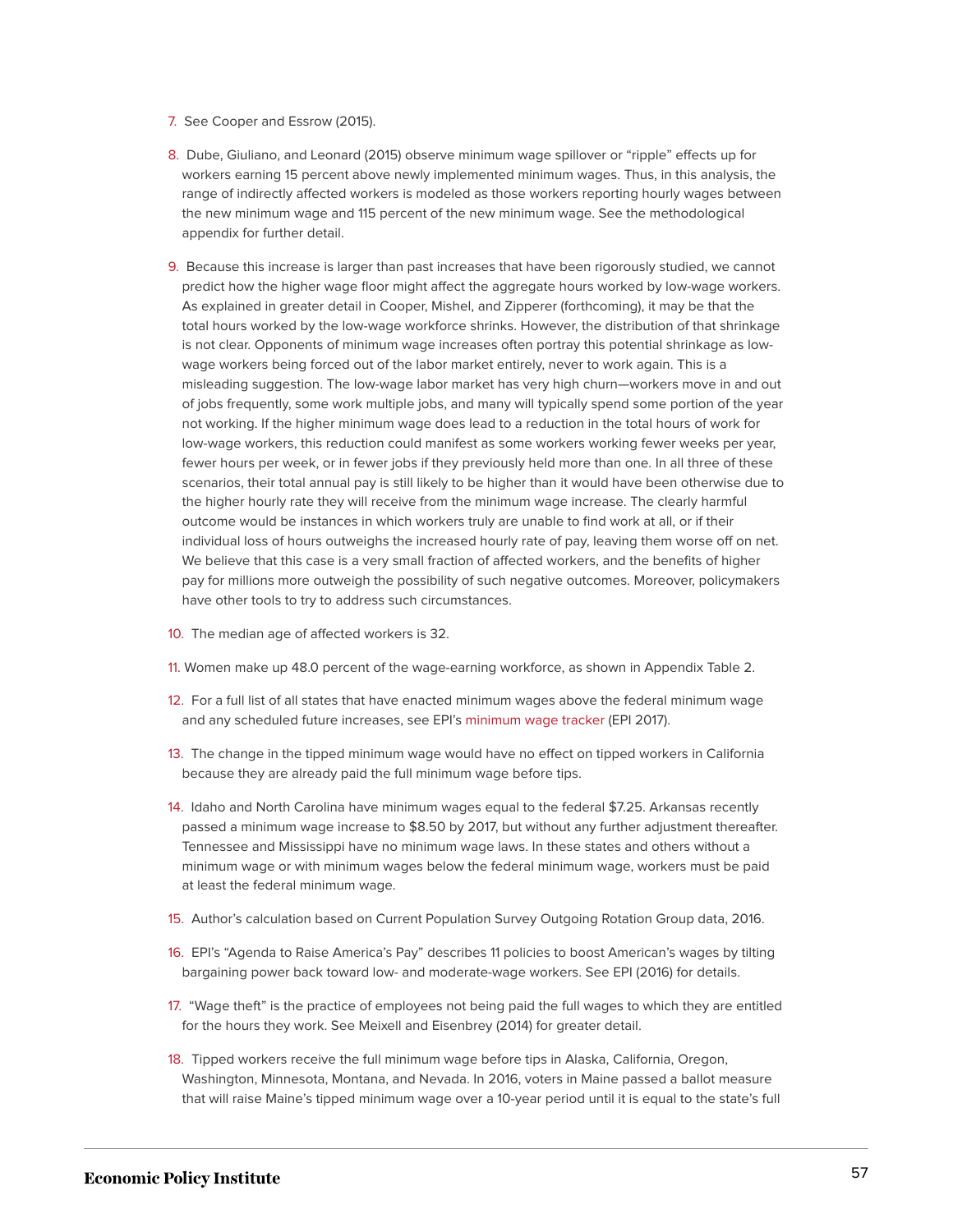minimum wage. In Hawaii, tipped workers can be paid \$0.50 less than the regular minimum wage if workers' combined base wage plus hourly tips equals at least \$7.00 more than the regular minimum wage.

# <span id="page-58-0"></span>**References**

Allegretto, Sylvia A. 2013. [Waiting for Change: Is It Time to Increase the \\$2.13 Subminimum Wage?](http://irle.berkeley.edu/workingpapers/144-13.pdf) Institute for Research on Labor and Employment, Working Paper No. 155-13.

Allegretto, Sylvia A., and David Cooper. 2014. [Twenty-Three Years and Still Waiting for Change.](http://www.epi.org/publication/waiting-for-change-tipped-minimum-wage/) Economic Policy Institute, Briefing Paper #379.

Bivens, Josh, Elise Gould, Lawrence Mishel, and Heidi Shierholz. 2014. [Raising America's Pay: Why](http://www.epi.org/publication/raising-americas-pay/) [It's Our Central Economic Policy Challenge.](http://www.epi.org/publication/raising-americas-pay/) Economic Policy Institute, Briefing Paper #378.

Bureau of Labor Statistics (U.S. Department of Labor). 2015. "[Labor Force Projections to 2024: The](https://www.bls.gov/opub/mlr/2015/article/labor-force-projections-to-2024.htm) [Labor Force Is Growing, But Slowly](https://www.bls.gov/opub/mlr/2015/article/labor-force-projections-to-2024.htm)." *Monthly Labor Review*, December.

Bureau of Labor Statistics (U.S. Department of Labor) Labor Productivity and Costs program. Various years. Unpublished data provided by program staff at EPI's request.

Cooper, David. 2017. "[Valentine's Day Is Better on the West Coast \(at Least for Restaurant Servers\)](http://www.epi.org/blog/valentines-day-is-better-on-the-west-coast-at-least-for-restaurant-servers/)." *Working Economics* (Economic Policy Institute blog), February 9.

Cooper, David, and Dan Essrow. 2015. [Low-Wage Workers Are Older than You Think](http://www.epi.org/publication/low-wage-workers-are-older-than-you-think/). Economic Policy Institute, Economic Snapshot.

Cooper, David, John Schmitt, and Lawrence Mishel. 2015. [We Can Afford a \\$12.00 Federal Minimum](http://www.epi.org/publication/we-can-afford-a-12-00-federal-minimum-wage-in-2020/) [Wage in 2020.](http://www.epi.org/publication/we-can-afford-a-12-00-federal-minimum-wage-in-2020/) Economic Policy Institute, Briefing Paper #398.

Congressional Budget Office (CBO). 2017. *The Budget and Economic Outlook, 2017 to 2027*. <https://www.cbo.gov/publication/52370>

Current Population Survey Annual Social and Economic Supplement microdata. Various years. Survey conducted by the Bureau of the Census for the Bureau of Labor Statistics [machine-readable microdata file]. Washington, D.C.: U.S. Census Bureau.

Current Population Survey Outgoing Rotation Group microdata. Various years. Survey conducted by the Bureau of the Census for the Bureau of Labor Statistics [machine-readable microdata file]. Washington, D.C.: U.S. Census Bureau.

Dube, Arindrajit. 2013. [Minimum Wages and the Distribution of Family Incomes.](https://dl.dropboxusercontent.com/u/15038936/Dube_MinimumWagesFamilyIncomes.pdf) Working Paper. University of Massachusetts Amherst.

Dube, Arindrajit. 2017. [Minimum Wages and the Distribution of Family Incomes.](https://dl.dropboxusercontent.com/u/15038936/Dube_MinimumWagesFamilyIncomes_2017.pdf) Working Paper. University of Massachusetts Amherst.

Dube, Arindrajit, Laura Giuliano, and Jonathan Leonard. 2015. *Fairness and Frictions: The Impact of Unequal Raises on Quit Behavior*. IZA Discussion Paper No 9149.

Economic Policy Institute (EPI). 2017. [Minimum Wage Tracker.](http://www.epi.org/minimum-wage-tracker/) Last updated March 13.

Economic Policy Institute (EPI). 2016. "[The Agenda to Raise America's Pay](http://www.epi.org/pay-agenda/)."